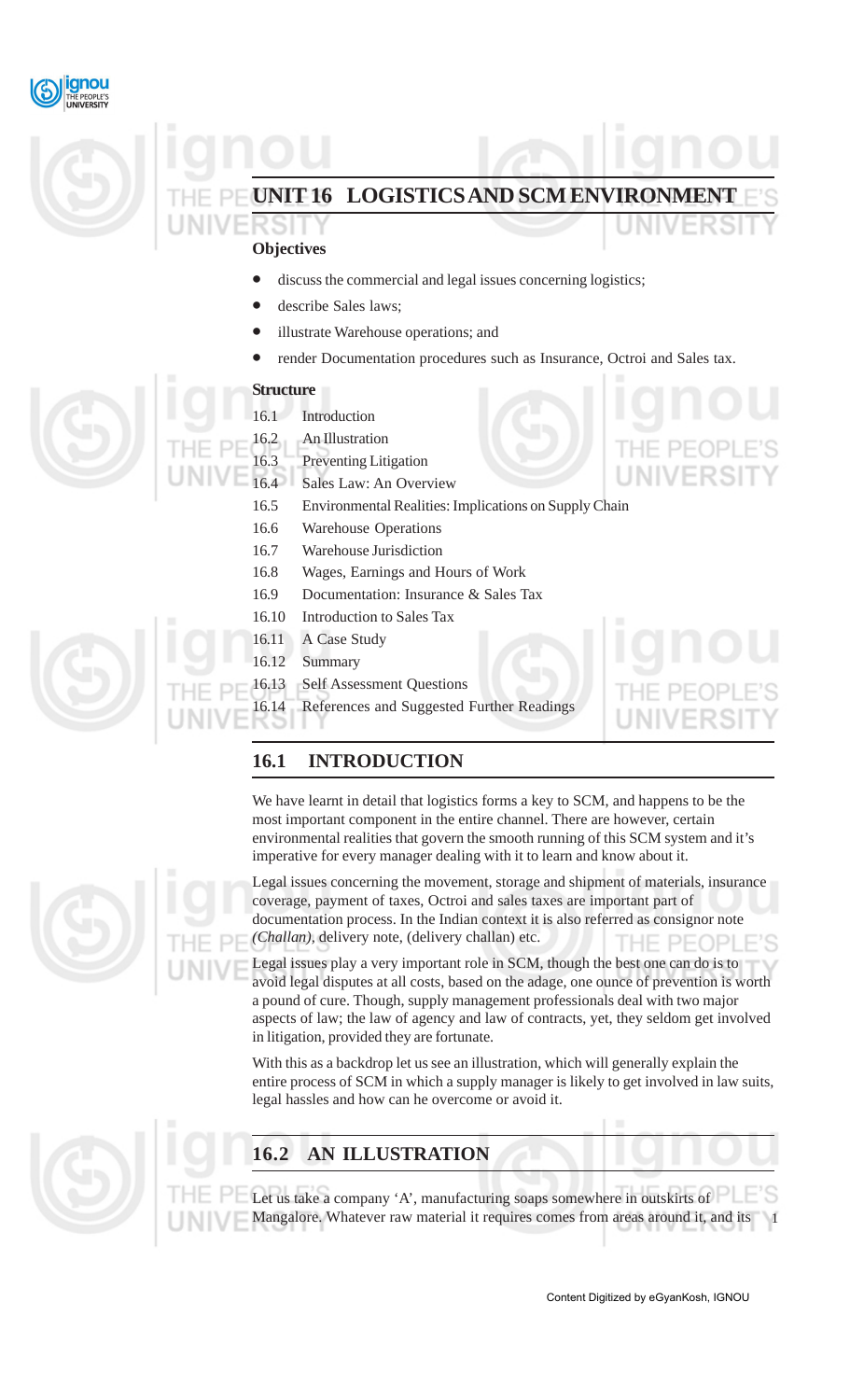

main constituent Caustic (sodium hydro-oxide or potassium hydro-oxide) is being supplied by a chemical plant located in Kerala. The fat constituent is also available from a nearby unit. The main supplier of caustic is, say company 'X'. So 'X' is the main supplier of the constituents to 'A' and is hence governed by some legal issues and laws of the SCM. 'A' can file a suit of litigation on 'X' for supplying lower graded materials, for delay in dispatch of material, or unable to supply the goods after initial payment has been done and the contract signed. The companies can also be in litigation with each other, in case there are disputes or complaints related to quality of the finished product from the consumers en-mass. At the same time any consumer can sue a company in the court of law or in consumer forum for necessary demurrages accrued on usage of a particular soap, on health related matters, or say in case if the quantity specified on the pack don't match the actual weight, or even the advertisement theme and slogans don't match the product quality. Actually, there are number of places where a company could falter and be charged by law. Companies generally avoid this aspect, and go in for an out of court settlement with such consumers.

Similarly, there are other areas where legal aspects come into play like delayed payments or non-payments. Well, this is better sorted out during the signing of initial contracts and supplier selection processes. Next comes the transportation aspects, wherein insurance has to be catered to for the consignment against theft, loss, damages, fire etc. Sales tax for the goods and Octroi for utilizing the services and infrastructure, differs from state to state. There are also various weighbridges where the vehicles are checked for the load being carried, and in case of discrepancies the companies are charged penalty for non-payment of taxes/less payment/fraudulent. This illustration has purposely been included, just to make you understand, where and how we can go wrong and how best can we sort out these differences, either by law or through negotiation. We will see all this and many such related aspects as we go through the unit.  $\Box \Box \Box \Box$ 

The first step for all this is to prevent litigation, and how can we achieve this? Let us see.

## **16.3 PREVENTING LITIGATION**

The basic relationship between the supply manager and the buyer is like an agent for his/her firm, and legally this is defined and governed by the law of agency.<sup>1</sup> A purchase represent formation of a purchase contract between the buyer and the seller, and any dispute resulting from this the dispute may enter the realm of dispute resolution governed by the laws of contract, and can be categorized as under:

- Negotiation  $-\blacksquare$
- Mediation **Additional Mediation**
- **Arbitration**
- **Litigation**

The basic responsibility of a firm is to ensure smooth procurement based on business requirements and judgments, rather than on legal considerations. Getting into litigation not only alienates a good supplier but leaves a scar on the buyer firm too. As a matter of fact litigation is generally the last order of the day, since most of the outcome of court cases are uncertain and delays the complete process.

The very purpose of this unit is to give you a brief insight into legal concepts, as they relate to supply chain professionals across the board in just a nutshell. You should acquire in-depth knowledge of the commercial laws, as applicable both in India and internationally. ERSI

# **Logistics and SCM Environment**-RS

# HE PEOP **UNIVERSIT**

# IE PEOP VERSIT

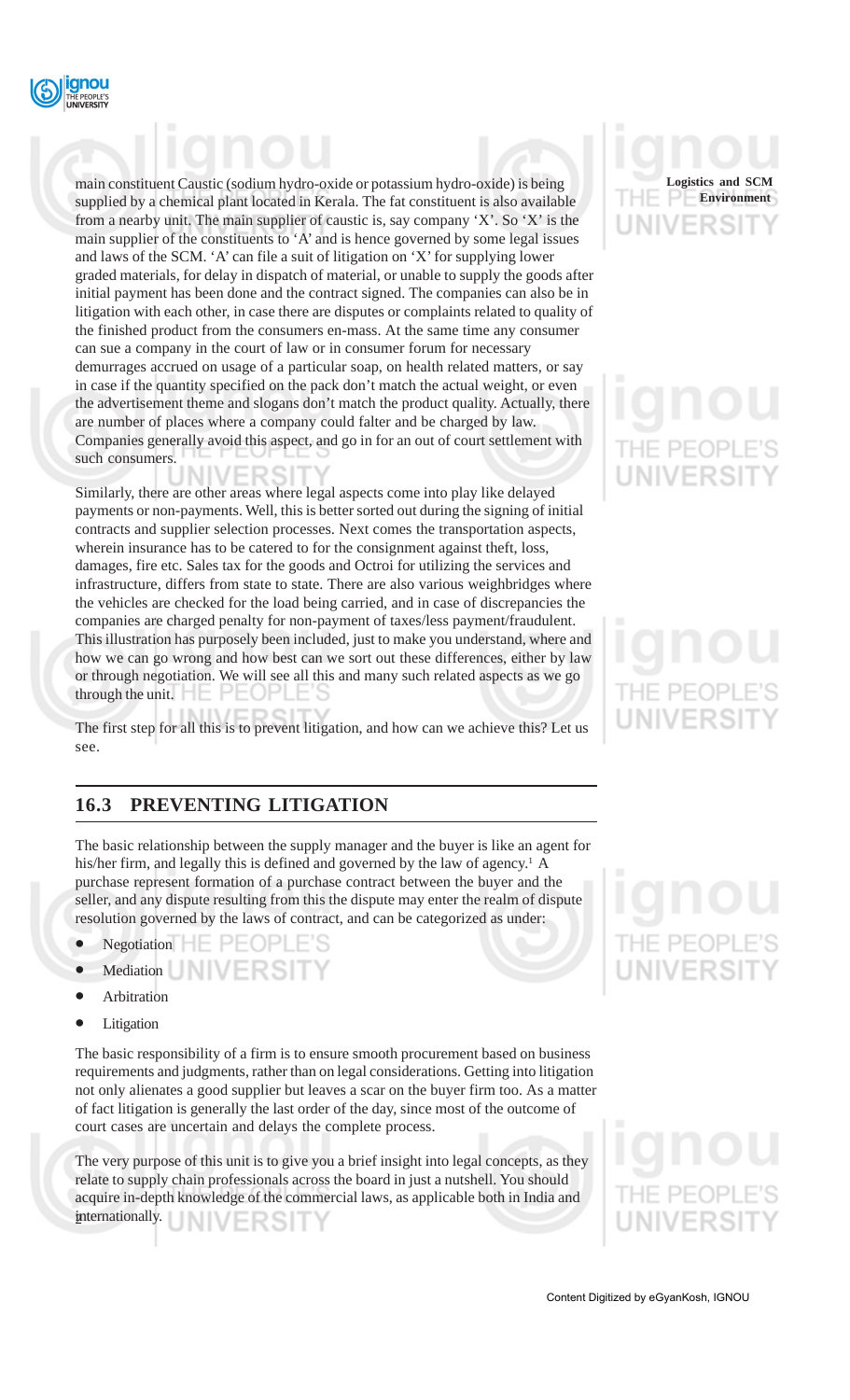

### Now let us see the four categories of dispute resolution as depicted in Dispute Resulution. **Category Remarks** Negotiation Disputes can best be resolved through negotiation and compromise to avoid further confrontation, costs, complication, stress and damaging relationships Mediation This is the next step to negotiation, and mediation involves introducing a third party to resolve the issue. The mediator is expected to listen, sympathize, coax, cajole and persuade. He/she could also render suggestion or encourage suggested solutions. A mediator could do anything other than deciding, which is actually arbitration the next step to mediation. Arbitration In this process the output of the dispute goes to the third party an arbitrator. Arbitration vests the decision-making authority with the arbitrator wherein he would hear the testimony and study the evidences from both sides, and then take a decision based on facts and law. Litigation This is the last stage of the process where the disputants have already lost the battle. In fact, wastages tend to be maximized in this stage relating to time, effort, money, stress and damages to relationship. Knowing and understanding fundamental legal principles better, could help in avoiding such a stage. **Distribution Network Planning**

Let us now see how the development of commercial laws took place across the world with special reference to USA.

## **16.4 SALES LAW: AN OVERVIEW**

1

Most of these are academic in nature and you, as a supply chain manager should know them thoroughly. But, in practicality one must understand these aspects before venturing to SCM.

Historically, USA developed its own body of status and a common law for all states to deal with the problem of dispute resolution and prevail uniformity. The transactions for the sale (and leasing) of goods are governed mainly by sales laws of each state. Every state, with the exception of Louisiana, has adopted, Article Two of the Uniform Commercial Code (UCC) as the main body of law regulating transactions in goods. Goods are defined as all things movable and identified to the contract of the sale. It does not include secured transactions, leases, money exchanged as the price, or real property (land and property permanently attached to a piece of land). To be identified to the contract a good must exist and one of the objects will be exchanged. Transactions between merchants and consumers and those solely between merchants are regulated by Part Two. All transactions that are for more that \$500 must be in writing. Article 2 regulates every phase of a transaction for the sale of goods and provides remedies for problems that may arise. It provides for implied warranties of merchantability and fitness. There is also a duty of good faith in the UCC that is applicable to all the sections. If a contract contains unconscionable provisions a court may discard the contract or the provisions.

Leases were traditionally governed by Article 2 or Article 9 (secured transactions) of the UCC. This caused confusion and disparate application of the law to leases. In 1987 Article 2A was added to the UCC to regulate leases for goods. It has been adopted, or is being considered for adoption, in a number of states.

WCSCM by TMH, Relationship management, chapter VI, pp. 555-5

Content Digitized by eGyanKosh, IGNOU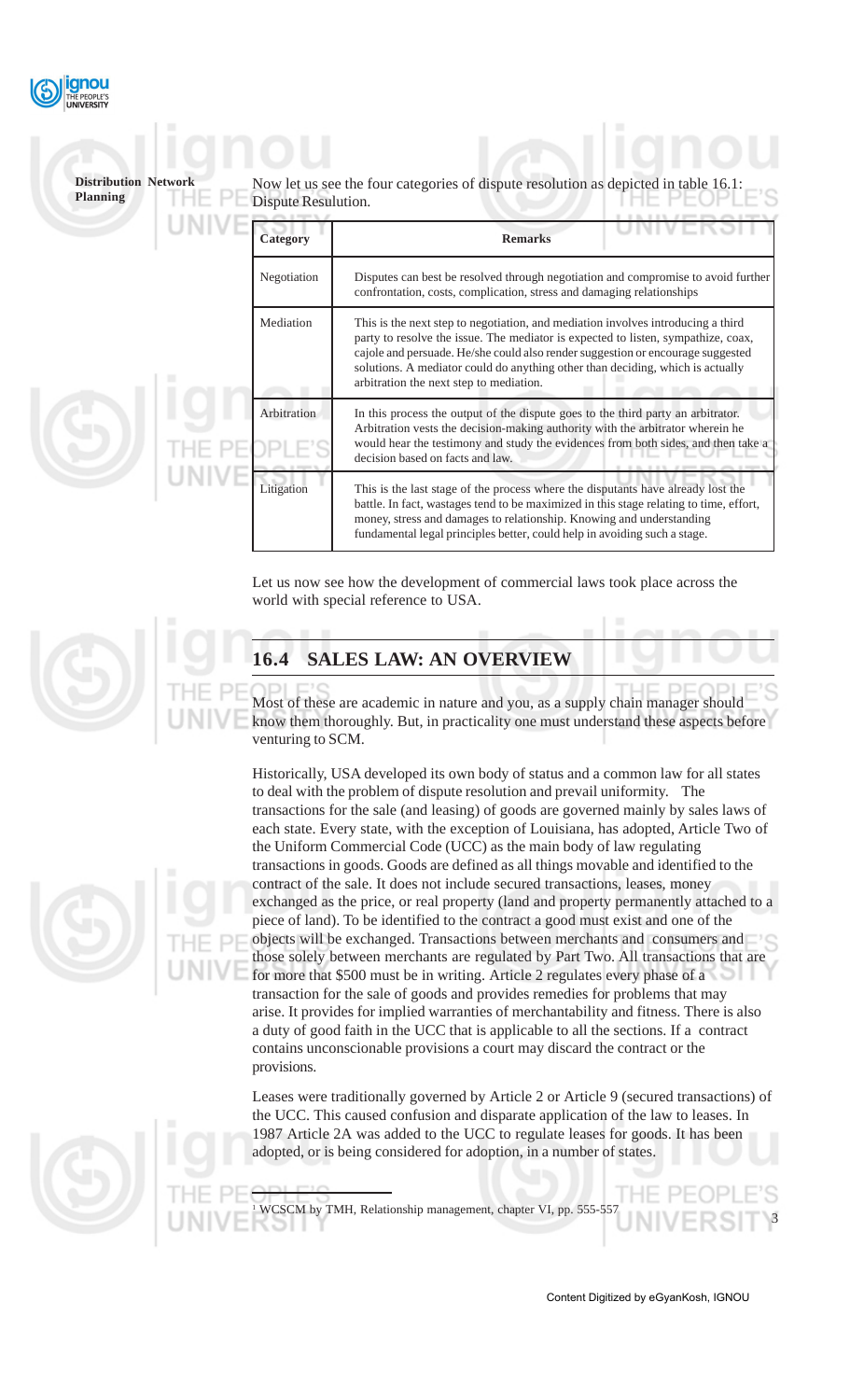

Federal law has a limited impact on transactions for the sale of goods. The Bankruptcy Code regulates claims arising from sales transactions in bankruptcy cases. The Magnuson-Moss Warranty, Act regulates explicit and implied warranties. The Consumer Credit Protection Act provides protection to consumers entering into leases.

In 1988, the United States joined the United Nations Convention on Contracts for the International Sale of Goods.

## **16.5 ENVIRONMENTAL REALITIES: IMPLICATIONS ON SUPPLY CHAIN**

*The significant impact that members of the supply chain have on organizations' environmental performance, either through their actions or the products they supply, is increasingly becoming recognized throughout business. Examples of organizations, which have faced legal action, financial loss, and damage to corporate image as a result of their supply chain partners' activities, are numerous, and as environmental protection climbs the social and political agenda so the risks will increase.*

In many cases action has been driven in response to specific events or pressure from stakeholders (and commonly both) with the full value to the business of this action only being realised subsequently. To exert some influence over supply chain partners' approaches to environmental issues, control the associated risks, and realise further potential benefits, companies have developed proactive environmental supply chain management (ESCM) programmes to complement existing supply chain and environmental management activity.

However, it is not enough to blindly trust that general improvements in the environmental performance of supply chain partners will in turn improve the organization's environmental performance. Furthermore, the methodology employed so far is diverse in design and application, and the focus of initiatives is sometimes open to question. The ESCM process must be structured, and concentrate on delivering benefit for the initiating organization, while a commonly demonstrated byproduct of this activity is the strengthening of supply chain partners, and the relationships with them.

## **16.5.1 Extent of Involvement**

4

The extent of engagement in ESCM activity varies greatly across commercial organizations and industrial sectors. It would be fair to say that many organizations have demonstrated good ESCM practice within individual projects without recognizing it as such, while others have realised environmental benefits through general SCM initiatives.

**Business in the Environment** (1999) have attempted to gauge environmental engagement among the top 100 quoted companies in the UK since 1996 (and including the mid 250 quoted UK companies since 1998), across a range of environmental management parameters. Supplier focused initiatives represent one of the parameters surveyed. The results of this survey have consistently shown supplier focused initiatives to be the weakest parameter, that is, the least adopted (see table 16.2).

> THE PEOPLE'S **UNIVERSIT**

**Logistics and SCM Environment**

IE PEOP

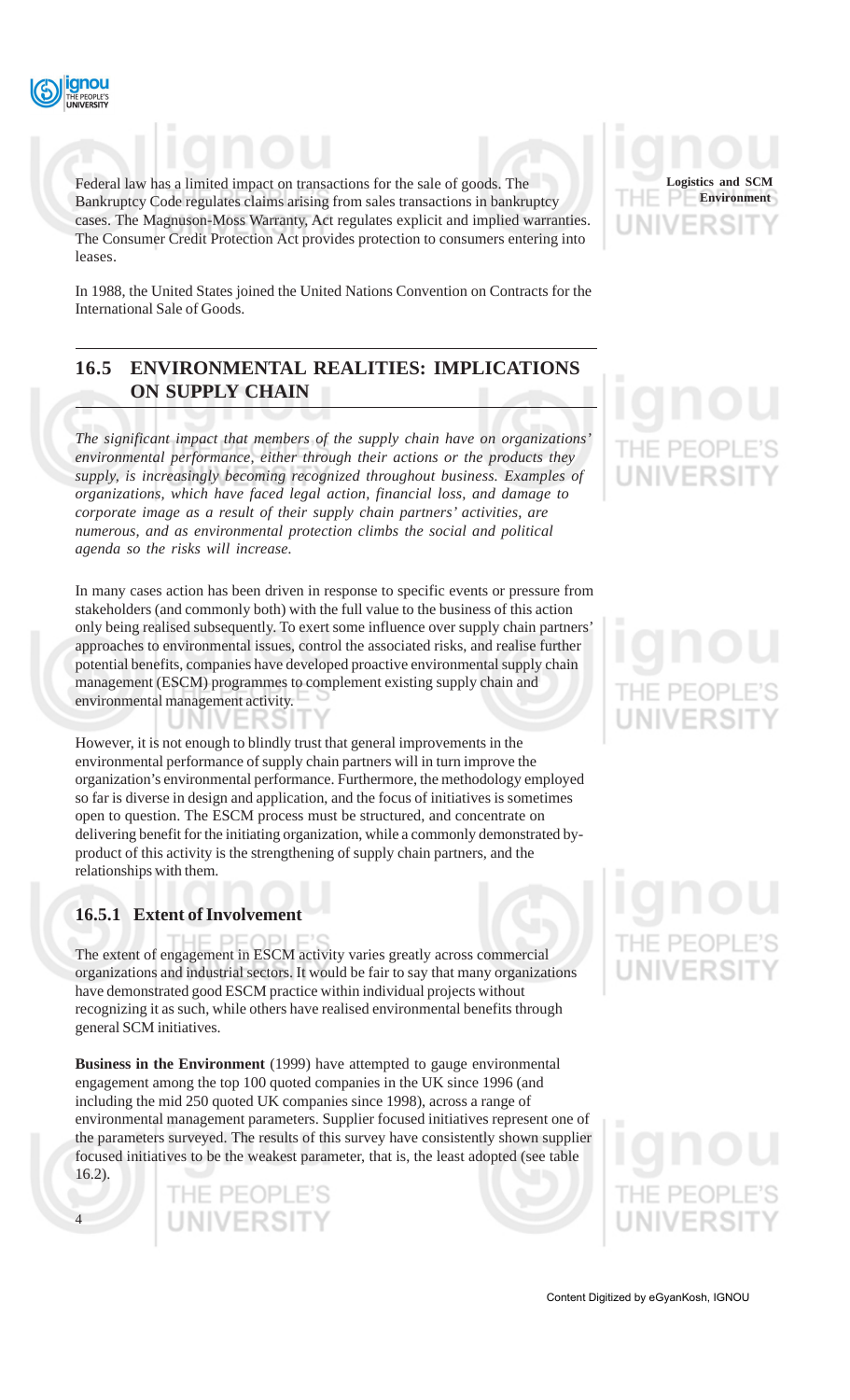

**Table 16.2: Environmental Incentives**

 **Percentage of Respondent Companies Engaging in Supplier Focused Environmental Initiatives**

| <b>Year of Survey</b>                                                                                      | <b>Group of Companies</b> | <b>Percentage Involvement</b> |  |
|------------------------------------------------------------------------------------------------------------|---------------------------|-------------------------------|--|
| 1996                                                                                                       | FTSE 100                  | 37                            |  |
| 1997                                                                                                       | <b>FTSE 100</b>           | 42                            |  |
| 1998                                                                                                       | <b>FTSE 100*</b>          | 57                            |  |
| 1998                                                                                                       | Mid $250**$               | 30                            |  |
| $\ast$ Decrease rate $770$ , $\ast\ast$ Decrease rate $100$ . (Course: $\overline{Dir}$ Index Depart 1000) |                           |                               |  |

Response rate, 77%; \*\* Response rate, 19% (Source: BiE Index Report 1999).

\* Adapted from Mackenzie 1999

Given the response rate to this survey, the true percentage involvement is probably lower than that stated, assuming that companies who have not responded are likely to be less environmentally engaged on the whole.

Organizations can be categorized into five types when relating to ESCM involvement, namely:

- The Blissfully Ignorant
- Going Through the Motions
- Control Management
- State of the Art
- Ground Breakers

State of the art and groundbreaking organizations are few in number with the blissfully ignorant accounting for the majority. However, larger organizations are beginning to respond to the need for ESCM programmes in increasing numbers and the standard is steadily shifting up the scale.

### **16.5.2 Trends**

Much of the work on ESCM conducted to date has concentrated on the upstream (supply side) relationships. This is as a consequence of a number of factors, namely:

- Influence is commonly greatest from customer to supplier (as opposed to vice versa).
- Environmental problems are best dealt with at source.

Larger organizations potentially face the greatest risks (particularly in terms of corporate image) but tend to posses the most influence over the supply chain, both upstream and downstream.

- Organizations tend to come under greater scrutiny the closer in the chain they are to the end user.
- Buying power has been seen as a tool for encouraging environmental activity among smaller enterprises by governments.
- There is not as much evidence of organizations initiating dialogue with customers over the environmental probity of their products outside of a focused environmental marketing strategy. Given some of the demands made by buying organizations on their suppliers to demonstrate environmental probity however, a proactive approach could well be advantageous by:
	- Raising company profile.
	- Improving company image.



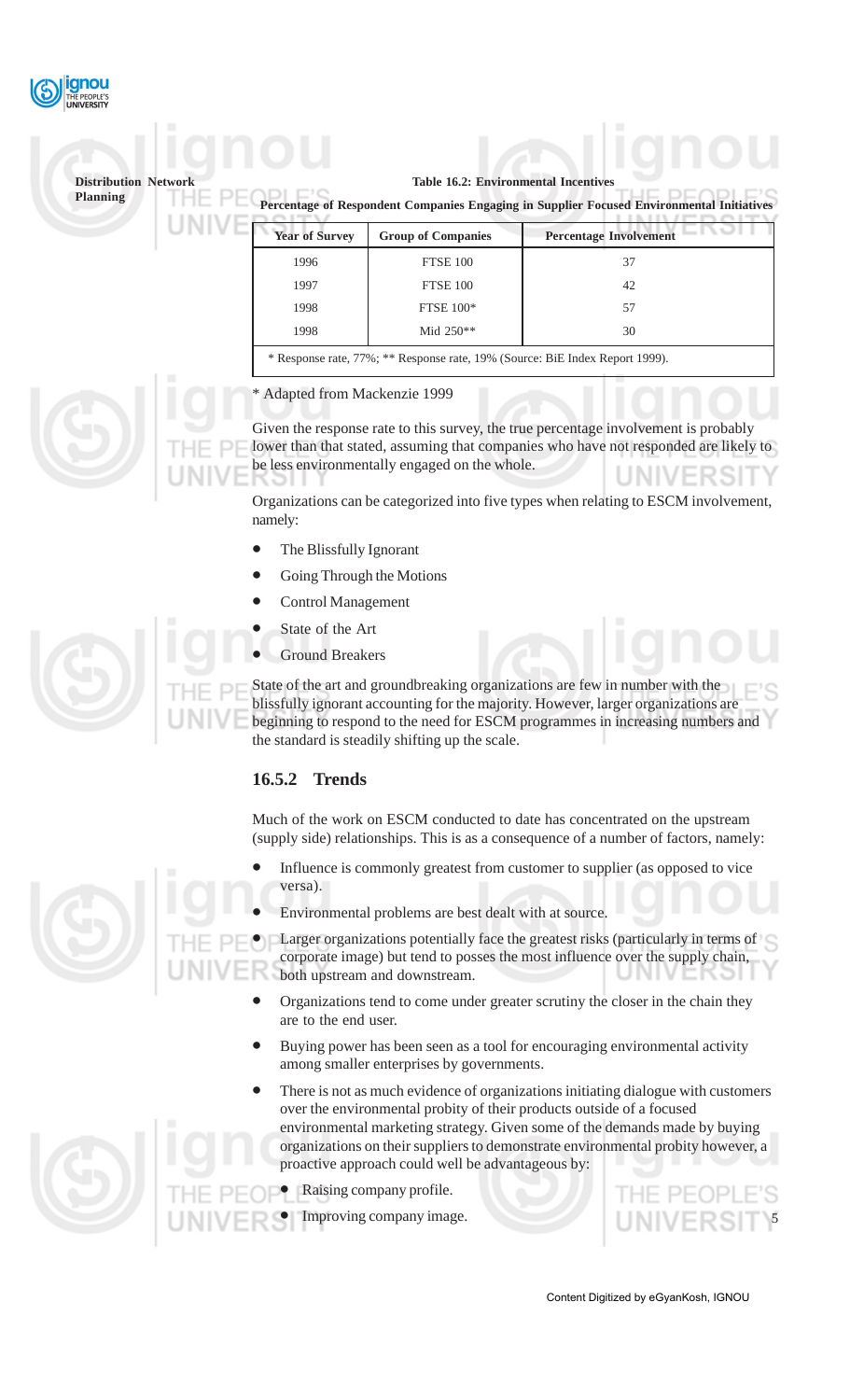

- Building relationships and possibly dependency.
- Creating new criteria and standards for the sector/competitors.
- Helping the customer to shape ESCM strategy.
- Prompting knowledge exchange.
- Potentially avoiding prescriptive requirements imposed by customers.

The techniques applied in ESCM vary greatly in their sophistication and resource requirement. At the most basic level organizations tend to initiate activity on a reactive basis dealing with a specific issue in response to legislative, financial or moral pressures or crisis.

The first stages of ESCM are typified by environmental surveys and questionnaires of varying sophistication and levels of required detail. While potentially useful for assessment purposes the questionnaire has limitations and requires careful design and evaluation. In the majority of cases questionnaires concentrate almost exclusively on environmental management activity, ignoring actual performance, aspects or impacts.

The use of ISO14001 accreditation as a proxy for environmental probity in supply has become popular due to its international recognition and independent verification. However, the shortcomings of this approach are becoming realised and ESCM systems are being developed to move away from ISO14001 or EMAS as an allencompassing measure. It is worth noting that this change is only just beginning and some industry sectors (e.g. the motor industry) are still requesting (and starting to request) accreditation to a formal EMS standard.

Audit and independent verification of supply chain partners is commonly applied to substantiate information gathered, albeit that the extent of this activity will be governed by the level of perceived risk, and the availability of resources and competencies. Some organizations have built this process into existing health safety and quality audit processes to reduce resources requirements with varying degrees of success. This approach is highly resource intensive and not always practical or judicious.

Beyond the techniques mentioned above some organizations are beginning to develop partnerships with key suppliers in line with the current supply chain management vogue. The thrust of these partnerships is to improve stability and understanding in the relationship linking to risk reduction and financial performance improvement. Meetings and seminars can prove useful tools for developing the partnership approach and facilitating subsequent action. There is evidence however that the tendency to develop partnership approaches is beginning to revert to more adversarial ones, particularly in the most competitive markets. This could well set the tone for ESCM strategy also.

The most advanced organizations have taken ESCM beyond addressing purely commercial drivers in favour of looking at sustainability issues as embodied through product stewardship, life cycle thinking, and design for the environment. The initiatives of such "ground breaking" organizations encompass social and ethical issues along with the environment, and support clearly defined corporate values relating to these issues.

### **16.5.3 Future Developments**

ESCM has presented difficulties for many organizations with regard to finding a practical and cost effective way of managing out the environmental risks and improving performance. The use of environmental performance indicators for 6 JNIVERSIT

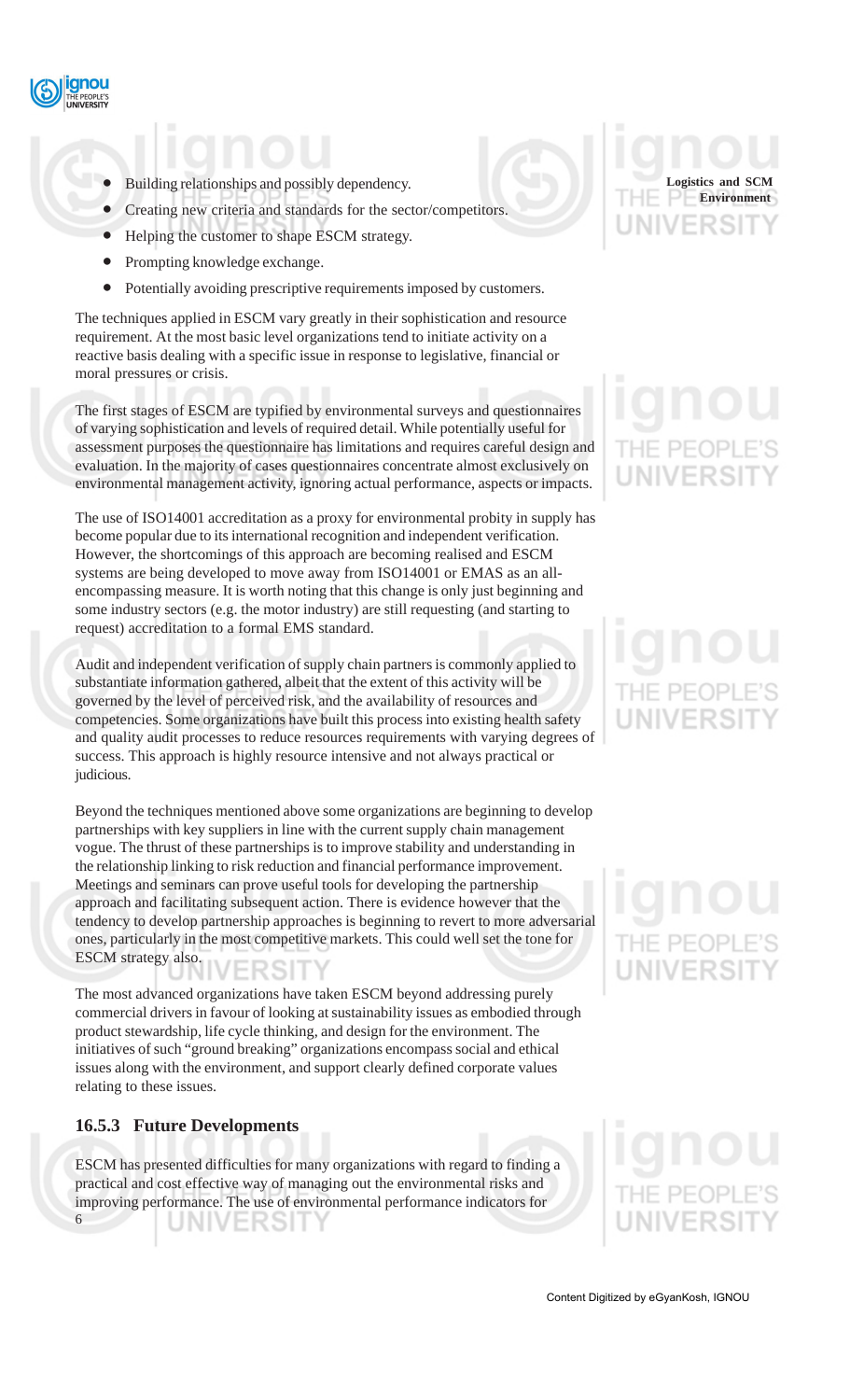

supplier, service or product evaluation has, arguably, always been present. The selection, and analysis of the indicators which truly reflect performance though, has been lacking and as such has left a hole in any risk assessment process.

The publication ISO14031 (international standard for environmental performance evaluation) does provide a framework that could be applied to the selection of indicators by which to evaluate supplier environmental (and potentially ethical) probity. In view of this, a UK government sponsored ISO 14031-demonstration project is currently under way to assess the feasibility of this approach to ESCM, under the management of 14000 & ONE Solutions Ltd.

The use of performance indicators will provide a more cost effective supplier evaluation tool than has generally been applied, as well as allowing for the measurement of tangible and significant aspects of environmental performance, at a point or over time, by the assessor and the supplier. Indicators will also allow for benchmarking between suppliers and bolster overall company data availability. In addition it is likely that the introduction of environmental performance indicators will encourage wider use and allow for the tailoring of indicator sets as appropriate to the supplier's resources and capabilities, an issue currently overlooked by many ESCM initiatives.

Social and ethical issues are commonly intertwined with environmental issues as demonstrated in sustainability thinking. In view of this there is a growing trend to incorporate ethical and environmental issues together in ESCM activity. Health and safety issues are also being brought in, but recent experiences with introducing quality issues has prompted many companies to resist this.

# **16.6 WAREHOUSE OPERATIONS**

Warehousing is a very important operation of SCM system and without correct understanding of this you as a supply chain manager will often find it difficult to coordinate both ends. Today, under the influence of e-commerce, supply chain collaborations, globalization, quick response and just in time, warehouses today are being asked to<sup>2</sup>

- Execute more, smaller transactions
- Handle and store more items
- Provide more product and service customization
- Offer more value added services
- Process more returns
	- Receive and ship more international orders

But, the warehouses today have

- Less time to process an order
- Less margin for error
- Lesser young, skilled, and English speaking personnel
- Less warehouse management system (WMS) capability

A warehouse manager today has to do more with a resource crunch. The environment is changing rapidly and is almost difficult to keep pace with the changing scenario. With this as a backdrop let us see in nutshell the various warehouse fundamentals.

7 2 Warehousing Operations in Supply Chain Strategy by Edward H Frazelle pp 224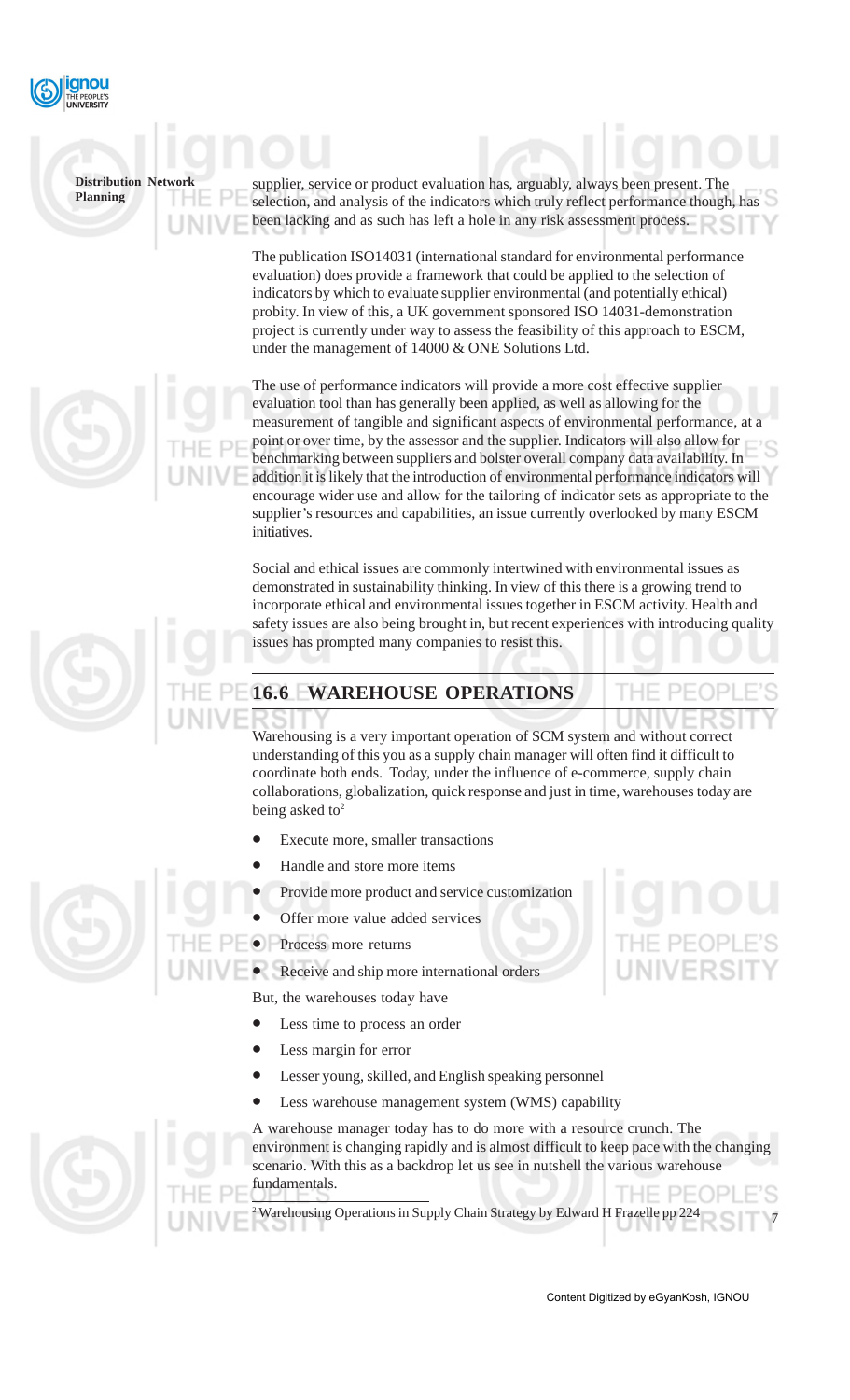

## **16.6.1 Warehouse Fundamentals**

The missions of warehouses are:

- Component warehouses: hold raw materials at or near the manufacturing unit or the consumer markets.
- Work in process: hold partially manufactured assemblies at various points or near the assembly lines.
- Finished goods warehouses: hold goods to balance the time variation between the production schedule and demand.
- Distribution warehouses: a centrally located point, which holds goods from one firm or many firms but for a common customer.
- Fulfillment centers: receive, pick and deliver small orders for individual consumers.
- Local warehouses: to shorten the transportation distances and create rapid response to customer demands.

### **16.6.2 Functions in Warehouses**

Let us see this with a block diagram, figure 16.1.





**Figure 16.1: Ware housing Activities (Adapted from Frazelle EH (2004)**

In a nutshell the various functions are:

- Receiving: a collection of activities involving receipt of materials, quality assurance and disbursing of materials to appropriate places.
- Prepackaging: to break bulk and pack for single unit delivery in merchandisable quantities with other parts to form assortments.
- Put away: for placing the merchandise in storage.
- Storage: physical containment of merchandise.
- Order picking: process of removing items from storage to meet specific demand.
- Packaging and pricing: this is done when it's required, just before sale.
- Sortation and accumulation: this is carried out when the order is more than one item and accumulation is not done as the picks are made.
- Packing and shipping: the final stage before shipment of orders, which include checking for completeness, containerization, documentation, weighing, accumulating orders for outbound carrier, and loading of trucks.

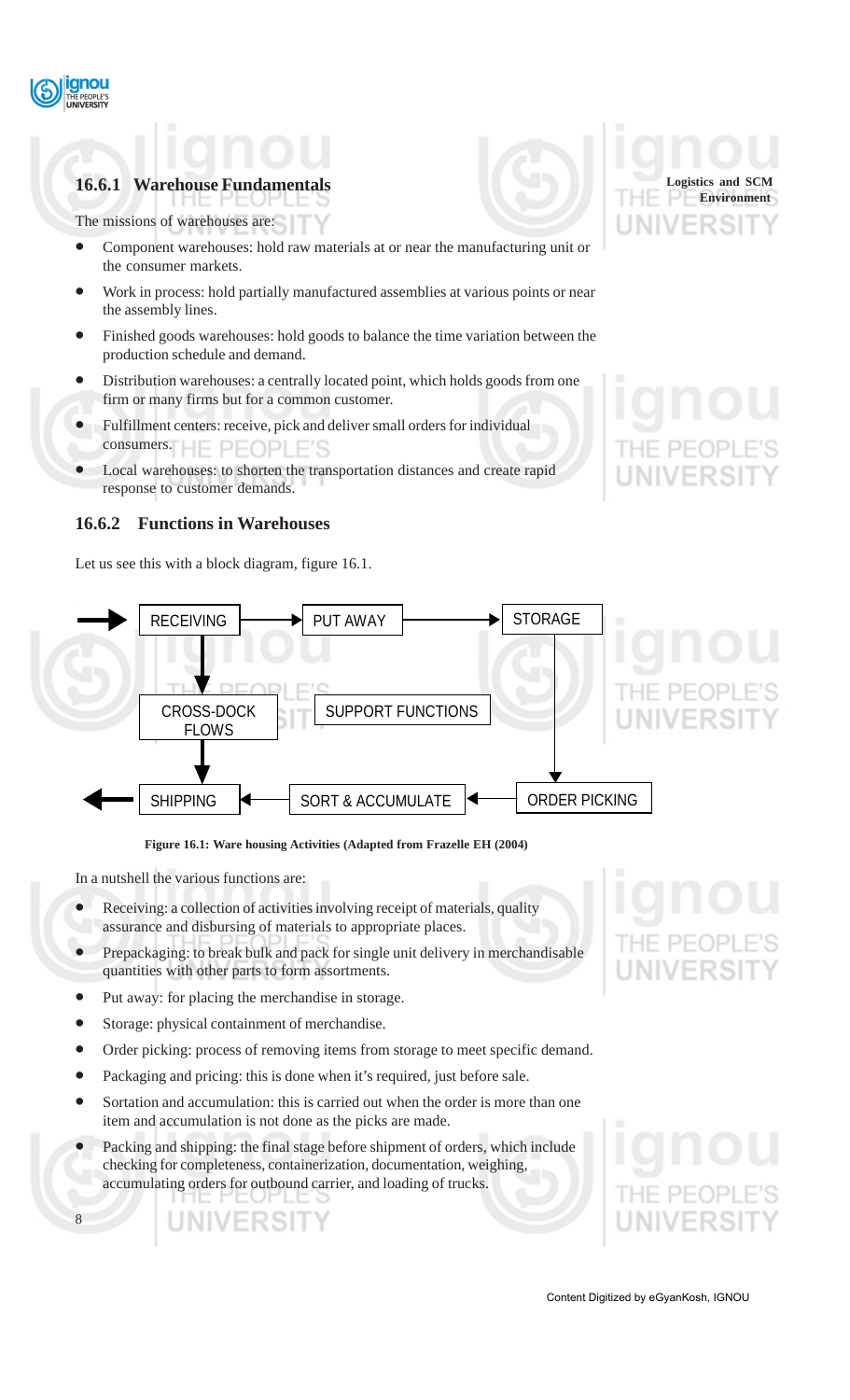

## **16.7 WAREHOUSE JURISDICTION**

The dictionary meaning of the word jurisdiction is 'the area over which the legal authority of a court or other institution extends'. Be it warehouse or any immovable property they are governed by a set of taxable laws governed by the individual state and differs from one country to the other. At times the countries get into a joint tie/ league with each other in order to facilitate easy import and export activities and warehouse activities.

These are once again very academic in nature, and as a supply manager you will have to be in the know of these aspects in order to avoid legal hassles at a later time. Some of these are as listed below.

#### **India and Netherlands Article 5**

#### *Permanent Establishment*

- 1) For the purposes of this Convention, the term "permanent establishment" means a fixed place of business through which the business of an enterprise is wholly or partly carried on.
- 2) The term "permanent establishment" includes especially:
	- a) A place of management;
	- b) A branch;
	- An office;
		- A factory:
- A workshop;

A mine, an oil or gas well, a quarry or any other place of extraction natural resources;

- g) A warehouse in relation to a person providing storage facilities for others;
- h) A premises used as a sales outlet;
- i) An installation or structure used for the exploration of natural resources provided that the activities continue for more than 183 days.
- 3) A building site or construction, installation or assembly project constitutes a permanent establishment only where such site or project continues for a period of more than six months.
- Notwithstanding the preceding provisions of this Article, the term "permanent establishment" shall be deemed not to include:
	- a) The use of facilities solely for the purpose of storage or display of goods or merchandise belonging to the enterprise;
	- b) The maintenance of a stock of goods or merchandise belonging to the enterprise solely for the purpose of storage or display;
	- c) The maintenance of a stock of goods or merchandise belonging to the enterprise solely for the purpose of processing by another enterprise;
	- d) The maintenance of a fixed place of business solely for the purpose of purchasing goods or merchandise or of collecting information, for the enterprise;

The maintenance of a fixed place of business solely for the purpose of advertising, for the supply of information, for scientific research, or for other activities which have a preparatory or auxiliary character, for the enterprise;

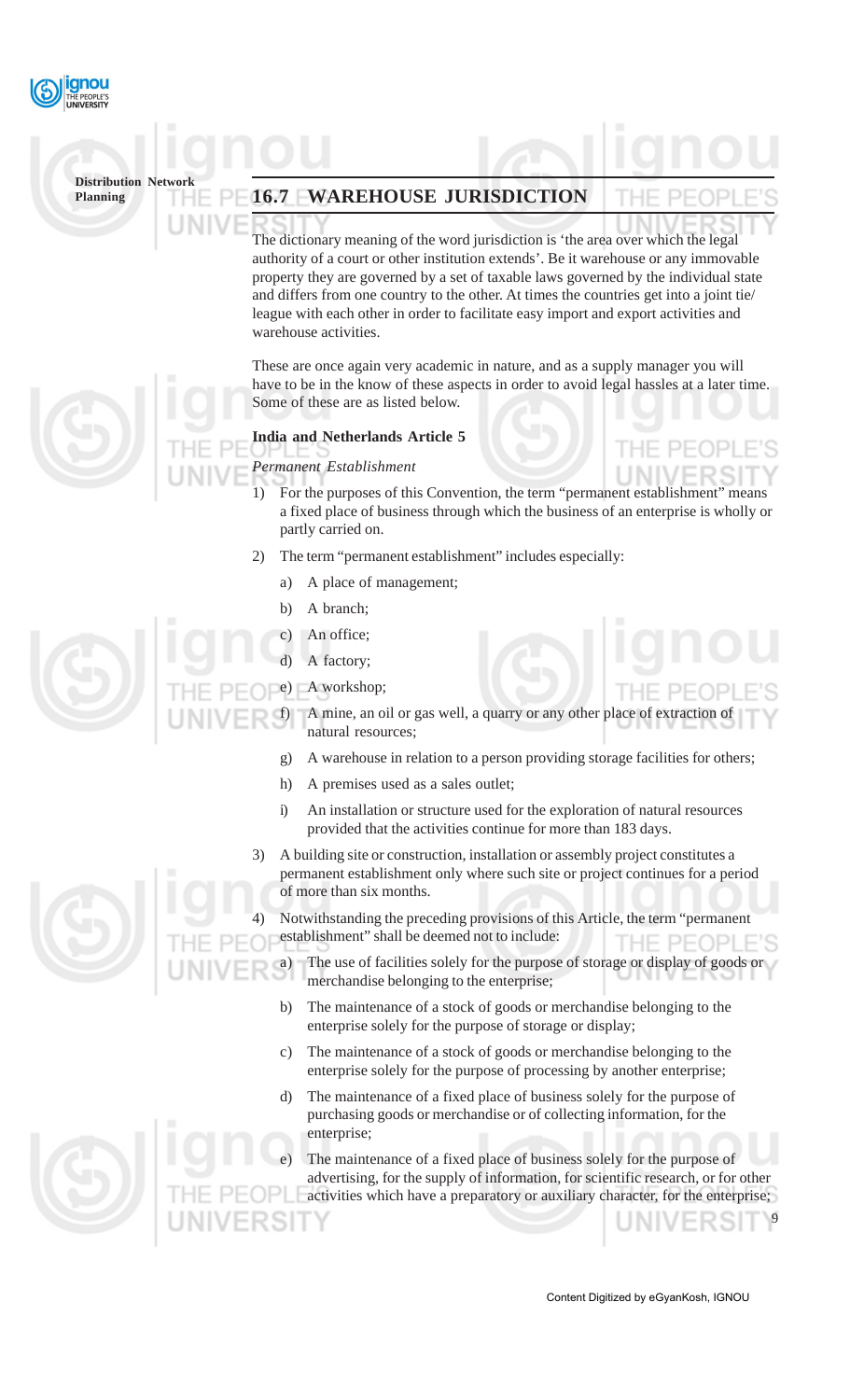- - f) The maintenance of a fixed place of business solely for any combination of activities mentioned in sub-paragraphs (a) to (e), provided that the overall activity of the fixed place of business resulting from this combination is of a preparatory or auxiliary character.
	- 5) Notwithstanding the provisions of paragraphs 1 and 2, where a person other than an agent of an independent status to whom paragraph 6 applies - is acting in one of the States on behalf of an enterprise of the other State, that enterprise shall be deemed to have a permanent establishment in the first-mentioned State, if
		- a) He has and habitually exercises in that State an authority to conclude contracts on behalf of the enterprise, unless his activities are limited to the purchase of goods or merchandise for the enterprise; or
		- b) He has no such authority, but habitually maintains in the first-mentioned State a stock of goods or merchandise from which he regularly delivers goods or merchandise on behalf of the enterprise.
	- 6) An enterprise of one of the States shall not be deemed to have a permanent establishment in the other State merely because it carries on business in that other State through a broker, general commission agent or any other agent of an independent status, provided that such persons are acting in the ordinary course of their business. However, when the activities of such an agent are devoted wholly or almost wholly on behalf of that enterprise, he will not be considered an agent of an independent status within the meaning of this paragraph if it is shown that the transactions between the agent and the enterprise were not made under at arm's-length conditions.
	- 7) The fact that a company which is a resident of one of the States controls or is controlled by a company which is a resident of the other State, or which carries on business in that other State (whether through a permanent establishment or otherwise), shall not of itself constitute either company a permanent establishment of the other.

#### **With South Africa & India**

#### *Article 5: Permanent establishment*

- 1) For the purposes of this agreement, the term "permanent establishment" means a fixed place of business through which the business of an enterprise is wholly or partly carried on.
- The term "permanent establishment" includes especially,
	- a) A place of management;
	- b) A branch;
	- c) An office;

J N I V

ENOL

- d) A factory;
- e) A workshop;
- f) A mine, an oil or gas well, a quarry or any other place of extraction of natural resources, including an installation or structure used for the exploration or exploitation of natural resources; and
- g) A warehouse, in relation to a person providing storage facilities for others.
- 3) A building site, a construction, installation or assembly project or any supervisory activity in connection with such site or project constitutes a permanent establishment only if it lasts more than six months.
- 10 4) Notwithstanding the preceding provisions of this Article, the term "permanent establishment" shall be deemed not to include, -



# UNIVERSIT



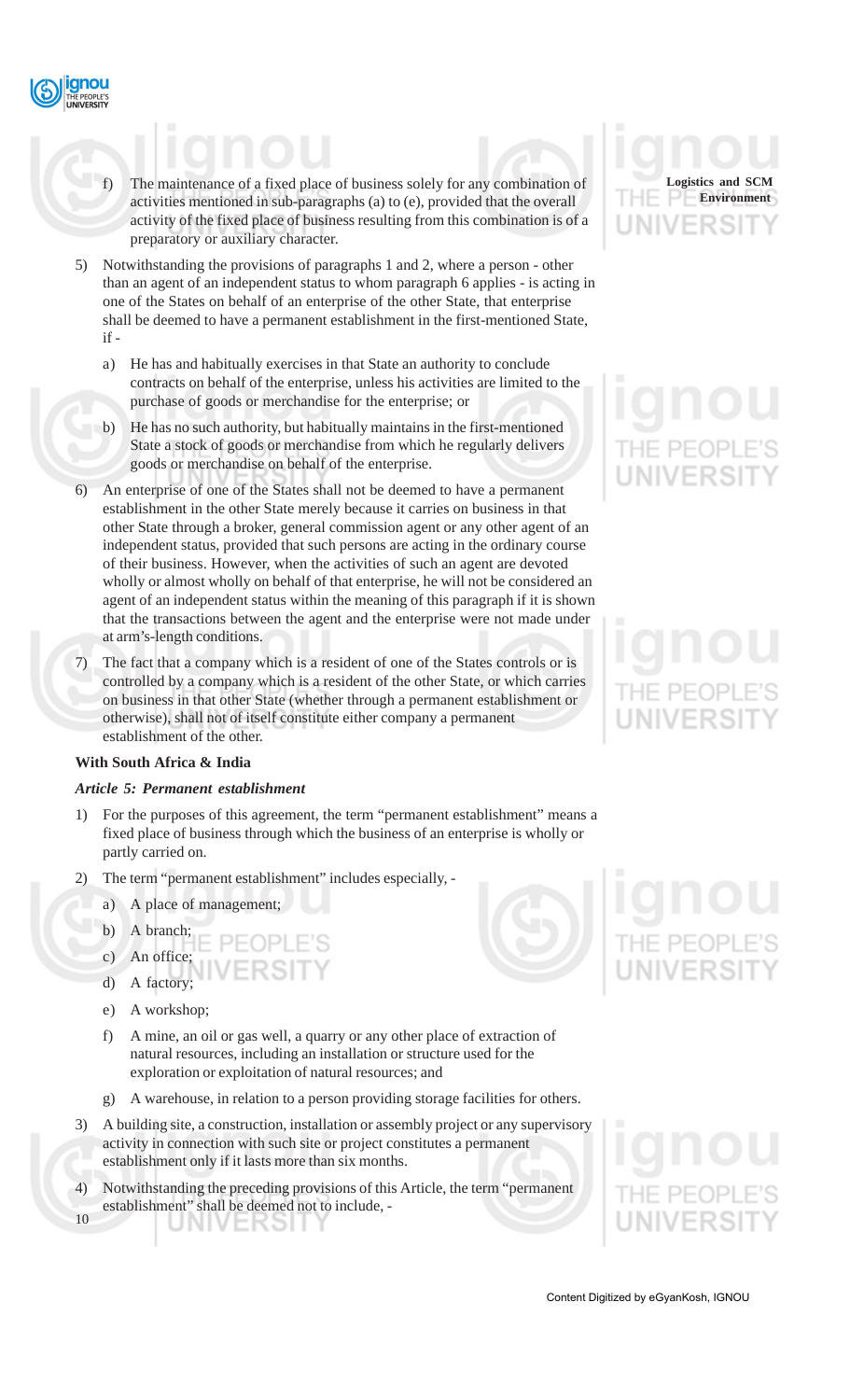

| <b>Distribution Network</b><br><b>Planning</b> | The use of facilities solely for the purpose of storage, display or delivery of<br>a)<br>goods or merchandise belonging to the enterprise;                                                                                                                                                                                                                                                                                                                                                                                                                                                                                                                                                                                                                   |
|------------------------------------------------|--------------------------------------------------------------------------------------------------------------------------------------------------------------------------------------------------------------------------------------------------------------------------------------------------------------------------------------------------------------------------------------------------------------------------------------------------------------------------------------------------------------------------------------------------------------------------------------------------------------------------------------------------------------------------------------------------------------------------------------------------------------|
|                                                | The maintenance of a stock of goods or merchandise belonging to the<br>enterprise solely for the purpose of storage, display or delivery;                                                                                                                                                                                                                                                                                                                                                                                                                                                                                                                                                                                                                    |
|                                                | The maintenance of a stock of goods or merchandise belonging to the<br>$\mathcal{C}$ )<br>enterprise solely for the purpose of processing by another enterprise;                                                                                                                                                                                                                                                                                                                                                                                                                                                                                                                                                                                             |
|                                                | The maintenance of a fixed place of business solely for the purpose of<br>d)<br>purchasing goods or merchandise, or for collecting information, for the<br>enterprise;                                                                                                                                                                                                                                                                                                                                                                                                                                                                                                                                                                                       |
|                                                | The maintenance of a fixed place of business solely for the purposes of<br>e)<br>carrying on, for the enterprise, any other activity of a preparatory or<br>auxiliary character, and                                                                                                                                                                                                                                                                                                                                                                                                                                                                                                                                                                         |
|                                                | The maintenance of a fixed place of business solely for any combination of<br>activities mentioned in sub-paragraphs (a) to (e), provided that the overall<br>activity of the fixed place of business resulting from this combination is of a<br>preparatory or auxiliary character.                                                                                                                                                                                                                                                                                                                                                                                                                                                                         |
| 5)                                             | Notwithstanding the provisions of paragraphs 1 and 2, where a person other than<br>an agent of an independent status to whom paragraph 6 applies is acting on<br>behalf of an enterprise and has, and habitually exercises, in a Contracting State<br>an authority to conclude contracts in the name of the enterprise, that enterprise<br>shall be deemed to have a permanent establishment in that State in respect of<br>any activities which that person undertakes for the enterprise, unless the<br>activities of such person are limited to those mentioned in paragraph 4 which, if<br>exercised through a fixed place of business, would not make this fixed place of<br>business a permanent establishment under the provisions of that paragraph. |
|                                                | An enterprise shall not be deemed to have a permanent establishment in a                                                                                                                                                                                                                                                                                                                                                                                                                                                                                                                                                                                                                                                                                     |

6) An enterprise shall not be deemed to have a permanent establishment in a Contracting State merely because it carries on business in that State through a broker, general commission agent or any other agent of an independent status, provided that such persons are acting in the ordinary course of their business.

7) The fact that a company which is a resident of a Contracting State controls or is controlled by a company which is a resident of the other Contracting State, or which carries on business in that other State (whether through a permanent establishment or otherwise), shall not of itself constitute either company a permanent establishment of the other.

#### *Article 6: Income from immovable property*

- Income derived by a resident of a Contracting State from immovable property, including income from agriculture or forestry, situated in the other Contracting State may be taxed in that other State.
	- 2) The term "immovable property" shall have the meaning which it has under the law of the Contracting State in which the property in question is situated. The term shall in any case include property accessory to immovable property, livestock and equipment used in agriculture and forestry, rights to which the provisions of the general law respecting landed property apply, usufruct of immovable property and rights to variable or fixed payments as consideration for the working of, or the right to work, mineral deposits, sources and other natural resources. Ships, boats and aircraft shall not be regarded as immovable property.
- The provisions of paragraphs 1 shall apply to income derived from the direct use, letting or use in any other form of immovable property.
- 11 The provisions of paragraphs 1 and 3 shall also apply to the income from immovable property of an enterprise and to income from immovable property used for the performance of independent personal services.

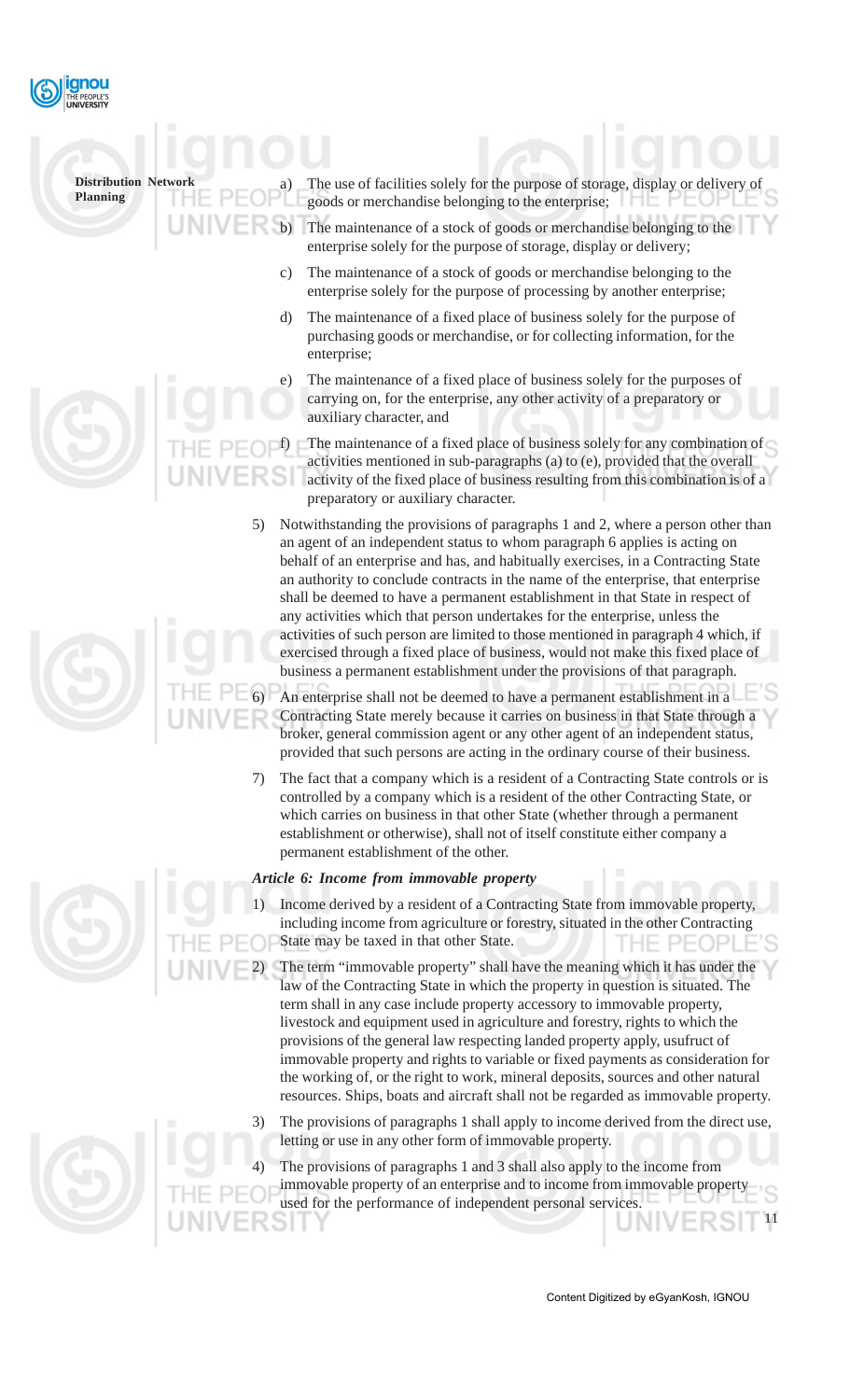## *Article 7: Business profits*

- The profits of an enterprise of a Contracting State shall be taxable only in that State unless the enterprise carries on business in the other Contracting State through a permanent establishment situated therein. If the enterprise carries on business as aforesaid, the profits of the enterprise may be taxed in the other State but only so much of them as is attributable to that permanent establishment.
- 2) Subject to the provisions of paragraph 3, where an enterprise of a Contracting State carries on business in the other Contracting State through a permanent establishment situated therein, there shall in each Contracting State be attributed to that permanent establishment the profits which it might be expected to make if it were a distinct and separate enterprise engaged in the same or similar activities under the same or similar conditions and dealing wholly independently with the enterprise of which it is a permanent establishment.
- 3) In determining the profits of a permanent establishment, there shall be allowed as deductions expenses which are incurred for the purposes of the permanent establishment, including executive and general administrative expenses so incurred, whether in the Contracting State in which the permanent establishment is situated or elsewhere, in accordance with and subject to the limitations prescribed in the taxation laws in that Contracting State.
- 4) As it has been customary in a Contracting State to determine the profits to be attributed to a permanent establishment on the basis of an apportionment of the total profits of the enterprise to its various parts, nothing in paragraph 2 shall preclude that Contracting State from determining the profits to be taxed by such an apportionment as may be customary. The method of apportionment adopted shall, however, be such that the result shall be in accordance with the principles contained in this article.
- 5) No profits shall be attributed to a permanent establishment by reason of the mere purchase by that permanent establishment of goods or merchandise for the enterprise.
- 6) For the purposes of the preceding paragraphs, the profits to be attributed to the permanent establishment shall be determined by the same method year by year unless there is good and sufficient reason to the contrary.
- 7) Where profits include items of income, which are dealt with separately in other Articles of this Agreement, then the provisions of those Articles shall not be affected by the provisions of this Article.

#### *Article 8: Shipping and air transport*

- 1) Profits of an enterprise of a Contracting State from the operation of ships or aircraft in international traffic shall be taxable only in that State.
- 2) For the purposes of this Article, profits from the operation of ships aircraft in international traffic shall include:
	- a) Profits derived from the rental on a bare boat basis of ships or aircraft used in international traffic,
	- b) Profits derived from the use or rental of containers, if such profits are incidental to the profits to which the provisions of paragraph 1 apply.
- 3) For the purposes of this Article, interest on funds connected with the operation of ships or aircraft in international traffic shall be regarded as profits derived from the operation of ships or aircraft and the provisions of Article 11 shall not apply in relation to such interest.
- 4) The provisions of paragraph 1 shall also apply to profits from the participation in a pool, a joint business or an international operating agency.

JNIVERSIT

12

# **Logistics and SCM Environment**

# HF PFOPI **UNIVERSI**

# THE PEOP **UNIVERSI**

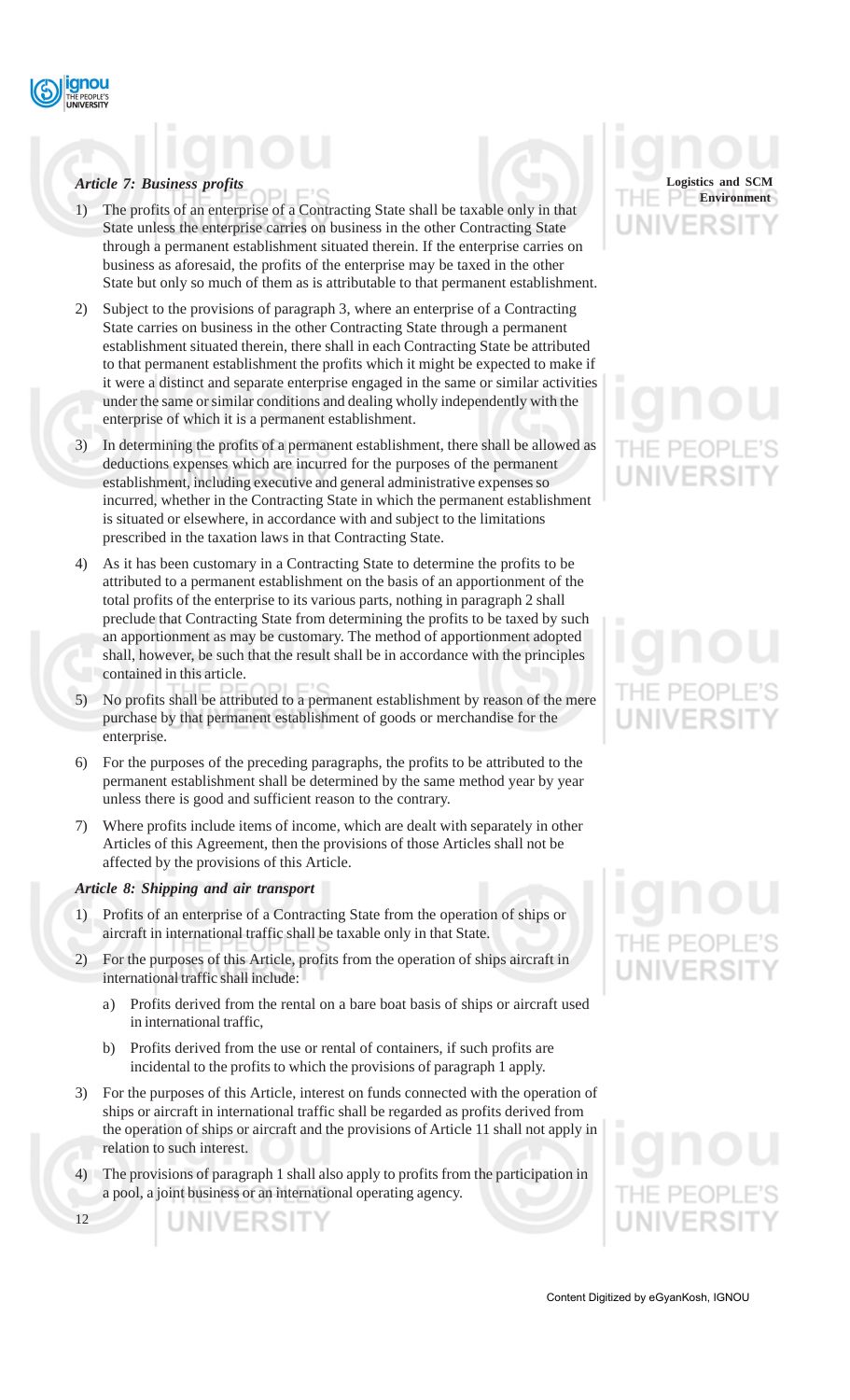

*Article 9: Associated enterprises* Where,

- An enterprise of a Contracting State participates directly or indirectly in the management, control or capital of an enterprise of the other Contracting State; or
- b) The same persons participate directly or indirectly in the management, control or capital of an enterprise of a Contracting State and an enterprise of the other Contracting State, and in either case conditions are made or imposed between the two enterprises in their commercial or financial relations which differ from those which would be made between independent enterprises, then any profits which would, but for those conditions, have accrued to one of the enterprises, but, by reason of those conditions, have not so accrued, may be included in the profits of that enterprise and taxed accordingly.
- Where a Contracting State includes in the profits of an enterprise of that State and taxes accordingly – profits on which an enterprise of the other Contracting State has been charged to tax in that other State and the profits so included are profits which would have accrued to the enterprise of the first-mentioned State if the conditions made between the two enterprises had been those which would have been made between independent enterprises, then that other State shall make an appropriate adjustment to the amount of the tax charged therein on those profits if that other State considers the adjustment justified. In determining such adjustment, due regard shall be had to the other provisions of this Agreement and the competent authorities of the Contracting States shall if necessary consult each other.

# **16.8 WAGES, EARNINGS AND HOURS OF WORK**

A discussion on daily wagers is very important since such activities are very common in SCM and warehouse handling. As a responsible supply chain manager you must be aware of the rules and regulations in handling the wages of workers and keep yourself updated on this count regularly. This will help you in negotiating any kind of litigations at a later date.



**The Minimum Wages Act, 1948** is both a protective and beneficial legislation guaranteeing the payment of minimum rates of wages to the workers in the various Scheduled Employments scattered over different parts of the country. Although the Act does not provide for registration of establishments, yet it is applicable to employments where the workers are particularly vulnerable to exploitation, due to ignorance, poverty, illiteracy and lack of bargaining power. The workers in bidi industry are scattered over large areas and do not have collective bargaining power. Therefore, they are in need of protection. The Act empowers both the Central and the State Governments to fix and revise the minimum rates of wages in the Scheduled Employments falling under their respective jurisdictions. The bidi making establishments, fall under the Scheduled Employment "Tobacco", (including Bidi Making) manufacturing in the State Sphere. Therefore, the responsibility for implementation of the provisions of the Minimum Wages Act, 1948 rests with the State Governments. They notify the minimum wages for bidi workers within their jurisdiction.

In Madhya Pradesh, the rates of minimum wages for Bidi Rollers are fixed on a piece rate basis (number of bidis rolled), the traditional measure being per thousand bidis. However, fixation and revision of minimum wages is of no consequence unless these are actually paid to them.The problems of the bidi workers continue to be a

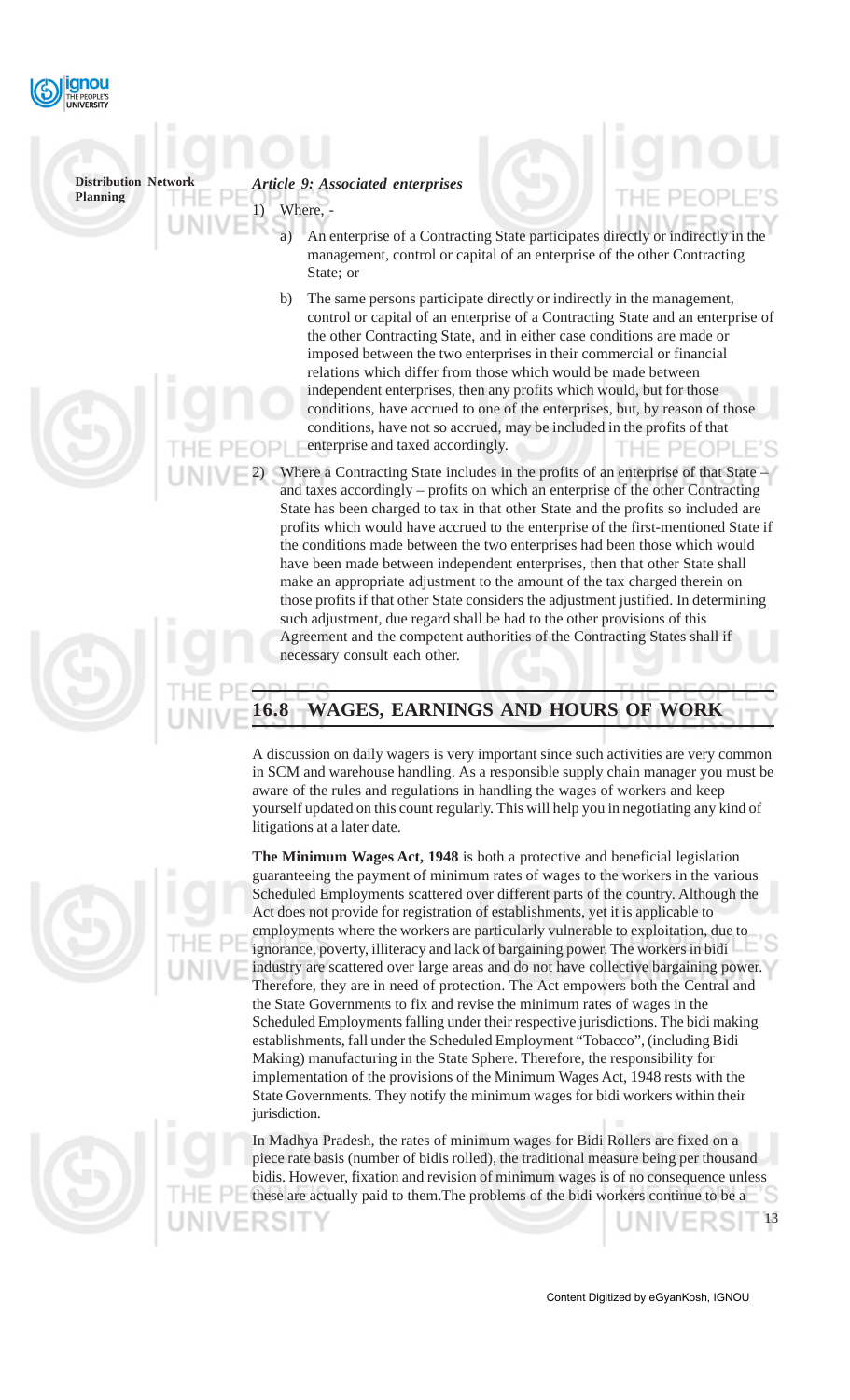

cause of concern for the labor administrators and enforcement authorities as the workers often complain of the unfair treatment at the hands of manufacturers, contractors and agents in matters of rejection of finished products, issue of inadequate quantity and poor quality of raw material (tendu leaves, tobacco, thread, etc.) as well as the violation of the provisions of the Bidi and Cigar Workers (Conditions of Employment) Act, 1966, the Minimum Wages Act, 1948 and the Equal Remuneration Act, 1976.The Regional Labor Ministers Conference held during 1994- 95 had endorsed the recommendations of the Ministry of Labor for the Constitution of a Tripartite Standardization and District Level Vigilance Committee and had made the following recommendations in respect of bidi workers:-

- The minimum quantity of raw material to be issued should be 800 grams of tendu leaf of standard average quality and 300 grams of tobacco for 1000 bidis of standard size.
- The wage loss due to rejection should not be more than 2.5 percent instead of 5 percent.
- Alternatively, the rejected bidis should be returned to workers after deducting proportionate cost of tendu leaf and tobacco issued to them at the rates to be fixed by the State Governments from time to time alongwith wages.
- The State Governments as well as Welfare Commissioners have been requested to give wide publicity to the statutory provisions of the Bidi and Cigar Workers (Conditions of Employment) Act, 1966, pertaining to rejection of not more than 2.5 percent bidis of sub-standard quality and ensure that employer/Contractor supplies tendu leaf of the optimum quality to the workers. \*

#### **Prescribed rates of Minimum Wages**

'Tobacco (including bidi making) Manufactories' is a Scheduled Employment originally included in Part-I of the Schedule appended to the Act. The minimum wages applicable to the bidi workers at the time of the Study were notified by the State Government of Madhya Pradesh as provided under Section 3(1)(b) and Section 5 of the Minimum Wages Act, 1948.prior to 1953, Minimum Wages were fixed at Re. 0.62 to Rs. 1.37 per thousand bidis. These wages were revised to Rs. 2.00-2.25 for the first time in 1966.Since then they have been revised several times. The latest wage revision, which was in force at the time of the study, had become effective from 1st October, 2000 vide notification No. 1/9/A/5/97/32759-33288 dated 12-10- 2000.The minimum rates of wages for various categories of employees in Tobacco (including Bidi Making) Manufactories appearing in Part I of the Schedule were linked to the Consumer Price Index Numbers (Industrial Workers). The revised rates of minimum wages applicable during the period of study are given below: -

|              | Table 10.3: Prescribed Minimum Rates of Wages for Piece Rated Employees |                                |  |  |
|--------------|-------------------------------------------------------------------------|--------------------------------|--|--|
|              | <b>Class of Employees</b>                                               | Minimum Wages (in Rs.)         |  |  |
| 1)           | <b>Bidi Rolling</b>                                                     | 36.17(per thousand bidis)      |  |  |
| 2)           | Wrapping/Packing/Labeling                                               |                                |  |  |
| a)           | <b>Pasting of Slips on Bidi bundles</b>                                 |                                |  |  |
| i)           | Labeling, Puda Making etc.                                              | Rs. 19.65 per thousand bundles |  |  |
| $\ddot{a}$ ) | Labeling on both sides of bundles                                       | Rs. 22.00 per thousand bundles |  |  |
| b)           | <b>Wrapping and Labeling</b>                                            |                                |  |  |
| i)           | Thin paper labeling                                                     | Rs. 15.85 per thousand bundles |  |  |
| $\ddot{11})$ | Thin paper sticking                                                     | Rs. 11.26 per thousand bundles |  |  |
| iii)         | Labeling                                                                | Rs.4.76 per thousand bundles   |  |  |
| iv)          | Puda Making                                                             | Rs.5.01 per thousand bundles   |  |  |
|              |                                                                         |                                |  |  |

**Table 16.3: Prescribed Minimum Rates of Wages for Piece Rated Employees**



*Source***: Annual Report 1999-2000, Ministry of Labour, Government of India, p.93** 14 UNIVERƏH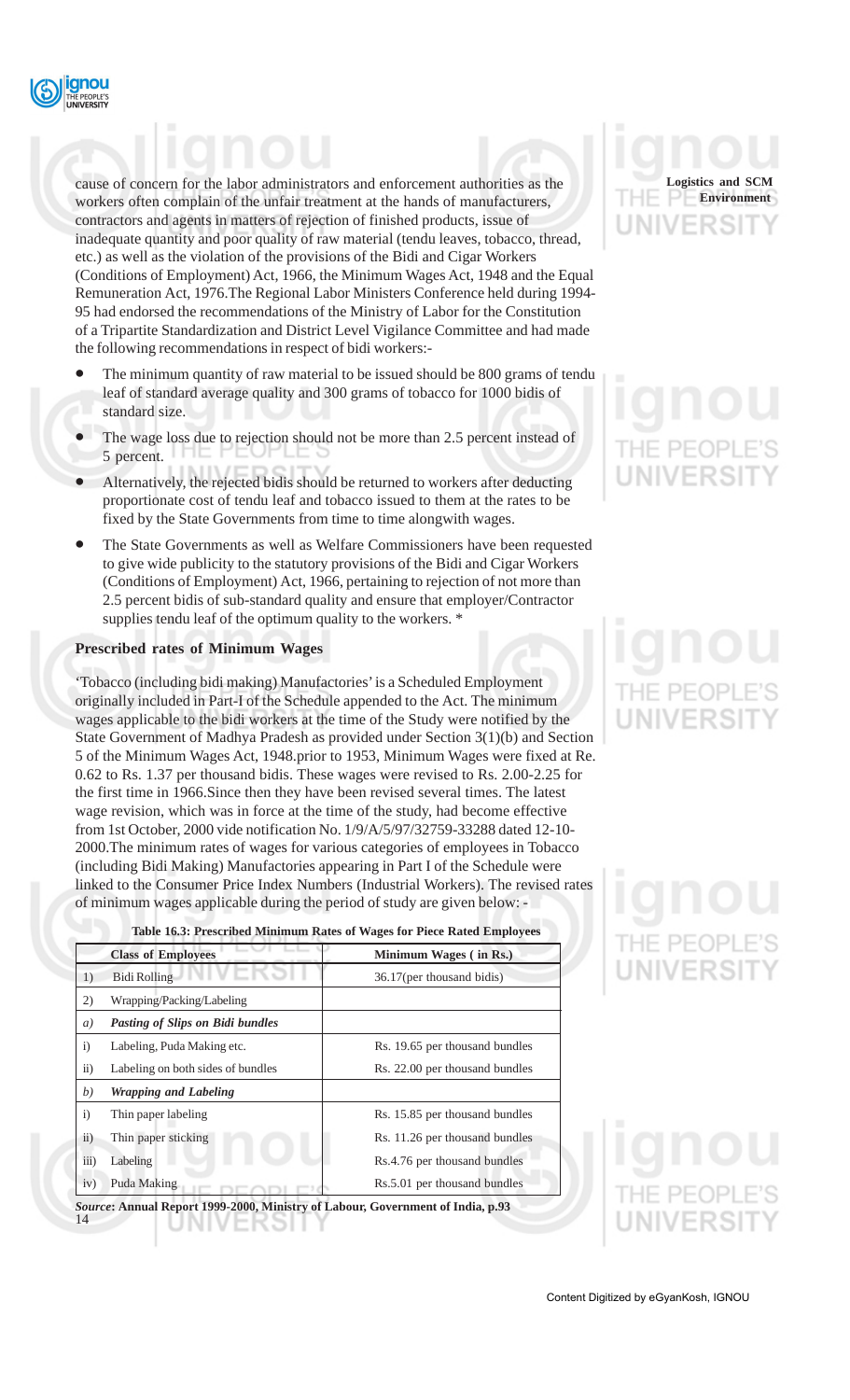

| $\mathcal{C}$    | Wrapping on 1000 bundle (each bundle of 25 bidis) |                          |
|------------------|---------------------------------------------------|--------------------------|
|                  | Wrapping of Horizontal & Vertical Strips          | Rs. 68.35 per lakh bidis |
| 11               | Wrapping/Pasting of paper                         | Rs. 81.05 per lakh bidis |
| $\overline{iii}$ | Wrapping and Pasting of Trade Mark                | Rs. 81.05 per lakh bidis |

In Bidi making industry all the time-rated (monthly/daily paid) workers other than the above-mentioned piece rated categories have been classified into three broad categories as Skilled, Semi-skilled and Unskilled workers. The occupations', which comprise these three skill categories, are as under (Table 16.4):

**Table 16.4 : Workers in BidiMaking Industry.**

|                 | Table 16.4 : Workers in Bidimaking Industry.                                                   |
|-----------------|------------------------------------------------------------------------------------------------|
| 1. Skilled      | Driver (Heavy Vehicle), Accountant, Munim, Cashier, Store Keeper,<br>Head Clerk, Godown keeper |
| 2. Semi-Skilled | Sorter/Checker, Bhattiwala, Driver (Light Vehicle), Typist, Billman,<br>Clerk                  |
| 3. Unskilled    | Loader, Un-loader, Puda Maker and Chowkidar.                                                   |

Prescribed rates of Minimum Wages (including V.D.A.) for time rated employees were as below:

| Sl. No. | <b>Skill Category</b> | <b>Monthly Wages (Rs.)</b> | Daily Wages (Rs.) |
|---------|-----------------------|----------------------------|-------------------|
|         | Skilled               | 1995.44                    | 76.75             |
| ∍       | Semi-Skilled          | 1828.30                    | 70.32             |
| 3.      | Unskilled.            | 1662.80                    | 63.95             |

N.B.- The wages includes the variable dearness allowance.

These wages have been linked to 1206 points of the Labour Bureau Series of All-India Consumer Price Index Numbers for Industrial Workers (Base 1960=100).The Variable Dearness Allowance (VDA) is payable at the rate of 1 paisa per point for an increase of 930 points over 1206 points upto 30.09.2001.

The revised rates of minimum wages are subject to the following conditions:-

- The variable dearness allowances shall be calculated on 1st October of every year on the basis of the average indices for twelve months i.e., July to June of the preceding year.
- The revised rates of daily wages are to be worked out by dividing the monthly rates by 26 days.

Wherever the prevailing wages are higher, the revised wages will not have adverse effect on any employee in any case and the higher rates shall continue to be paid.

- An employee shall be entitled to a guaranteed minimum wage of Rs.178.00 in case the employer fails to supply sufficient quantity of raw material for rolling 5600 bidis per week.
- The guaranteed wage will include the actual number of bidis made by an employee during a week from the raw material supplied to him.
- An employee shall not be entitled to the guaranteed wages if he fails to make full use of the raw material supplied to him while the raw material so supplied is sufficient for rolling 5600 bidis per week.

In case an employer fails to supply raw material due to certain conditions like fire distress, epidemic etc., which are not under his control, an employee shall not be entitled to the guaranteed wages.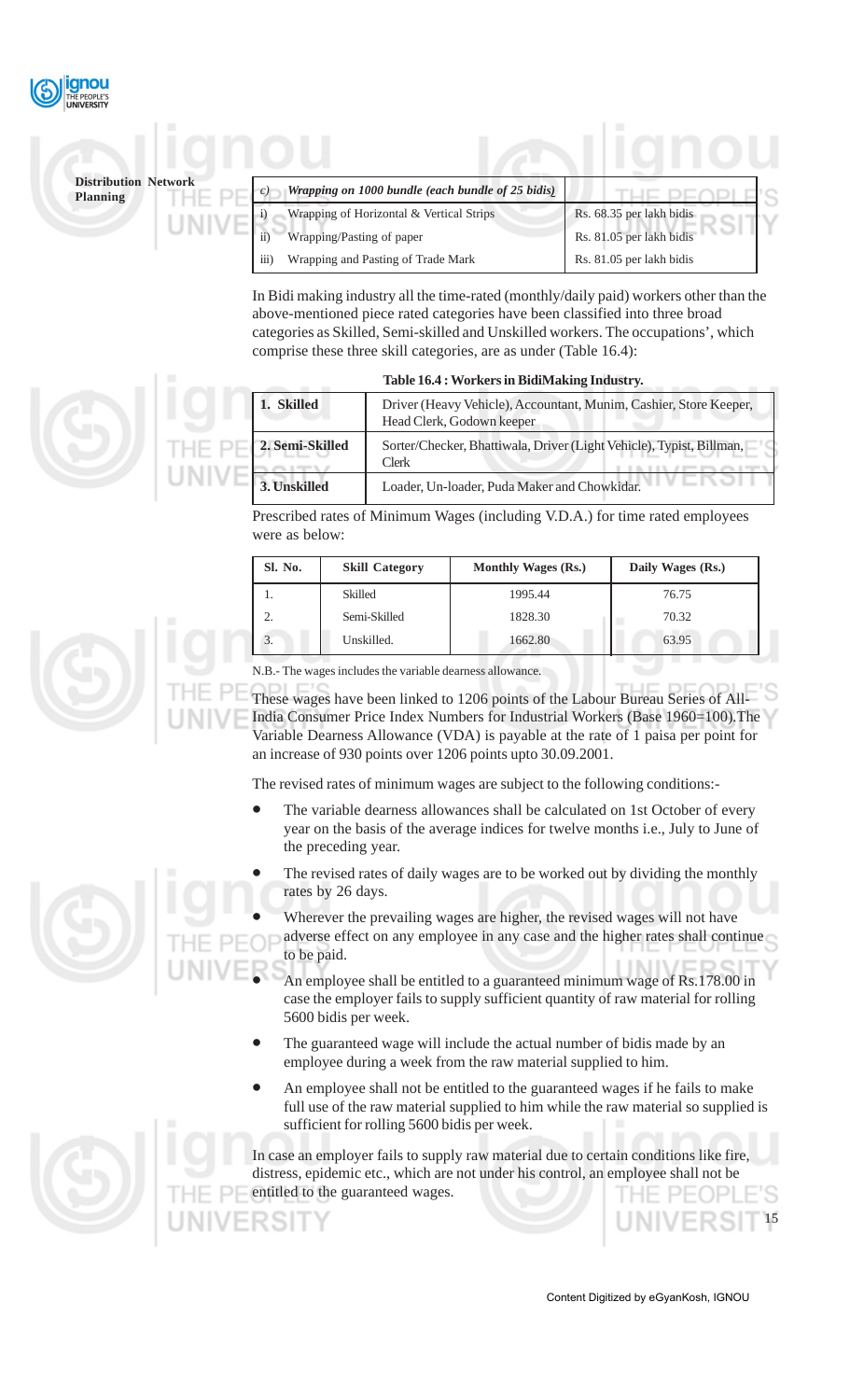

## **16.9 DOCUMENTATION: INSURANCE & SALES TAX**

Everything under the sun can be insured today, thanks to the various insurance companies that have reached out to the environment in a big way. The age-old adage, **'a stitch in time saves nine'** is very important for us to follow in letter and spirit. Why should we insure? Very simple indeed, because a material/product that is insured comes under the purview of Insurance act of 1938 (we will see later) and that enables the consignor to claim the cost of the product in the event of any damage to the product, which may occur, either during storage or transit. Every supply chain manager should therefore understand the nuances of insurance, the risk covered and the benefits accrued of insurance, unless you believe in, 'penny wise and poundfoolish'. Risk factor has enhanced tremendously with the turn of the century and therefore remains covered under the protected wings of insurance and achieve the maximum benefit that is available to you and your company. Let us see them as we progress through the unit.

**The Insurance Act, 1938** had provided for setting up of the Controller of Insurance to act as a strong and powerful supervisory and regulatory authority for insurance. Post nationalization, the role of Controller of Insurance diminished considerably in significance since the Government owned the insurance companies.

With the opening up of the insurance industry to the private sector, the need for a strong, independent and autonomous Insurance Regulatory Authority was felt. As the enacting of legislation would have taken time, the then Government constituted through a Government resolution an Interim Insurance Regulatory Authority pending the enactment of a comprehensive legislation.

**The Insurance Regulatory and Development Authority Act, 1999** is an act to provide for the establishment of an Authority to protect the interests of holders of insurance policies, to regulate, promote and ensure orderly growth of the insurance industry and for matters connected therewith or incidental thereto and further to amend the Insurance Act, 1938, the Life Insurance Corporation Act, 1956 and the General insurance Business (Nationalization) Act, 1972 to end the monopoly of the Life Insurance Corporation of India (for life insurance business) and General Insurance Corporation and its subsidiaries (for general insurance business).

The act extends to the whole of India and will come into force on such date as the Central Government may, by notification in the Official Gazette specify. Different dates may be appointed for different provisions of this Act.

The Act has defined certain terms, some of the most important ones are as follows: -

Appointed day means the date on which the Authority is established under the act.

Authority means the established under this Act.

**Interim Insurance Regulatory Authority** means the Insurance Regulatory Authority set up by the Central Government through Resolution No. 17(2)/ 94-lns-V dated the 23rd January, 1996.

Words and expressions used and not defined in this Act but defined in the Insurance Act, 1938 or the Life Insurance Corporation Act, 1956 or the General Insurance Business (Nationalization) Act, 1972 shall have the meanings respectively assigned to them in those Acts.

#### **Insurance Regulatory Authority**

#### **Establishment and incorporation of Authority**

the Insurance Regulatory and Develop is to be constituted. The Authority shall be a With effect from such date as the Central Government may, by notification, appoint,



# IF PFOP **UNIVERSI**

# HE PEOF UNIVERSIT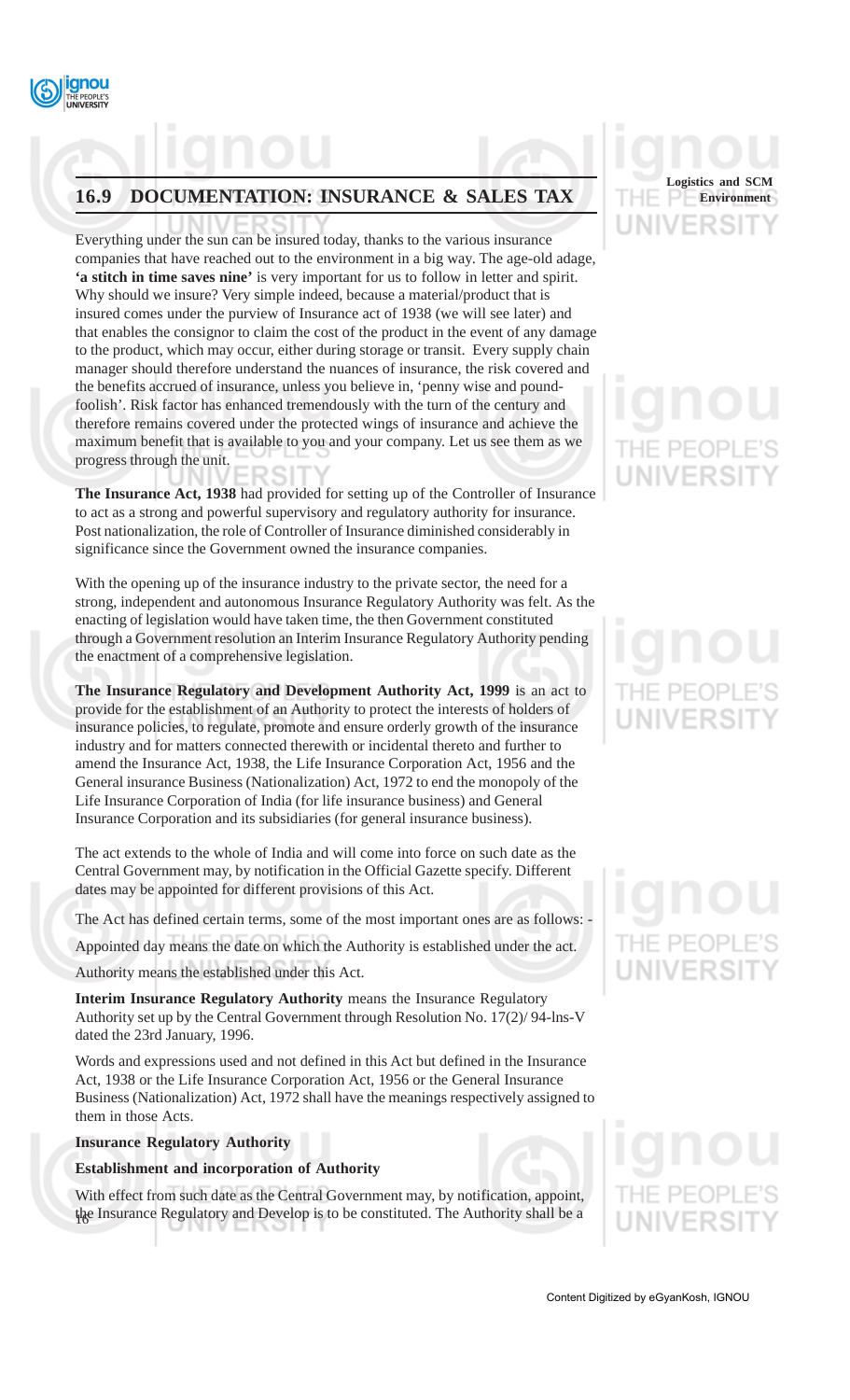

body corporate, having perpetual succession and a common seal with power, subject to the provisions of this Act, to acquire, hold and dispose of property, and to contract and can be sue or be sued in its own name. The head office of the Authority shall be at such place as the Central Government may decide from time to time and it may establish offices at other places in India.

### **Composition of Authority**

The Authority shall consist of the following members, namely

- a) A Chairperson;
- b) not more than five whole-time members;
- c) not more than four part-time members, to be appointed by the Central Government from amongst persons of ability, integrity and standing who have knowledge or experience in life insurance, general insurance, actuarial science, finance, economics, law, accountancy, administration or any other discipline which would, in the opinion of the Central Government, be useful to the Authority:

The Central Government while appointing the Chairperson and the whole-time members must ensure that at least one person each is a person having knowledge or experience in life insurance, general insurance or actuarial science respectively.

**Tenure of office of Chairperson and other members** The Chairperson and every other whole-time member shall hold office for a term of five years from the date on which he enters upon his office and shall be eligible for reappointment.

However, no person shall hold office as such Chairperson after he has attained the age of sixty-five years and no person shall hold office as such whole-time member after he has attained the age of sixty-two years.

A part-time member shall hold office for a term not exceeding five years from the date on which he enters upon his office.

A member may:

a) Relinquish his office by giving in writing to the Central Government notice of not less than three months; or be removed from his office in accordance with the following provisions.

#### **Removal from Office**

The Central Government may remove from office any member who: -

a) is, or at any time has been, adjudged as insolvent;

has become physically or mentally incapable of acting as a member

has been convicted of any offence which, in the opinion of the Central Government, involves moral turpitude;

- d) has acquired such financial or other interest as is likely to affect prejudicially his functions as a member;
- e) has so abused his position as to render his continuation in office detrimental to the public interest.

No such member shall be removed under clause (d) or clause (e) unless he has been given a reasonable opportunity of being heard in the matter.

## **Comprehensive Policy**

17 This insurance policy also known as a Comprehensive policy covers all the liabilities of the insured vehicle under the Motor Insurance Act. No vehicle can be used without insurance cover. Use of the vehicle without insurance cover is a penal offence.





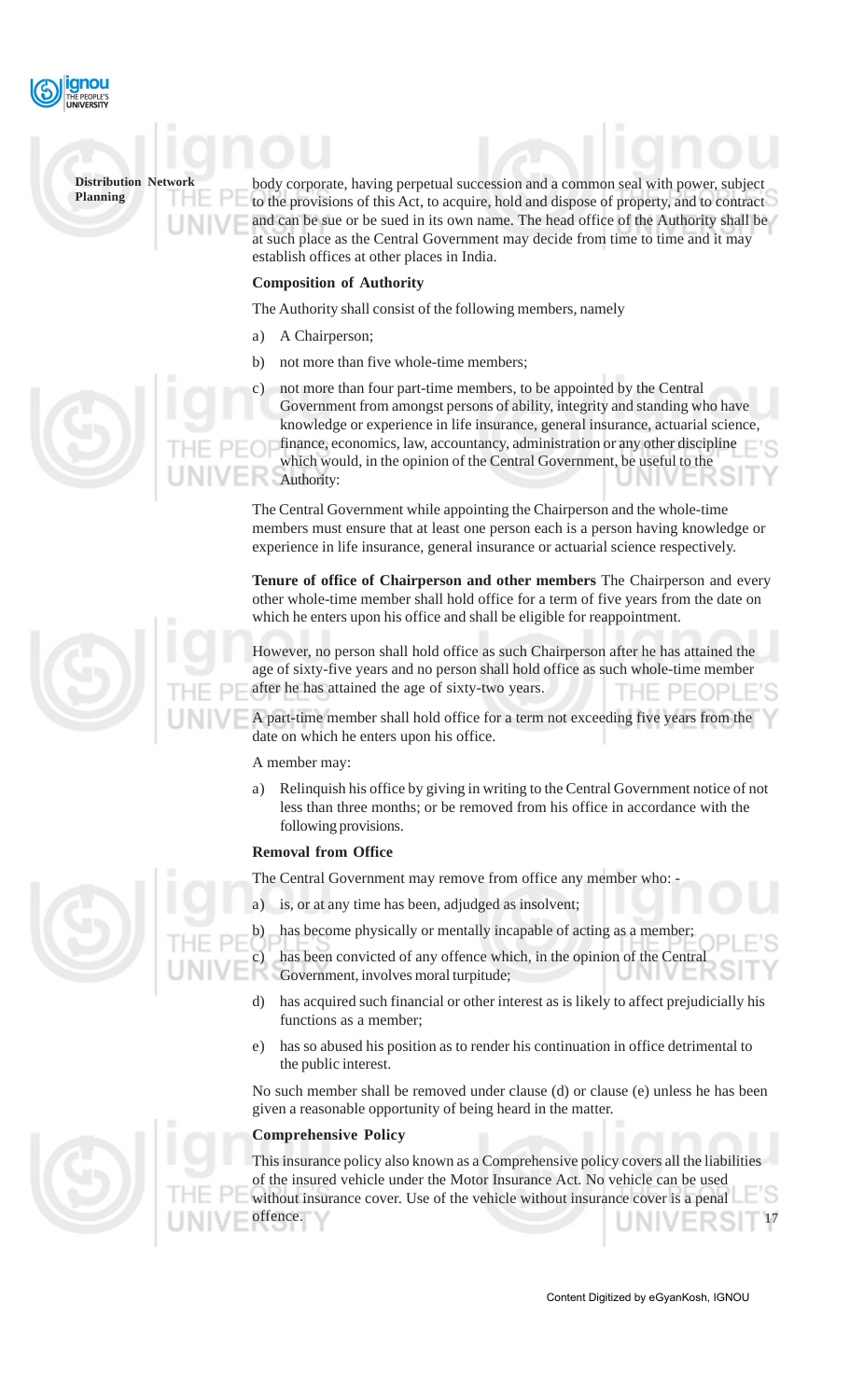

This insurance policy protects the motor vehicle owners from these liabilities:

- Fire, Explosion, Self-Ignition and Lightning.
- Burglary, Housebreaking and Theft.
- Riot, Strike, Malicious and Terrorism Damage.
- Earthquake.
- Flood, Typhoon, Hurricane, Storm, Tempest, Inundation, Cyclone, Hailstorm.
- Accidental External Means.
- Transit by road, rail, inland waterway, lift, elevator or air.
- For motorcycles and commercial vehicles, the risk of Frost Damage is also covered.

From the above coverage, for all classes of vehicles, the risks of riot, strike, malicious and terrorism damage, earthquake, flood and storm can be opted out of with a consequent discount in premium. In addition to these, cover is also available for protection, removal costs and authorization of repairs.

Section II covers the liabilities towards third parties, i.e. liabilities of bodily injuries and property damage.

For commercial vehicles, however, an additional Section III covers the vehicle while it is being used for the purpose of towing disabled vehicles. This section covers third party liabilities that the insured vehicle or the one being towed may incur as a result of an accident. This is provided the towed vehicle is not towed for reward/ remuneration. Further, the insurance company is also not liable for damages to the towed vehicle or any property being conveyed thereby.

#### **Compensation Offered**

This insurance policy would provide compensation for the motor vehicle owners from these liabilities unlimited liability towards bodily

- Injury to any third party.
- Unlimited liability towards bodily injury to passengers of the vehicle.
- Liability towards third party property damage, limited to Rs.6,000/- only.
- Liability towards employees of the owner of the insured vehicle while travelling or using it, against bodily injury to the extent required by the Workmen's Compensation Act.

If a motor vehicle is disabled as a result of loss or damage due to the perils mentioned above, the insurance company bears the reasonable cost of protection and removal to the nearest repairer and the cost of redelivery to the owner/insured subject to a maximum limit, in respect of any one accident. The limits for various classes of vehicles are as follows:

- Motor cycles/Scooters: Rs.300
- Private Car & Taxies: Rs.1500
- Other Commercial Vehicles: Rs.2500

#### **Motor Vehicle Insurance Act**

18 is a penal offence. This insurance policy is essential for all motor vehicle owners since it protects them from legal liabilities that might arise during their vehicle operation. This insurance policy also known as the Act Only policy covers the act liability of the insured vehicle that forms a compulsory requirement of the Motor Insurance Act. No vehicle can be used without this insurance cover and use of the vehicle without this insurance cover

**Logistics and SCM Environment**

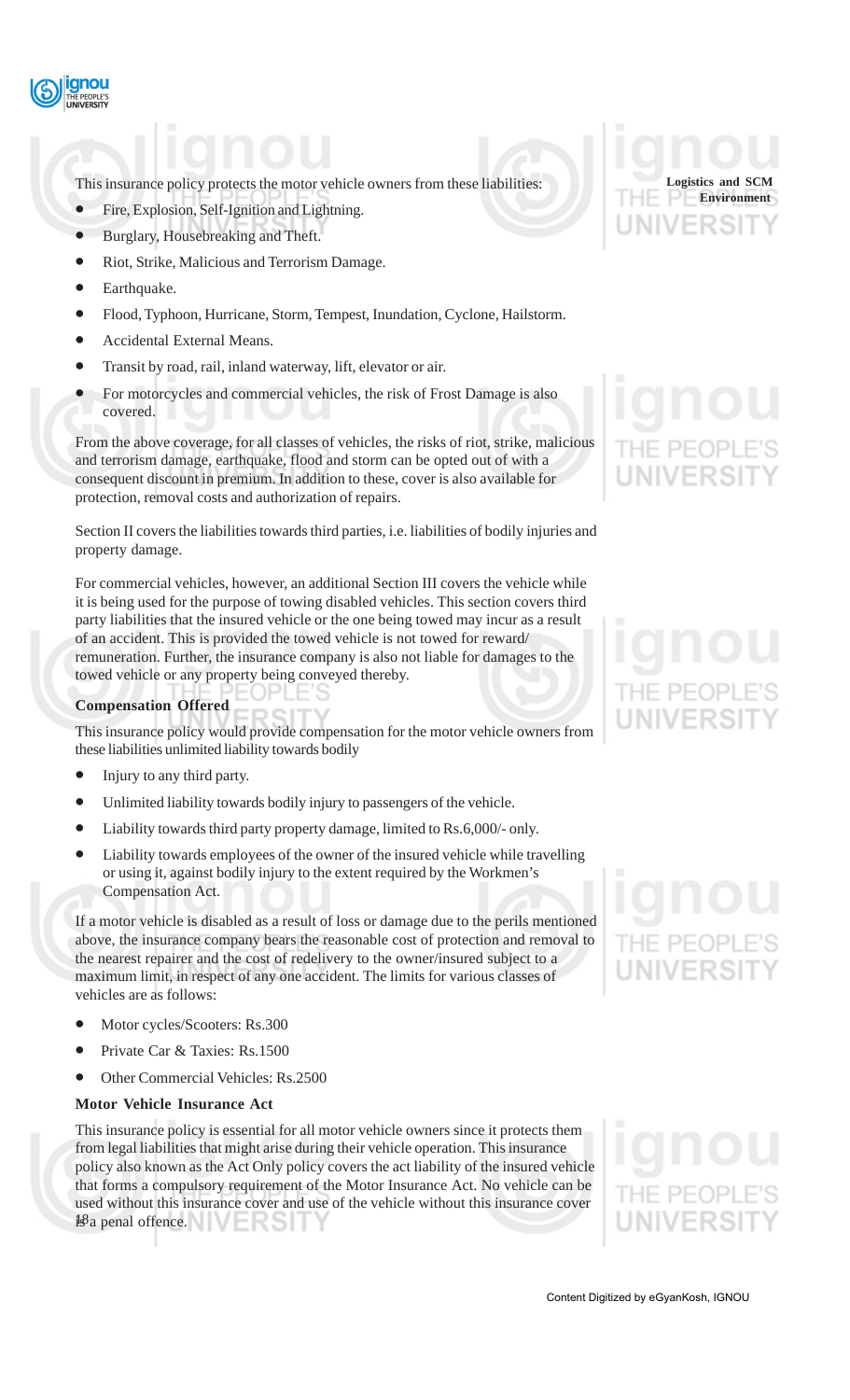

### **Risks Covered**

This insurance policy protects the motor vehicle owners from the risks of:

- Fire, Explosion, Self-Ignition and Lightning.
- Burglary, Housebreaking and Theft.
- Riot, Strike, Malicious and Terrorism Damage.
- Earthquake.
- Flood, Typhoon, Hurricane, Storm, Tempest, Inundation, Cyclone, Hailstorm.
- Accidental External Means.
- Transit by road, rail, inland waterway, lift, elevator or air.
- For motorcycles and commercial vehicles, the risk of Frost Damage is also covered. HE PEOPI

From the above coverage, for all classes of vehicles, the risks of riot, strike, malicious and terrorism damage, earthquake, flood and storm can be opted out of with a consequent discount in premium. In addition to these, cover is also available for protection, removal costs and authorization of repairs.

Section II covers the liabilities towards third parties, i.e. liabilities of bodily injuries and property damage.

For commercial vehicles, however, an additional Section III covers the vehicle while it is being used for the purpose of towing disabled vehicles. This section covers third party liabilities that the insured vehicle or the one being towed may incur as a result of an accident. This is provided the towed vehicle is not towed for reward/ remuneration. Further, the insurance company is also not liable for damages to the towed vehicle or any property being conveyed thereby.

## **Compensation Offered**

This insurance policy would provide compensation for the motor vehicle owners from these liabilities Unlimited liability towards bodily

- Injury to any third party.
- Unlimited liability towards bodily injury to passengers of the vehicle.
- Liability towards third party property damage, limited to Rs.6,000/- only.
- Liability towards employees of the owner of the insured vehicle while travelling or using it, against bodily injury to the extent required by the Workmen's Compensation Act.

If a motor vehicle is disabled as a result of loss or damage due to the perils mentioned above, the insurance company bears the reasonable cost of protection and removal to the nearest repairer and the cost of redelivery to the owner/insured subject to a maximum limit, in respect of any one accident. The limits for various classes of vehicles are as follows:

- Motor cycles/Scooters: Rs.300
- Private Car & Taxies: Rs.1500
- Other Commercial Vehicles: Rs.2500



## **16.10 INTRODUCTION TO SALES TAX**

19 Sales tax is a tax on sale of goods. The liability to pay sales tax arises on making sales of goods. In India, the law for levying sales tax is provided in the Central Sales



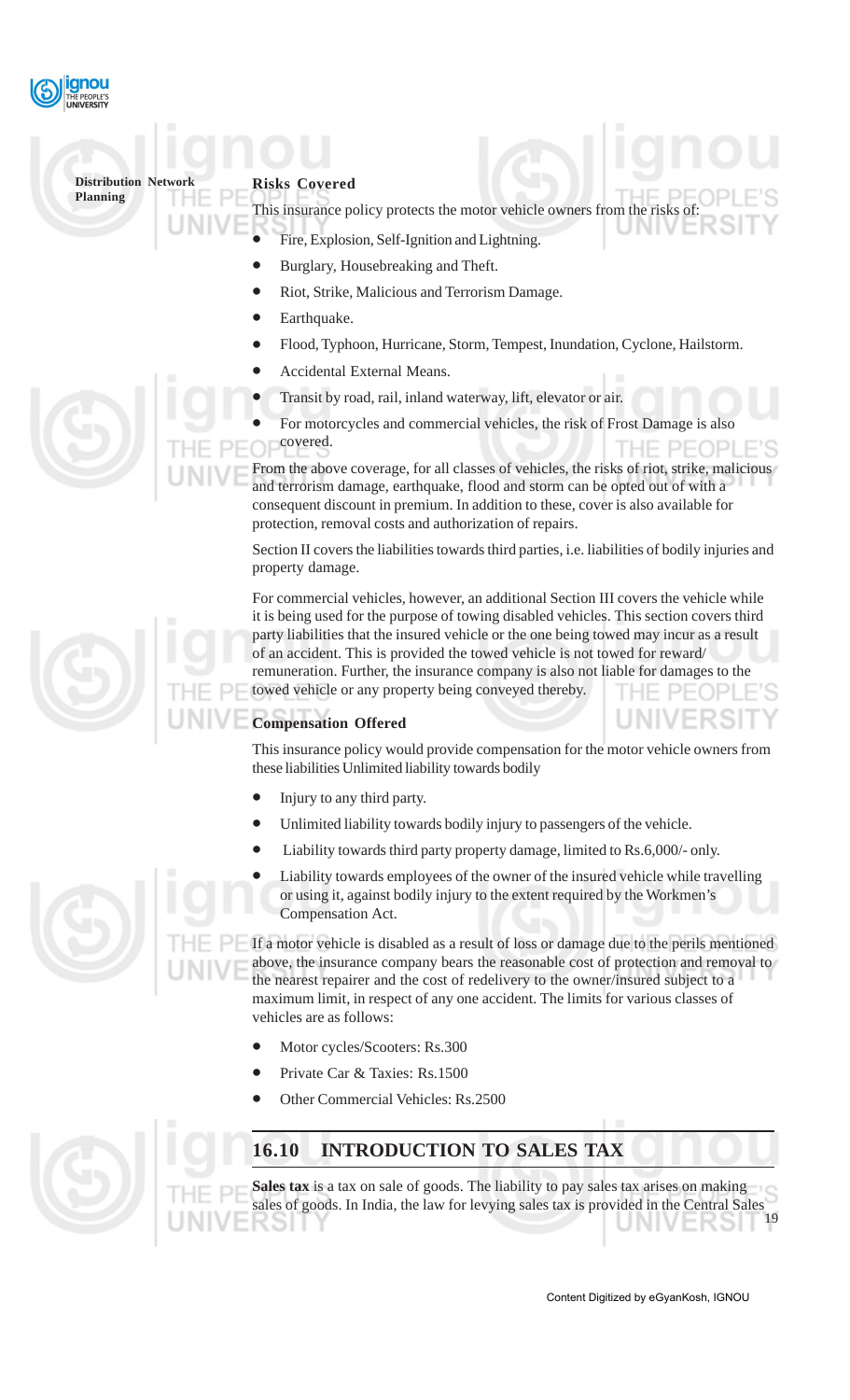

Tax Act, 1966. This act was passed by the Parliament and applies to the entire country. The main objects of this act are: -3

- 1) To formulate the principles for determining as to when sale or purchase of goods takes place (i) in the course of inter-state trade or commerce or (ii) outside a state or (iii) in the course of import into or export from India.
- 2) To provide for the levy, collection and distribution of taxes on sales of goods in the course of inter-state trade or commerce.
- 3) To declare certain goods to be of special importance in interstate trade or commerce.
- 4) To specify the restrictions and conditions in respect of State laws which impose taxes on the sale or purchase of such goods of special importance.

The CST Act, being a Central Act passed by the Parliament regulates and provides for levy of sales tax on the sale and purchase of goods made in the course of interstate trade or commerce. The sales tax law of each individual State regulates sales and purchases made within a State, e.g., in the State of Maharashtra, the Bombay Sales Tax Act, 1959 provides for the levy of sales tax on sales made within the State of Maharashtra. Similarly, other States will also have their own sales tax laws for levying sales tax on intra-state sales or purchases of goods. Generally the CST Act does not deal with sales made intra-state. However, in respect of certain declared goods oil seeds, sugar, pulses, crude oil, etc, the CST Act imposes restrictions on the powers of State Governments to levy sales tax even in respect of intra-state sales.

Accordingly, Sales can broadly be classified into 3 categories

- Intra-state sales i.e. sales within the state
- Sales during import and export
- Inter-state sales

The provisions of the CST Act apply only in respect of inter-state sales and not intrastate sales or import or export sales.

#### **Definitions**

It is essential to understand the meaning of certain terms used in the CST Act. For the purposes of the Act, certain terms have been defined in the Act itself and the meaning of these terms will be as per the definition only and not as per the ordinary meaning of the term. However, where a particular term has not been defined, it will have the same meaning as ordinarily understood.

#### **Business includes**

- Any trade, commerce, manufacture or any adventure or concern in the nature of trade, commerce or manufacture, whether or not such trade, commerce, manufacture, adventure or concern is carried out with the motive to make gain or profit and whether or not, any gain or profit accrues from such trade, commerce, manufacture, adventure or concern.
- Any transaction in connection with or incidental or ancillary to such trade, commerce, manufacture, adventure or concern.

Dealer means any person who carries on, whether regularly or otherwise, the business of buying, selling, supplying or distributing goods, directly or indirectly, for cash or for deferred payment or for commission, remuneration or for other valuable consideration and includes: -

• A local authority, body corporate, company, co-operative society or other society, club, firm, Hindu Undivided Family (HUF) or other Association of Persons (AOP) which carries on such business.

20 Shilpa Pandey in Indian sales tax site downloaded from the website www.salestax.com



# THE PEOP **UNIVERSI**

# HE PEOF

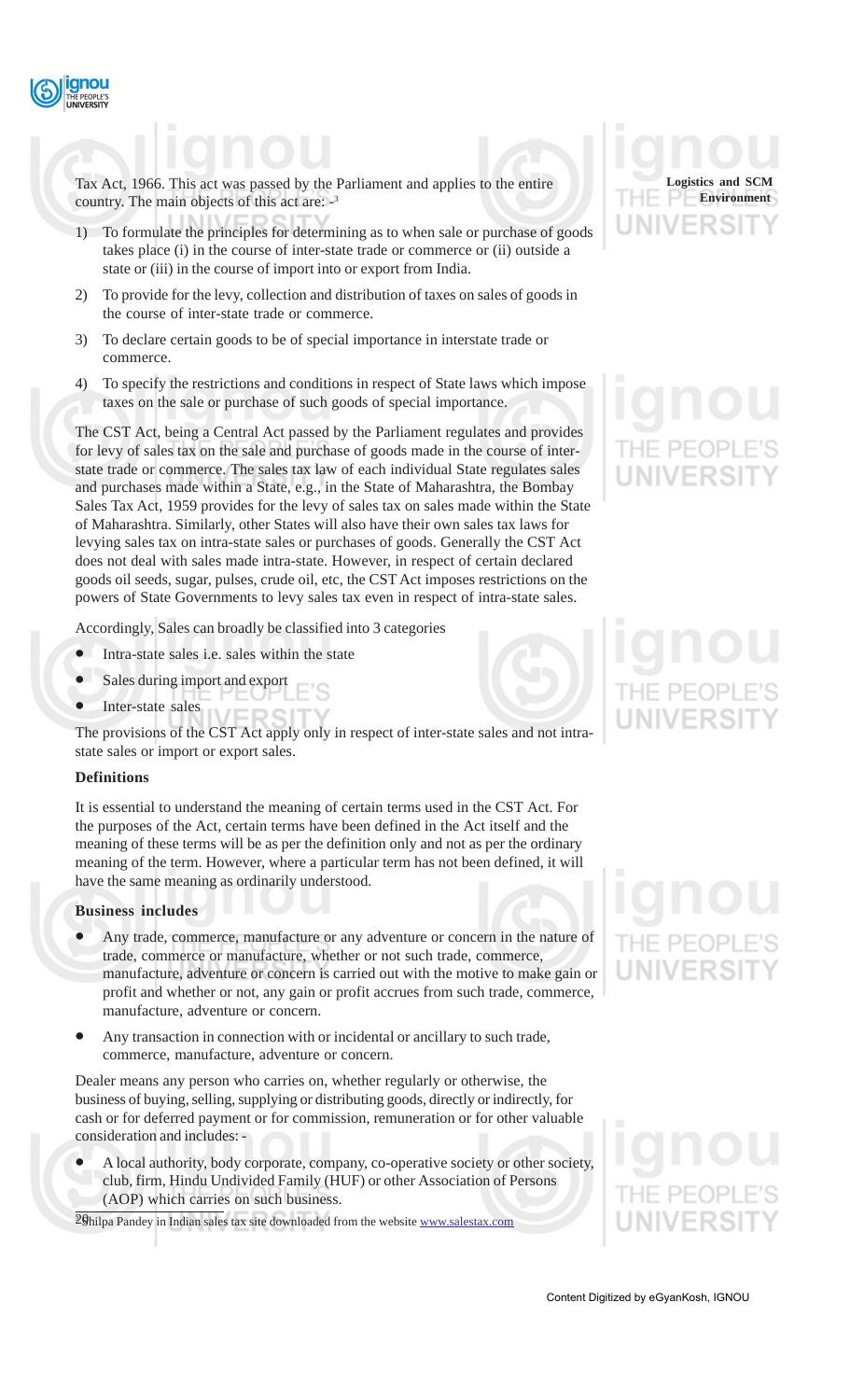

• A broker, commission agent or any other mercantile agent, by whatever name called and whether of the same description as herein before mentioned or not, who carries on the business of buying, selling, supplying or distributing goods belonging to any principal, whether disclosed or not. An auctioneer who carries on the business of selling or auctioning goods belonging to any principal, whether disclosed or not and whether offers of the intending purchaser is accepted by him or by the principal or by the nominee of the principal.

• A government, whether or not in the course of business buys, sells or supplies or distributes goods, directly or otherwise, for cash or for deferred payment or for commission, remuneration or other valuable consideration shall except in relation to any sale, supply or distribution of surplus, unserviceable or old stores or materials or waste products or absolute or discarded machinery or parts or accessories thereof is deemed to be a dealer for the purposes of this Act.

Sale means any transfer of any property or goods from one person to another for cash or for deferred payment or for any other valuable consideration and includes the transfer of goods on hire purchase or other system of payment by installments but does not include a mortgage or hypothecation or charge or pledge on goods.

Accordingly, consignments to agents or transfers of goods to branch or other offices do not amount to sale for the purposes of the CST Act. Sale Price means an amount payable to a dealer as consideration for the sale of any good less any sum allowed as cash discount according to the practices normally prevailing in the trade but inclusive of any sum charged for anything done by the dealer in respect of goods at the time of or before the delivery thereof. However, it does not include freight or delivery cost or cost of installation where such cost is separately charged.

Declared Goods means goods declared under section 14 to be of special importance in inter-state trade or commerce. In section 14 there is a list of goods of special importance, which are often called, declared goods. The important ones among them are: -

Cereals

Coal in all forms excluding charcoal

Cotton in un-manufactured form

Cotton fabrics and cotton yarn

Crude oil



Hides and skin Iron and steel Jute

Oil seeds

Pulses

Man made fabrics

Sugar

Un-manufactured tobacco

Woven fabrics of wool, etc.



The CST Act has imposed certain restrictions on the powers of state government to impose tax on declared goods inside the state.



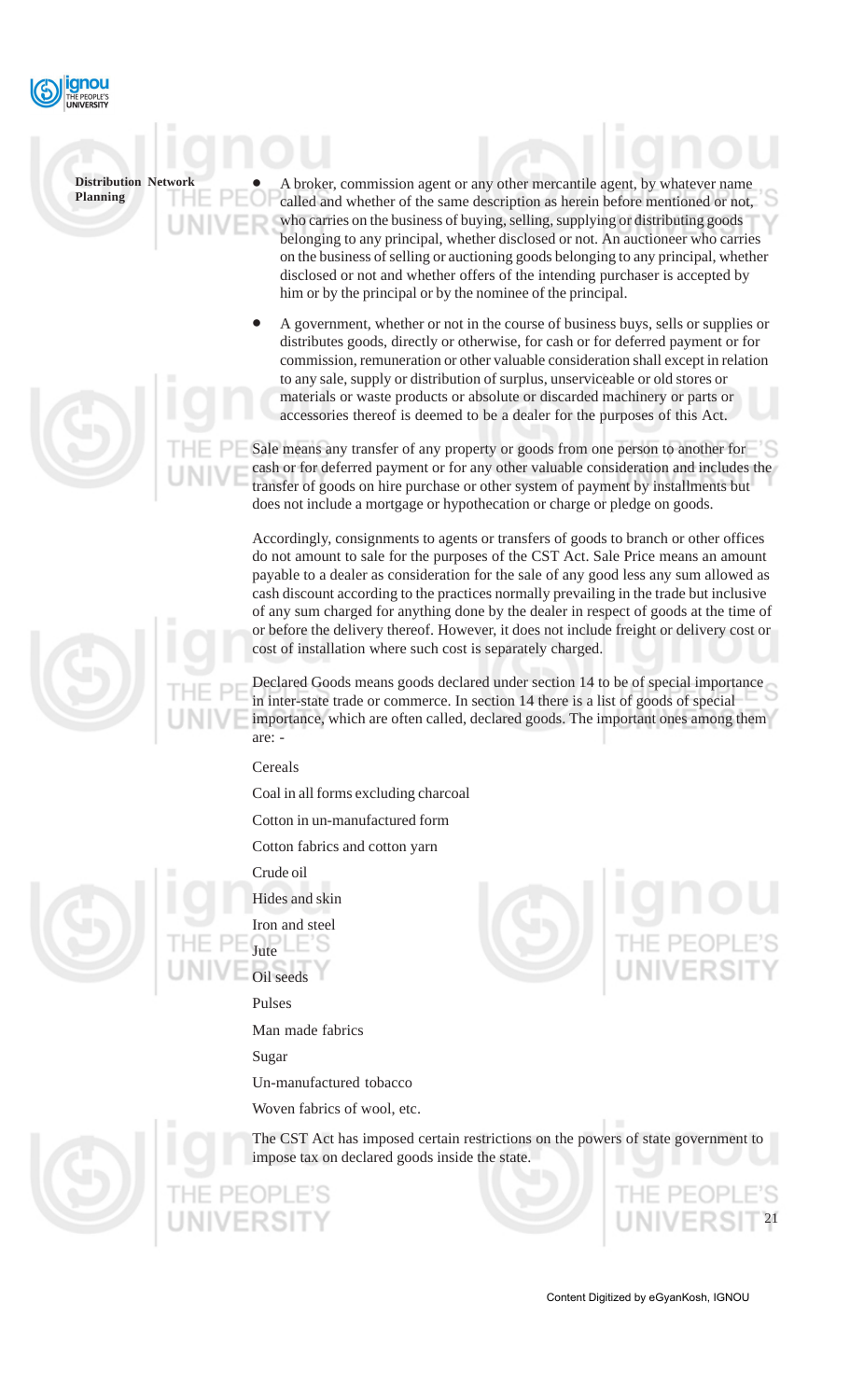

#### **Sale or purchase in the course of inter-state trade or commerce**

A sale or purchase of goods shall be deemed to take place in the course on inter-state trade or commerce if the sale or purchase occasion's movement of goods from one state to another or is effected by the transfer of documents of title to the goods during their movement from one state to another.

#### **Explanation 1**

Where the goods are delivered to a carrier or other bailer for transmission, the movement of goods shall, for the purpose of clause 2 above, be deemed to commence at the time of such delivery and terminate at the time when delivery is taken from such carrier or bailer.

#### **Explanation 2**

Where that movement of goods commences and terminates in the same state, it shall not be deemed to be a movement of goods from one state to another by reason merely of the fact that in the course of such movements, goods pass through the territory of any other state.

#### **An Illustration**

X of Ambala sells goods to Y of Bangalore in Ambala. Such sale is not an inter-state sale since the goods do not move from one state to another. X of Mumbai sells and dispatches goods to Y of Calcutta. This is inter state sales of goods since goods move from one state to another under the contract of sales. X of Delhi sends goods by railways to Y of Mumbai. Y sells the goods to Z of Mumbai and transfers the document of title (railway receipt) during their movement from Delhi to the state of Maharashtra. This is inter state sales since documents of title are transferred while the goods are being moved from one state to another.

#### **Sale or purchase inside the state**

A sale or purchase of goods shall be deemed to take place inside the state if the goods are within the state.

- In case of specific or ascertained goods, at the time the contract of sale is made (Specific or ascertained goods means goods which are identified and agreed upon at the time when contract of (sale is made) and
- In case of unascertained or future goods, at the time of appropriation of contract of sale by the seller or by the buyer, whether the ascent of the other party is prior or subsequent to such appropriation.(eg agreement to buy mangoes which are still growing on the trees at a future date )

**Explanation:** Where there is a single contract of sale or purchase of goods situated at one or more places the provisions of this subsection shall apply as if there were separate contracts in respect of the goods at each of such places.

A sale or purchase of goods, which is not within the state as per the above provisions, will be treated as taking place outside the state. The purpose of determining whether the sales have taken place within the state or outside the state is very important for levying central sales tax since under the CST Act, tax is leviable only on sales in the course of inter-state trade or commerce.

Inter-state sales involve two or more states. It is necessary to determine the state in which the sale or purchase of goods takes place since that becomes the appropriate state for the purpose of levying and collecting central sales tax.

#### **Sale or purchase of goods in the course of import or export**

A sale or purchase of goods shall be deemed to take place in the course of exports of goods out of the territory of India only if:-

 $\Box$ The sale or purchase results in such exports; or 22 **JNIVEROLL** 

**Logistics and SCM Environment**

# IE PEC

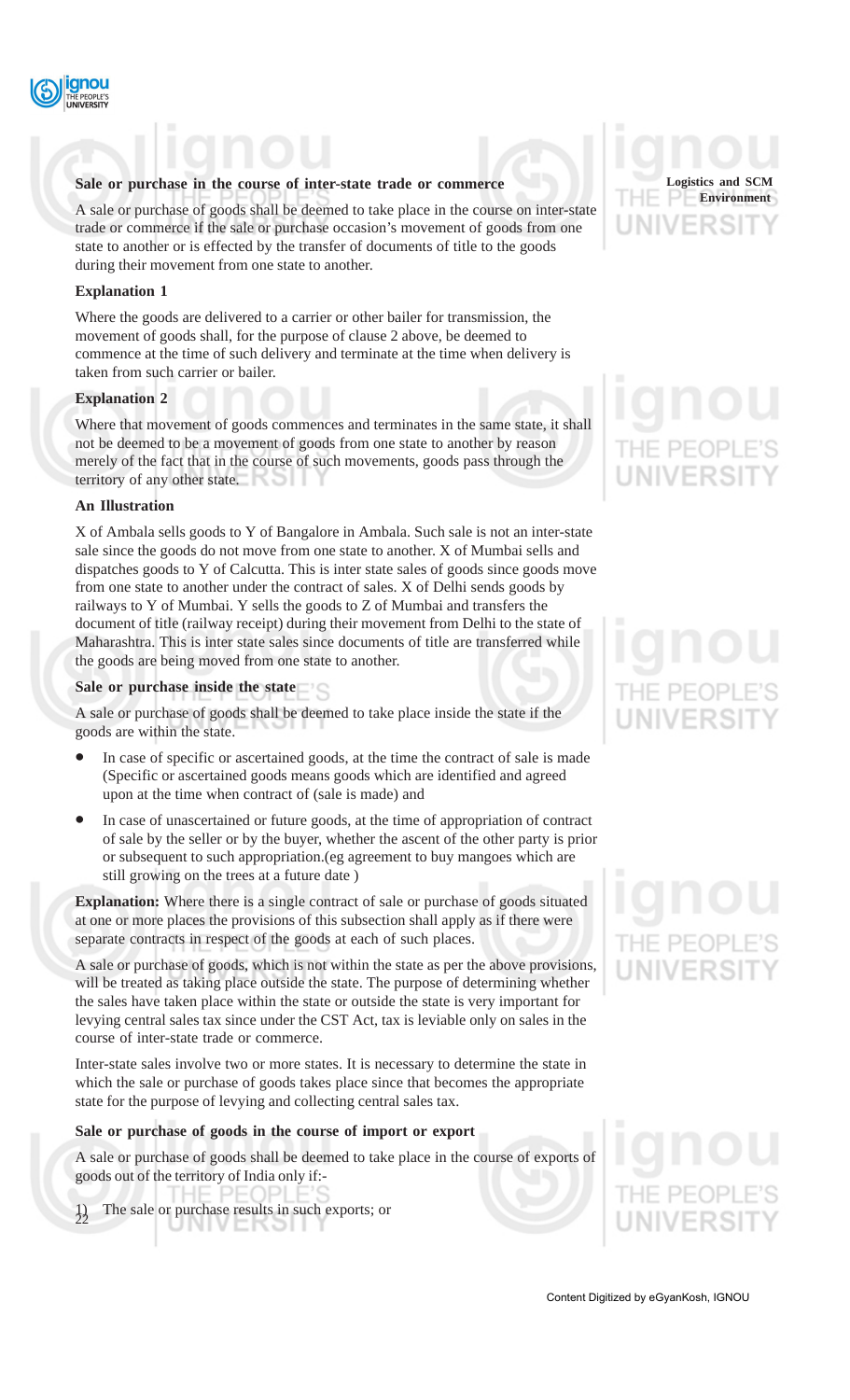

Is effected by the transfer of documents of title after the goods have customs of India.

A sale or purchase of goods shall be deemed to take place in the course of import of goods into the territory of India only if:-

- 1) The sale or purchase either results into such imports; or
- 2) Is effected by a transfer of documents of title to the goods before the goods have crossed the customs frontiers of India.

In other words, location of goods when contract of sales is made is very important for determining where the sale took place.

#### **Types of excise duties**

Under the excise laws, the following are the various types of duties, which are levied:

**Basic duty:** This is the basic duty levied under the Central Excise Act.

**Special excise duty:** This special duty is levied under special circumstances where the levy of such additional duty is justifiable or found necessary to protect other industries.

**Additional Duty in lieu of Sales Tax:** It can be charged on all goods by the central government to counter balance exemptions from sales tax granted by various State Governments to the detriment of industries in other States.

**Additional Duty on specified items under the Act:** If the Tariff Commission set up by law recommends that in order to protect the interests of industry, the Central Government may levy additional duties at the rate recommended on specified goods. The notification for levy of such duties must be introduced in the Parliament in the next session by way of a bill or in the same session, if the Parliament is in session. If the bill is not passed within six months of introduction in Parliament, the notification ceases to have force but the action already undertaken under the notification remains valid. Such duty will be payable upto the date specified in the notification. Such duty may be cancelled or varied by notification. Such notification must also be placed before Parliament for approval as above.

It is noteworthy that "basic excise duty" is different from "special excise duty" or "additional duty of excise". Therefore an exemption from basic duty does not mean that exemption from special duty or additional duty has also been granted unless there is an express provision to that effect regarding the exemption in the notification.

### **Important definitions**

**Excisable Goods** means goods specified in the schedule to the Central Tariff Act, 1985 as being subject to a duty of excise. The basic conditions to be satisfied by any goods to be called excisable goods are:-

The goods must be movable.

- The goods must be marketable i.e. saleable in the market as such goods. Actual sale of goods in the market is not necessary because excise duty is chargeable on manufacture and not on sales.
- The goods must be specified in the Central Excise Tariff Act

**Factory** means any premises including the precincts thereof, wherein excisable goods other than salt are manufactured or wherein any manufacturing process connected with the production of these goods is being carried on or is ordinarily carried on.

**Manufacture** includes any process:

• Incidental or ancillary to the completion of a manufactured product; and

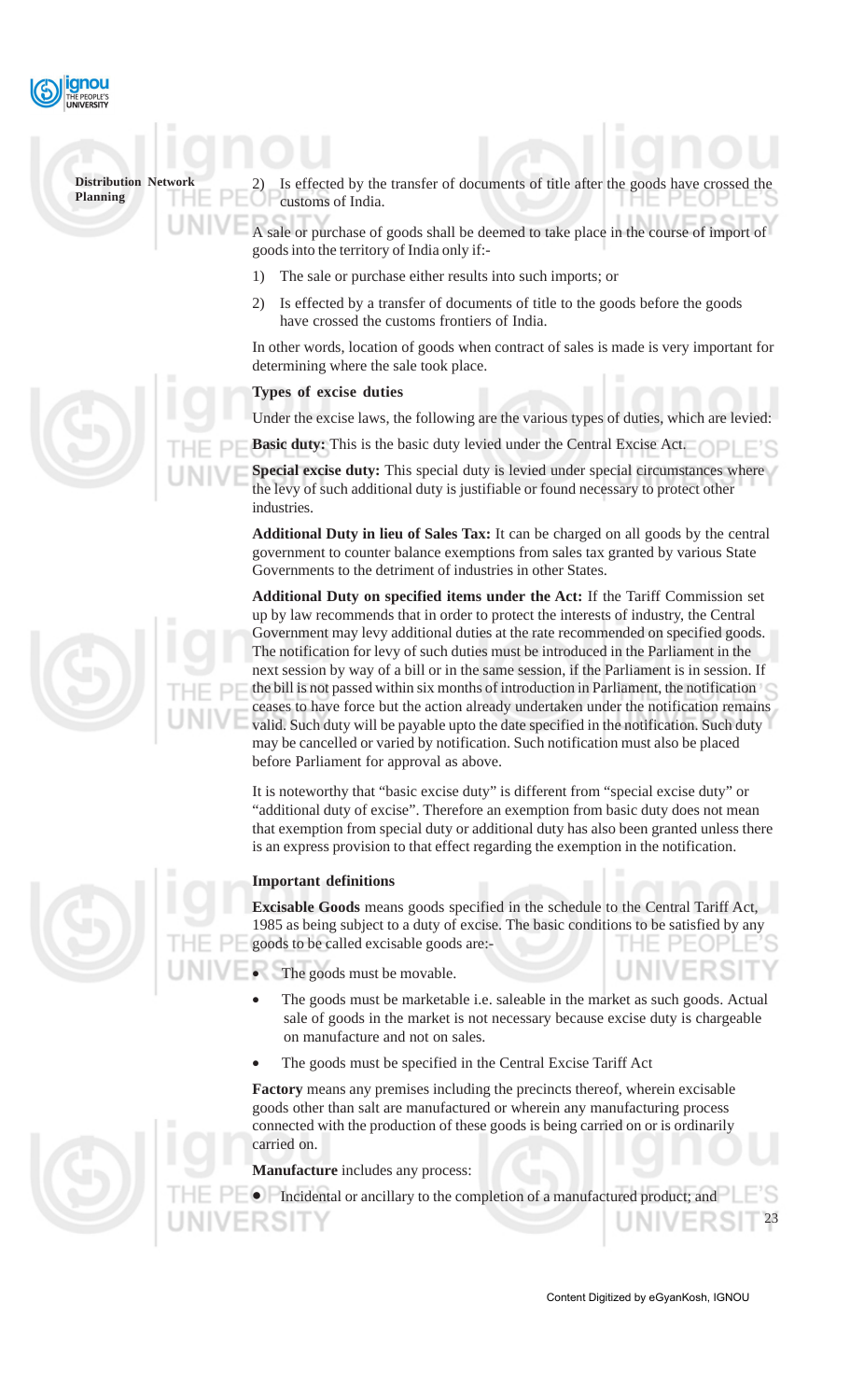

Which is specified in relation to any goods in the section or Chapter note of the Schedule to the Central Excise Tariff Act, 1985 as amounting to manufacture and the word "manufacturer" shall be construed accordingly and shall include not only a person who employs hired labor in the production of manufacture of excisable goods but also any person who engages in their production and manufacture on his own account such as on contract basis or job work basis.

Once manufacture of goods is complete, excise duty is payable, whether the goods are sold or self-consumed. Excise duty does not depend on the end use of the goods.

Sometimes, a particular process may not actually amount to manufacture but if it has been specified that it amount to manufacture in the Schedule to the CETA, it will be deemed to be manufacture and all the provisions applicable to manufacture will apply to such process. Like repackaging of goods from bulk packing to small packing units does not normally amount to manufacture. However, repackaging from bulk packing to retail pack of **pan masala** will amount to manufacture on which excise duty has to be paid.

#### **Basis of charge and classification**

Excise Duty is a tax on manufacture of goods but for the sake of administrative convenience, it is collected only on removable of goods from the factory.

Excise duty may be levied in any of the following manner:-

**Ad-valorem Duty:** is levied as a percentage of value of the commodity manufactured. For example excise duty could be 10 per cent of the cost of goods. Most of the excise duty is levied on ad-valorem basis.

**Slab System:** Under this system, duty varies with the change of the value from one slab to another. Thus for the first 1,000 kg, excise duty is Rs500, for next 1,000 kg it is Rs750 and for production in excess, it is Rs1, 000 for every 1,000 kg manufactured.

Specific Duty Under this system, a specific rate of duty is fixed per unit rate or per quantity item of the product manufactured, for example Rs10 per unit manufactured.

**Compounded Duty:** Under this system, Duty is levied on productive capacity irrespective of the actual production. For example if a unit has installed capacity to manufacture 10,000 ton, excise duty is Rs50, 000, whatever be the number of units produced.

Once the liability to pay excise duty has been established on manufacture of excisable goods, it is necessary to quantify the amount of excise duty payable. For this purpose, it is necessary to find out, under which particular sub-group heading of CETA do the goods in question actually fall. Since the rates of duty for each subgroup are given in CETA the categorization of goods into sub-group headings is known as classification of goods.

**The Central Excise Tariff Act, 1985 (CETA)** classifies all the goods under 20 sections and 96 chapters. Each of these sections is related to a particular class of goods. Thus section 1 is on animal products, section 2 on vegetable products, so on and so forth. Each section is divided into chapters and each chapter is sub-divided into groups and sub-groups of excisable goods. This tariff schedule is based on the internationally followed product coding system "Harmonised System of Nonclementure" (HSN)

Excise Duty is payable at the rate specified in CETA against the sub-group heading under which the product falls. However, benefit of exemptions or concessions may be claimed under various notifications if the conditions specified in the notification are satisfied.

> THE PEOPLE'S **UNIVERSIT**



# UNIVERSIT

# IE PEOP

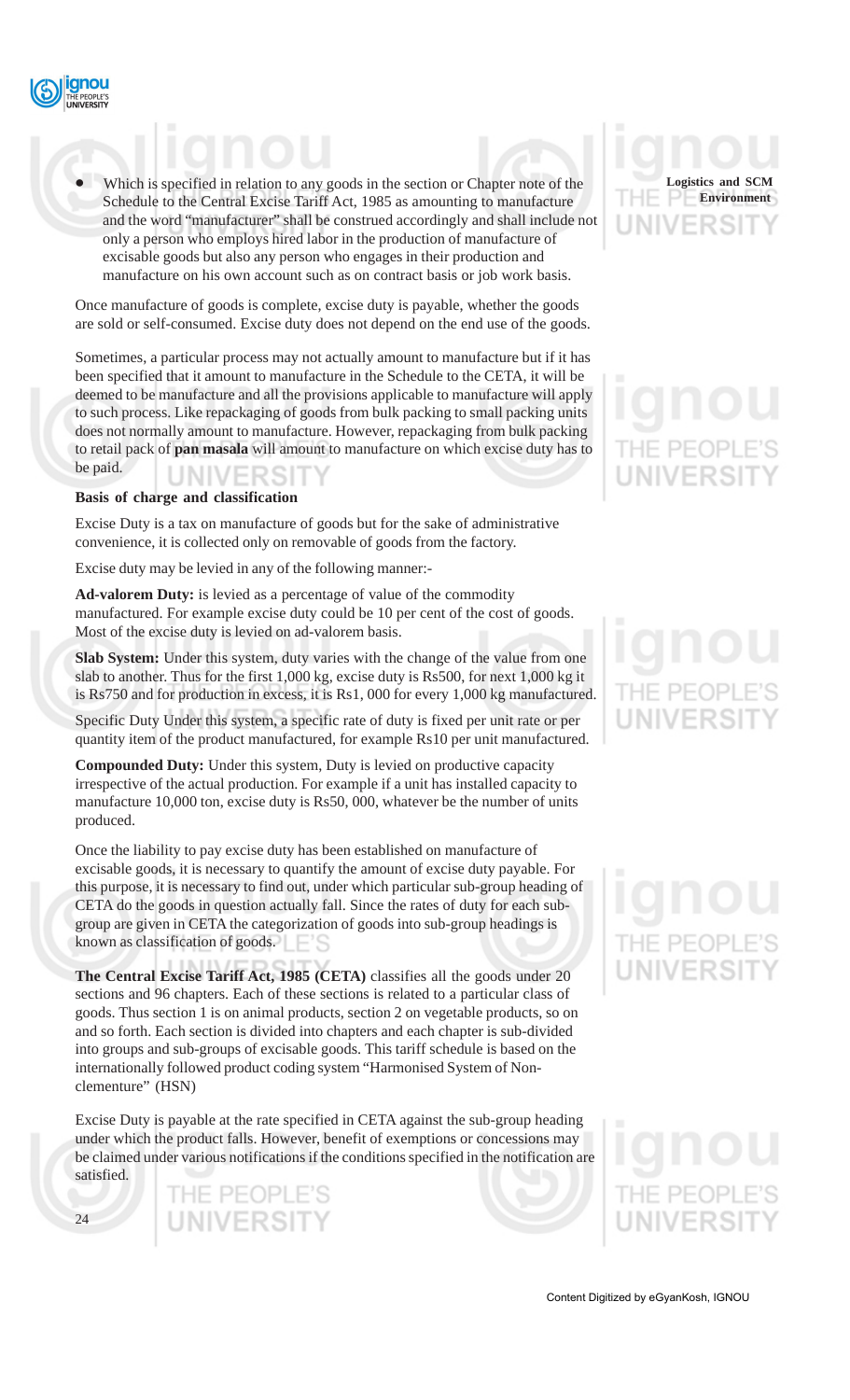

**Valuation**

Since most of the excise duty is levied on ad-valorem basis i.e. at a percentage of value of goods, the value of goods must be determined. Section 4 of the Central Excise Act, 1944 provides for the determination of the value of goods for excise purposes. The following are the provisions in this connection:-

- The value of excisable goods is the normal price of goods. The normal price of goods means the price of goods at which the goods are normally sold in the course of wholesale trade. However recent provisions have been introduced in the Central Excise Act wherein certain specified articles are to be taxed on the basis of the maximum retail price and not the wholesale price. Wholesale trade means sales to dealer, industrial consumers, Governments, Local Authorities and other buyers who purchase their requirements in bulk and not on retail basis.
	- In determining the wholesale price, care should be taken that the buyer is not a related person and the sale is for delivery at the time and place of removal. If the buyer is a related person and this relationship has affected the price for sale, suitable adjustments are to be made in arriving at the fair price. Similarly, if the sale is not for delivery at the time and place of removal of goods, suitable adjustments for other expenses such as freight and insurance of goods while in transit from the place of removal to the place of sale must be made. Related persons means a person who is so associated with the assessee that they have interest, directly or indirectly in the business of each other and includes a holding company, subsidiary company a relative and a distributor of the assessee and any sub-distributor of such distributor.
- The price is the sole consideration for the sale. If there are other considerations for the sale, suitable adjustments must be done in order to arrive at the assessable value.
	- If goods are sold at different wholesale prices to different classes of buyer (not being related persons), each such wholesale price is deemed to be assessable value. Therefore excisable goods can have more than one assessable value.
- If goods are sold in the course of wholesale trade at prices fixed by law or at prices being the maximum chargeable under any law, such fixed price is taken as the assessable value.
- If the assessee arranges that he does not generally sell goods in the course of wholesale trade except to or through a related person, the price at which such related person sells the goods is taken as assessable value.
- Expenses incurred on primary packing i.e. packing for making the product actually saleable in the market are part of the assessable value. However the packing expense on secondary or special packing or on durable packs, which are returnable by the buyer, is not to be included in the value of the goods for the purpose of calculation of excise duty.
- If the normal price of goods is not ascertainable because such goods are not sold or for any other reason, the nearest equivalent price will be determined in the manner provided in the Central Excise Valuation Rules, 1975.
- If the price at the time of removal of goods from the factory is not known but it is dependent on the time and place of delivery, such price less cost of transportation from the place of removal to the place of delivery will be take to be the assessable value.
- If excisable goods are consumed within the factory, the value of comparable goods produced by another person or the normal wholesale price of such goods will be treated as assessable value.





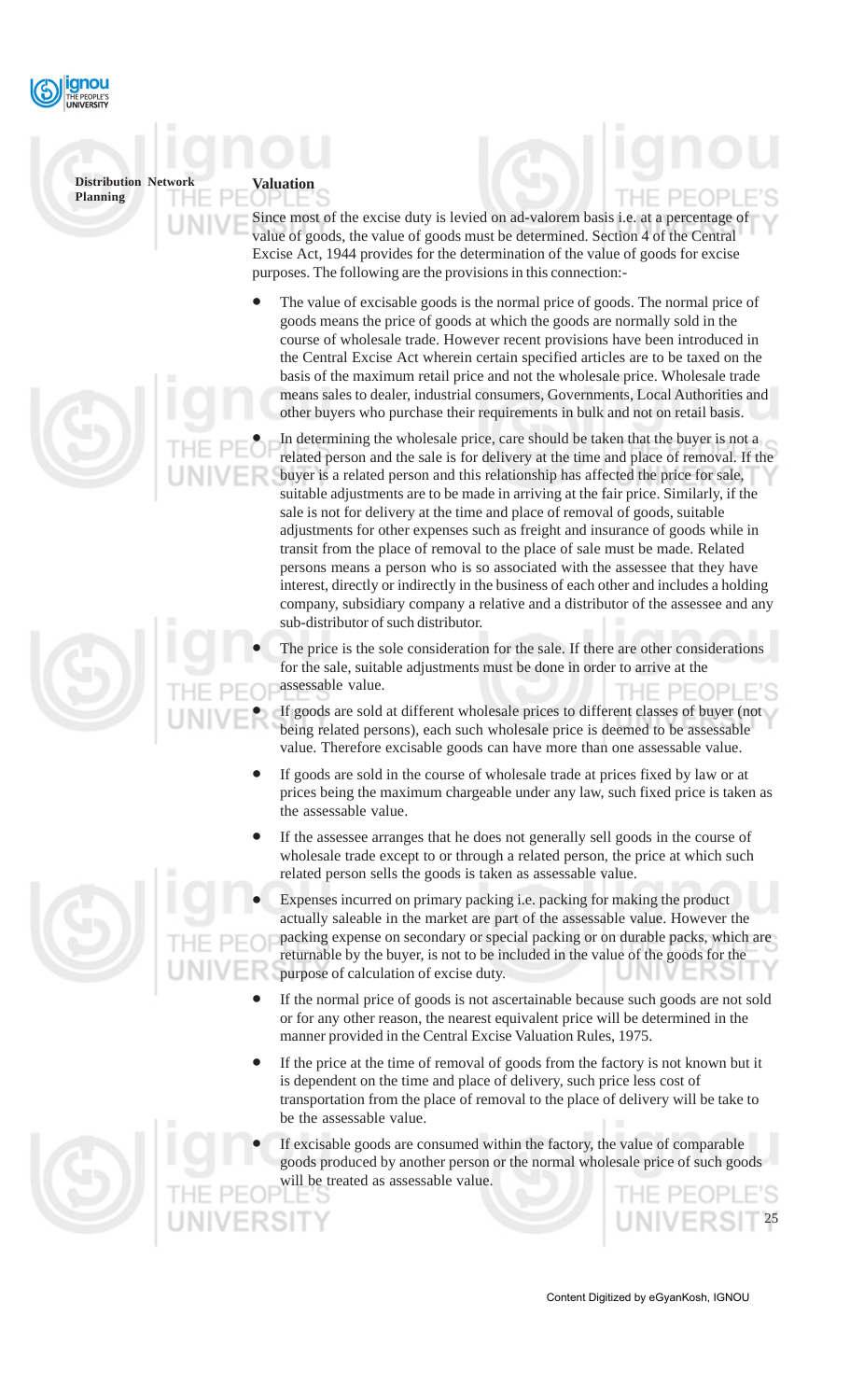

- The assessable value does not include the amount of excise duty, sales tax and other taxes, if any, payable on such goods and subject to rules made in this behalf, the trade discount allowed under normal wholesale business practices at the time of removal.
- In case law has specified a tariff rate, the assessable value must be calculated on the basis of such tariff rate.
- Excise duty is paid on the basis of normal price even if free samples are given.
- For example ABC Ltd manufactures toys which are chargeable to excise @ 10 percent. Cost of production is Rs10, 000 and profit margin is Rs1,000. Sales tax is five percent. In this situation, excise duty is Rs1,100 ie 10 percent of Rs11,000. Sales tax is included for the purpose of excise duty.

#### **Valuation on retail price basis**

The Central Government may notify goods by publication in the OFFICIAL Gazette on which duty will be payable on the basis of the retail selling price. The following are the provisions in this connection: -

- 1) The goods should be covered by the provisions of Standard of Weights and Measures Act.
- 2) The Central Government may permit reasonable deductions from the "retail sale price". The Central Government takes into account excise duty, sales tax and other taxes payable on the goods for allowing such reductions.
- 3) If more than one "retail sale price" is printed on the same packing, the maximum of such retail price will be considered.
- 4) The "retail sale price" must be the maximum price at which excisable goods in packaged forms are sold to the ultimate consumer. The retail sale price includes all taxes, freight, transport charges, commission payable to dealers and all charges towards advertisement, delivery, packing, forwarding charges, etc.
- 5) The price is the sole consideration for the sale.

e.g. Notification Nos. 18/97-CE(NT) and 19/97-CE(NT) both dt. 19-6-97 state that excise duty on "cosmetics and toilet preparations" will be payable on the basis of Maximum Retail Price printed on retail carton after allowing a deduction of 50%.

#### **The following excisable goods have been covered under this scheme:**

- Cosmetics and toilet preparations deduction 50%
- Paints & Varnishes deduction 40%
- Footwear and parts deduction 40%
- Aerated waters deduction 50%
- Colour television sets deduction 30%
- Tooth powder & tooth paste deduction 30%
- Detergents, Soaps etc deduction 35%
- Chocolates deduction 35%
- Preparation of Malt, Cereals, Flour, Starch or milk deduction 35%
- Pan masala in retail packs of 10 gms and more deduction 50%
- Chocolates deduction 35%

 $\frac{1}{26}$ 

• Perfumes and toilet waters, beauty preparations, shaving preparations deduction 50% PFOPI

• Glazed Tiles - deduction 50%





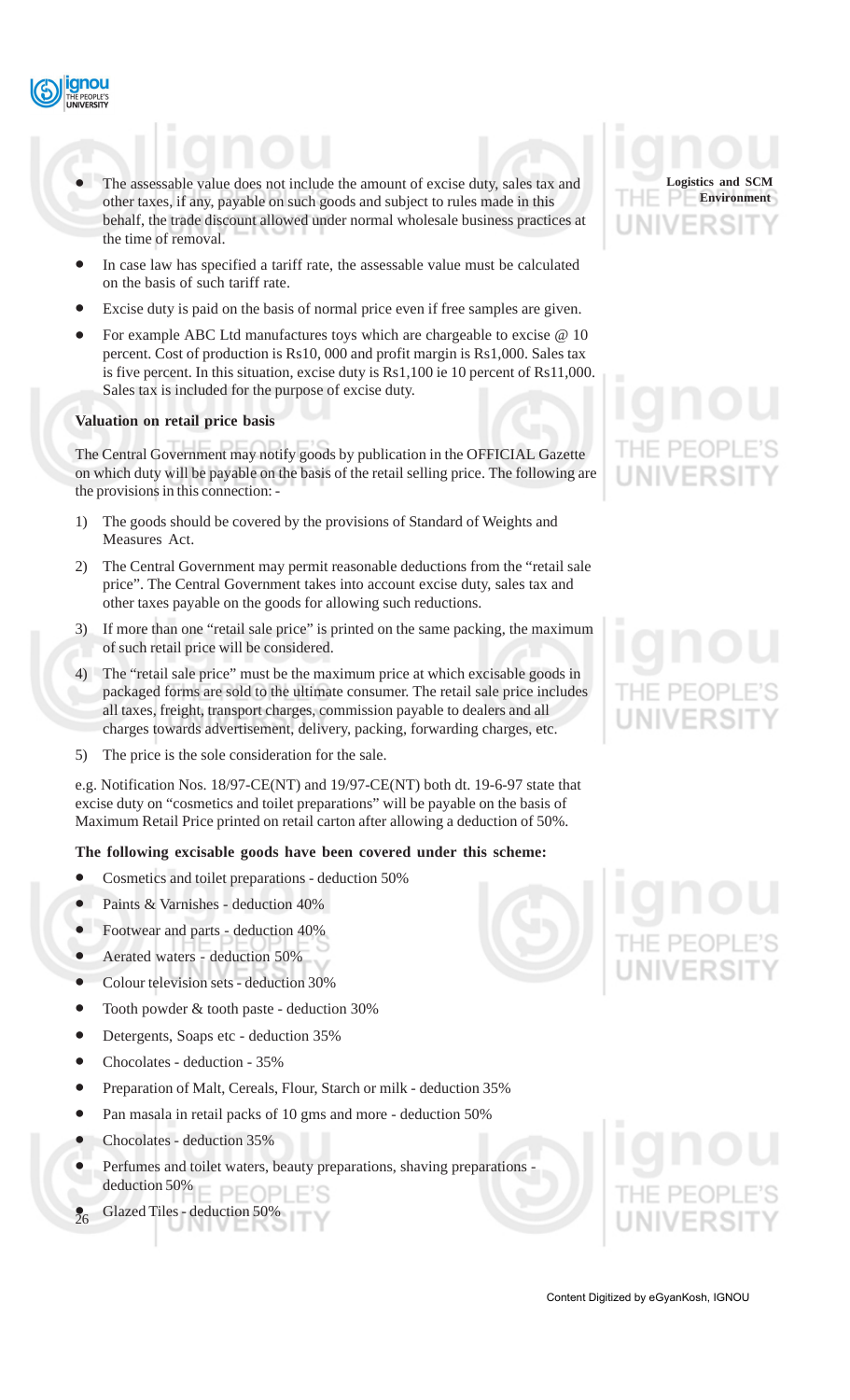

- Cooking appliances and plate warmers deduction 40%
	- Razor and Razor Blades deduction 40%
	- Primary cells and primary batteries deduction 40%
		- Electromechanical domestic appliances, shavers, hair clippers with self contained electric motor - deduction 40%
	- Radio and transistors set deduction 40%
	- Electric filament or discharge lamps deduction 40%

#### **Modvat**

Modvat stands for **"Modified Value Added Tax"**. It is a scheme for allowing relief to final manufacturers on the excise duty borne by their suppliers in respect of goods manufactured by them. For example, ABC Ltd is a manufacturer and it purchases certain components from PQR Ltd for use in manufacture. POR Ltd would have paid excise duty on components manufactured by it and it would have recovered that excise duty in its sales price from ABC Ltd. Now, ABC Ltd has to pay excise duty on toys manufactured by it as well as bear the excise duty paid by its supplier, PQR Ltd. This amounts to multiple taxation. Modvat is a scheme where ABC Ltd can take credit for excise duty paid by PQR Ltd so that lower excise duty is payable by ABC Ltd.

The scheme was first introduced with effect from 1 March 1986. Under this scheme, a manufacturer can take credit of excise duty paid on raw materials and components used by him in his manufacture. Accordingly, every intermediate manufacturer can take credit for the excise element on raw materials and components used by him in his manufacture. Since it amounts to excise duty only on additions in value by each manufacturer at each stage, it is called value-added-tax (VAT)

The modvat credit can be utilized towards payment of excise duty on the final product.

When the scheme was first introduced, it covered only some excisable goods. Gradually, the scope of the modvat scheme has been enlarged from time to time under various notifications. From 16 March 1995, all excisable goods can take the benefit of the scheme except those mentioned below:-

#### **In case of inputs**

- Tobacco and Manufactured Tobacco Products
- Matches other than pyrotechnics articles of heading number 36.04 of CET
- Cinematograph Films
	- Motor Spirits, Special Boiling Spirits, High Speed Diesel
		- In case of final products
		- Tobacco and Manufactured Tobacco Products
		- Matches other than pyrotechnics articles of heading number 36.04 of CETA
		- Cinematograph Films
		- Woven fabrics classified under chapter  $52,54 \& 55$  of CETA other than cotton fabrics, man made fibre fabrics and filament yarn fabrics

#### **Advantages of Modvat**

- It reduces the effects of taxation at multiple stages of manufacture.
- It facilitates duty free exports.
- It increases the tax base.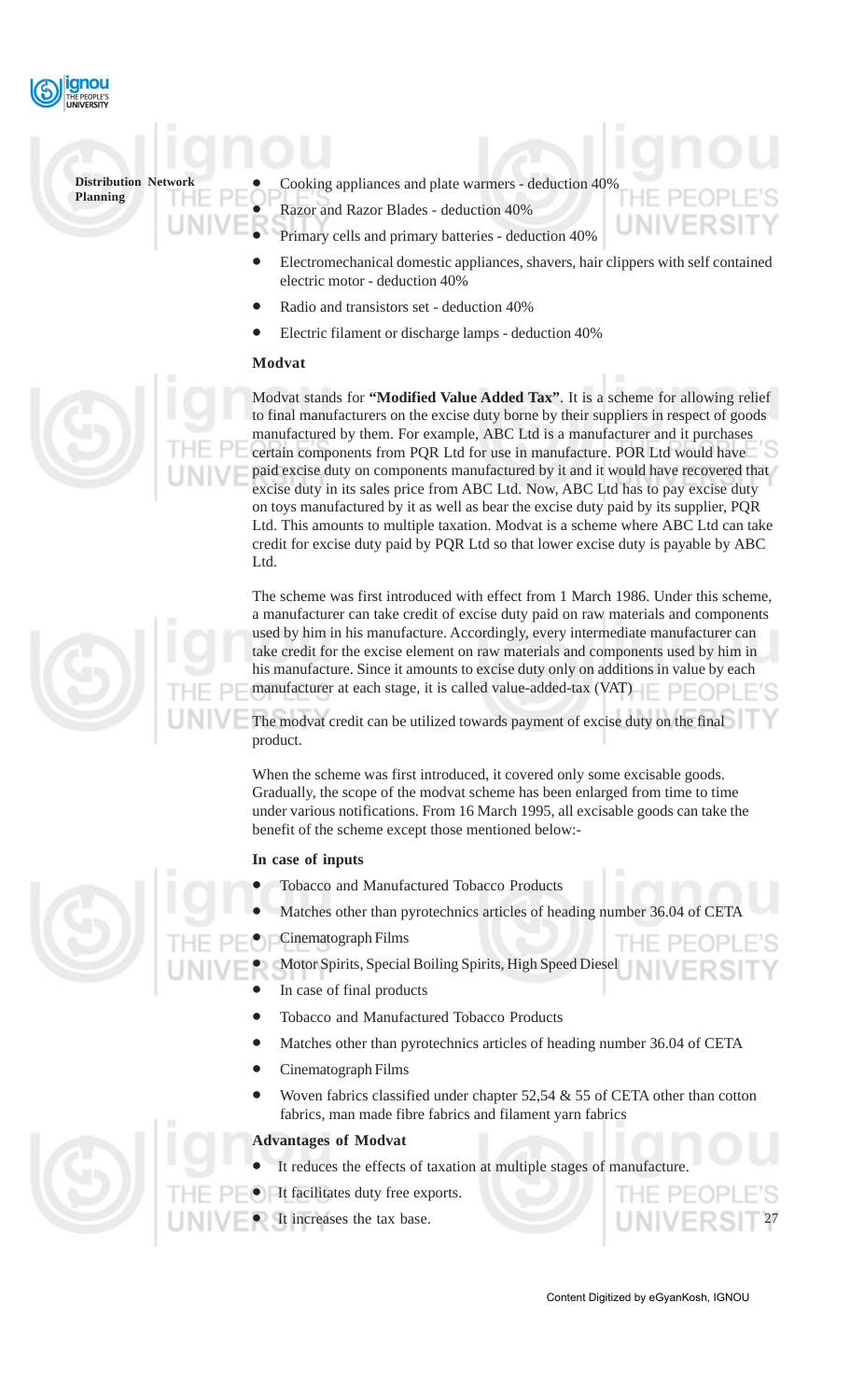

#### **Disadvantages of Modvat**

- It increases paper work and leads to multiplicity of records.
- It leads to corruption.
- It leads to litigation.

The modvat scheme is regulated by Rules 57A and 57U of the Central Excise Rules and the notifications issued thereunder.

**Rule 57A** This rule specifies the scope and applicability of the modvat. The modvat scheme applies to all finished excisable goods which have been notified by the Central Government in the Official Gazette for this purpose. The modvat scheme may be made applicable in respect of certain goods or classes of goods with restrictions and conditions.

For the purposes of the modvat scheme, input includes:-

- Inputs which are manufactured and used within the factory of production in or in relation to the manufacture of the final product.
- Paints and packing material
- Inputs used as fuel
- Inputs used for the generation of electricity, used within the factory of production for manufacturing of final products or for any other purpose, but does not include:-

Machines, machinery, plant, equipments, apparatus, tools or appliances which are used for production or processing of any goods or for bringing about any change in any substance in or in relation to the manufacture of the final products. However, on and from 1994-95, the benefit of modvat has been extended to excise duty paid on several capital goods like plant, machinery, equipments, etc which are used for the manufacture of the finished product.

As long as the capital goods are used in the factory of production, credit of modvat will be allowed. No modvat is available in respect of capital goods not used within the factory of production.

- Packing Material in respect of which any exemption to the extent of excise duty payable on the value of packing material is being availed of for packaging of final products.
- Packing materials of the cost of which is not included or had not been included during the preceding financial year in the assessable value of the final products.
- The manufacturer can avail of the benefit of modvat credit on the final product to the extent of specified duties paid on the inputs. The benefit of modvat will be available only if the final product is an excisable goods. Modvat credit will not be available if the final good is not an excisable goods or is exempt from duty or is chargeable at nil rate of duty. However, benefit of modvat will be available to the final goods manufactured by a unit in a Free Trade Zone or in an 100 percent EOU where no excise duty is payable on final goods which are exported.

For example ABC Ltd purchased raw materials of Rs9,900 inclusive of excise duty @ nine per cent and sales tax @ 10 percent. Modvat credit available will be Rs743 (Cost excluding sales tax will be Rs9,000 out of which excise duty will be Rs743 ie 9000/109\*9)

**Rule 57D** Modvat credit will not be denied or varied just because some of the raw materials and other inputs in respect of which excise has been paid become waste or scrap in the course of the manufacturing process.

IN VERSI

28



**Logistics and SCM Environment**

# IE PEO

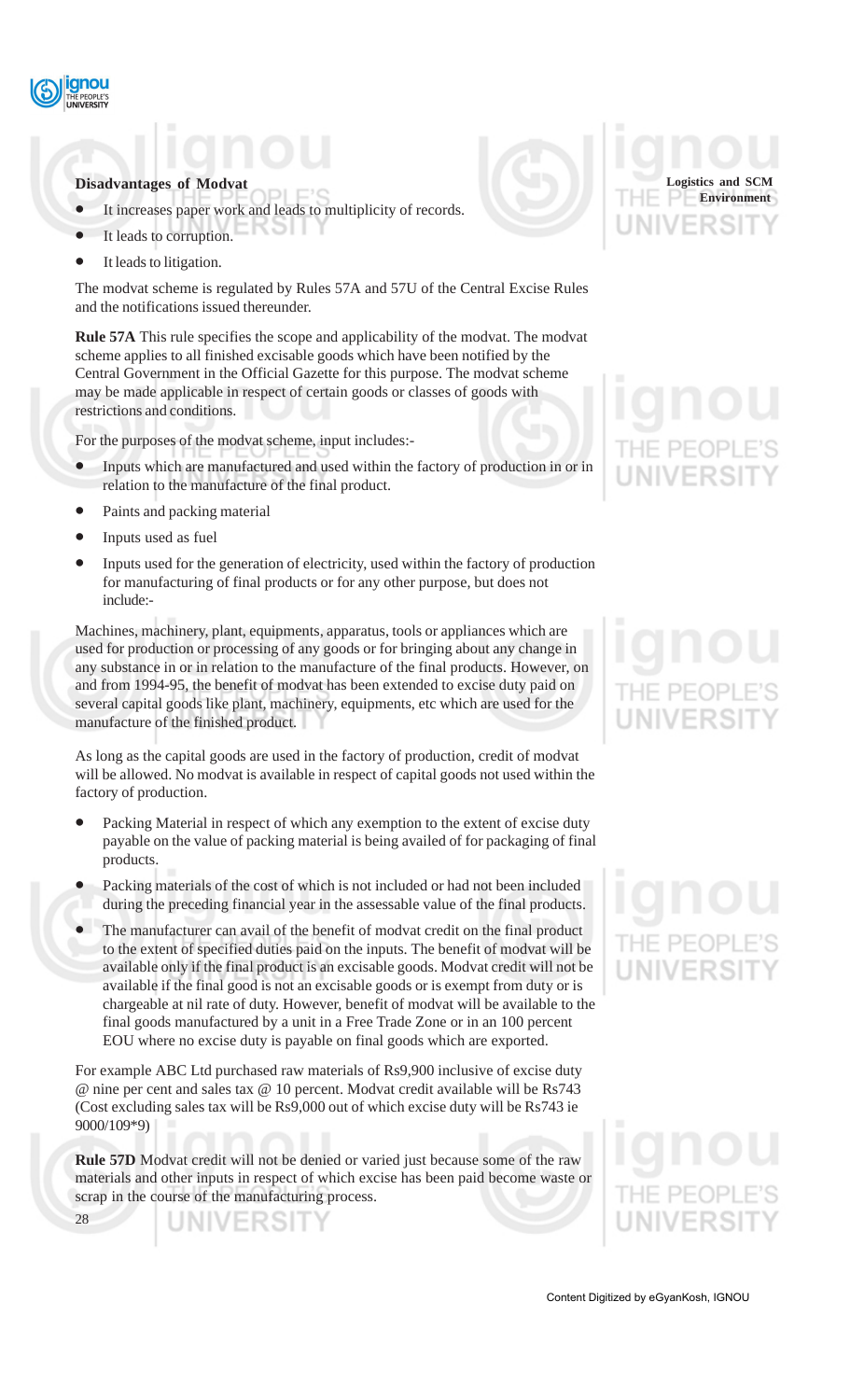

Similarly, modvat credit will not be denied or varied just because in the course of the manufacturing process of an excisable final product, an intermediate product which is non-excisable or which is chargeable to excise at nil rate of duty or which is exempt from excise duty is created.

Intermediate products are those products which get produced in the course of manufacture of the final product. e.g. in the manufacture of alcohol from sugarcane, first molasses are produced from which alcohol is produced. In such a situation, molasses are an intermediate product, which are charged to excise duty. The benefit of modvat will not be withdrawn if the intermediate product created is non-excisable or is chargeable to excise at nil rate of duty or is exempt from excise duty. Whether a product is an intermediate product or a final product depends on the facts and circumstances of each case. The product may be intermediate so far as a particular process of manufacturing is concerned but may be a final product for another manufacturing process.

**Rule 57E** If the excise duty paid on modvatable inputs is subsequently increased or refunded, the modvat claimed on the basis of those inputs will also be increased or reduced, as the case may be. If any amount is found due as a result of such increase, he with the excise authorities or in cash shall recover it from the manufacturer either from the balance maintained.

**Rule 57F** The modvatable inputs must be used in or in relation to the manufacture of final products for which they have been brought into the factory. However, the inputs may be removed from the factory for home consumption or for export under bond but only after intimating the Assistant Collector having jurisdiction over the factory and obtaining a dated acknowledgement of the same. Where the inputs are removed for home consumption, excise duty must be paid, at least of an amount equal to the modvat credit claimed in respect of such inputs.

The modvatable inputs can also be removed from the factory to a place outside either, as such or after they have been partially processed in the course of manufacture but only after intimating the Assistant Collector having jurisdiction over the factory and obtaining a dated acknowledgement of the same for any of the following purposes:-

- For testing, repairs, refining, reconditioning or carrying out any other operation required for the manufacture of final product provided that after such work, the inputs are returned to the factory to be further used in the manufacture of final product. The waste generated in such operation must also be returned to the factory.
- For export of inputs under bond without payment of excise duty.
- For home consumption of inputs on payment of excise duty.
- For manufacture of intermediate products necessary for the manufacture of final products provided that after such manufacture, the intermediate product is brought back to the factory to be further used in the manufacture of final product. The waste generated in such operation must also be returned to the factory.
- For export of the intermediate products under bond without payment of excise duty.
- For home consumption of the intermediate products on payment of excise duty.

However, waste is not required to be returned in case appropriate excise duty is paid on the waste.

29 The main manufacturer as well as job worker are required to maintain register giving details of materials sent, challan number, etc. similar to a stock register showing



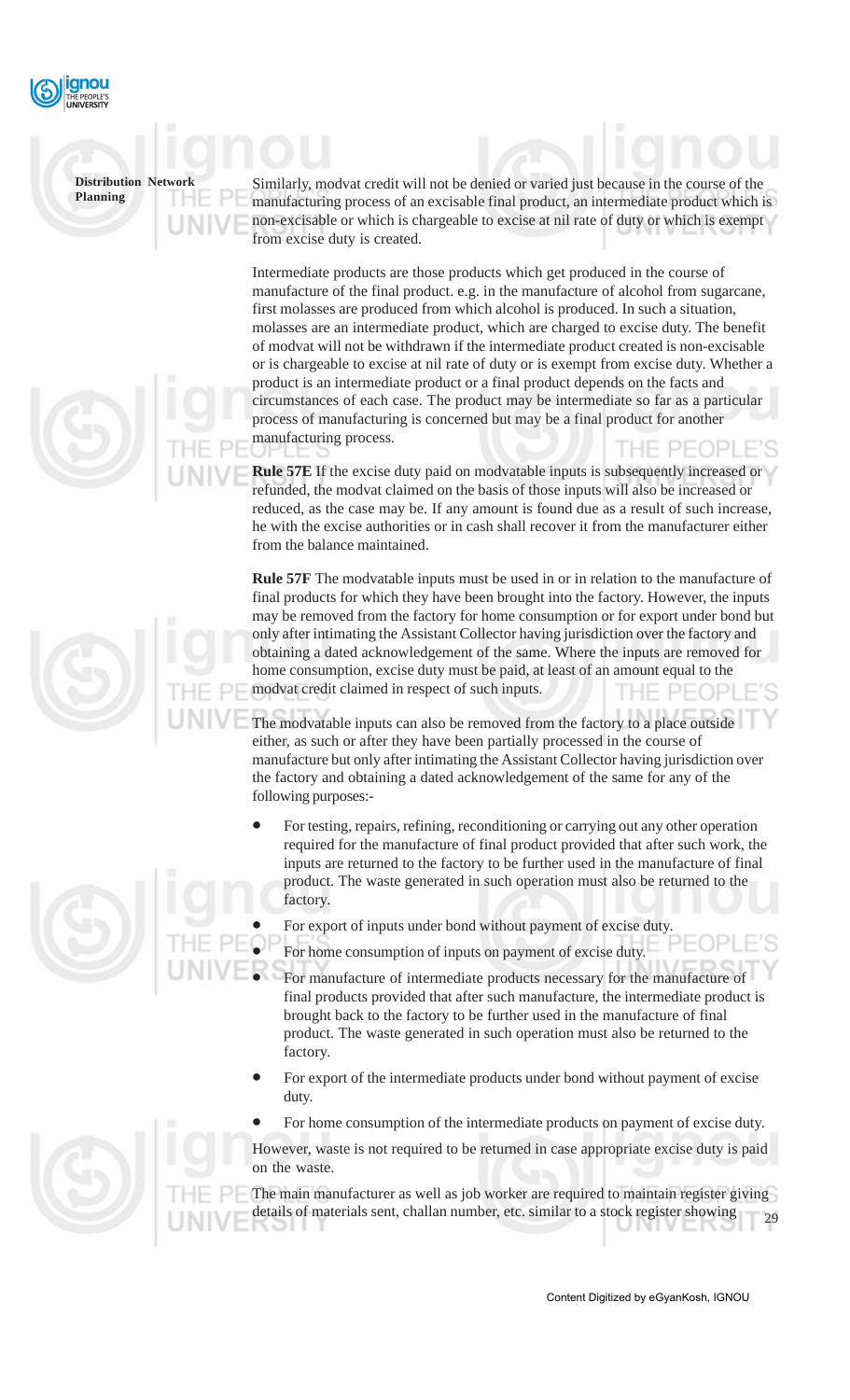

goods lying with the job worker, goods returned by the job worker, etc. Generally, the goods sent must be returned to the main manufacturer within 60 days. If the job is not completed within 60 days, the period may be extended for another 60 days.

The benefit of this rule is available only if the main manufacturer does a certain amount of processing or value addition to make the final product. There must not be complete manufacturing outside the factory by the job worker.

Modvat credit can be utilized for the following purposes:

- Towards payment of excise duty on the final product.
- Towards payment of excise duty on waste arising in the course of manufacture of final product.
- Towards payment of excise duty on inputs themselves where they are cleared for home consumption.
- Modvat credit in respect of finished products exported without payment of duty (like goods manufactured by units in a Free Trade Zone or by 100 percent EOUs or by units in an Electronic Hardware Technology Park or by units in a Software Technology Park) may be utilized for discharging duty liability on similar final products cleared for home consumption. If the manufacturer does not have any excise liability, the modvat credit may be refunded to him provided he has not availed claimed drawback of duty under the Central Excise Rules.

Any waste arising from processing of modvatable inputs in respect of which credit has been availed may:-

- Be removed by payment of duty if such waste is produced in the factory.
- Be removed without payment of duty where permitted by order of the government.
- Be destroyed in the presence of a proper officer on application made by the manufacturer and if found unfit for further use or not worth the duty payable thereon provided the manufacturer informs the appropriate authorities at least 7 days in advance in writing as regards the quantity of waste and the date on which it is supposed to be destroyed and after complying with all the conditions as may be prescribed by the Collector of Central Excise in this behalf.

The manufacturer may transfer or utilize modvat credit from one of his factories to another with approval from the Collector of Central Excise provided application is made by him in this behalf and all conditions imposed by the Collector are satisfied.

**Rule 57G** For availing the benefit of modvat, the manufacturer must carry out certain procedures. He must file a declaration with the Assistant Collector of Central Excise having jurisdiction over his factory indicating the description of final product manufactured in the factory giving details of the inputs used for such purpose in each of the said products. He must also give detailed information required by the Assistant Collector of Central Excise and must obtain dated acknowledgement for such declaration.

The manufacturer may avail of modvat credit only after he files the above declaration. However, he cannot take credit unless the inputs are accompanied with an invoice prepared as per Central Excise Rules, Form AR-1. In case of imported goods it must be accompanied with triplicate copy of Bill of Entry or Certificate of Appraisal by Custom posted in a foreign post office. In other words, the goods must be accompanied with proof that duty has been paid on them.

without production of documents evidencing the payment of duty. The Central Government has the power to direct that modvat credit on specified inputs may be allowed at such rate and subject to such conditions as it may direct



# IF PFO

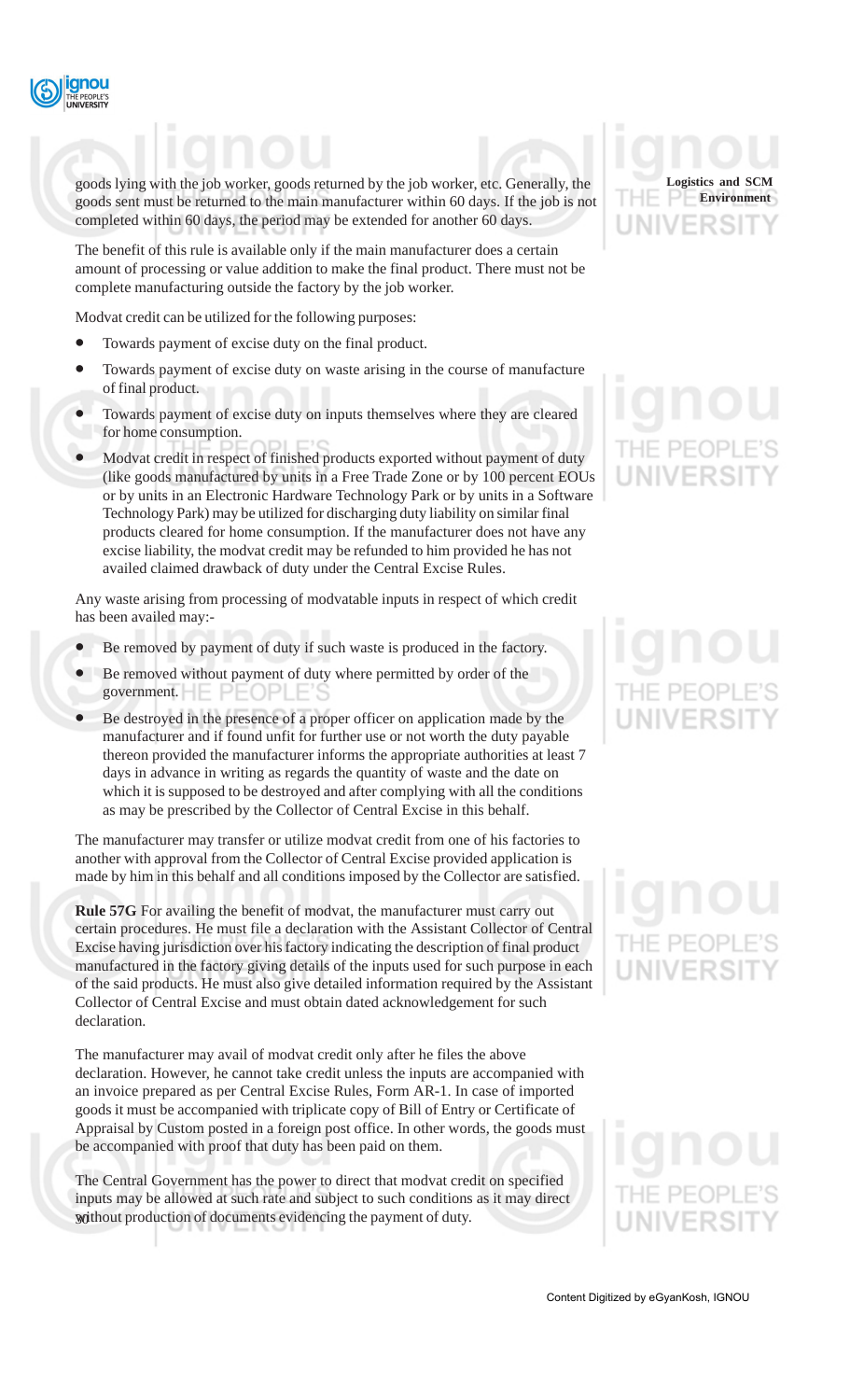

Where copy of invoice meant for the purpose of claiming modvat is lost or misplaced the manufacturer can claim modvat credit on the basis of or misplaced, the manufacturer may claim modvat credit on the basis of the original invoice subject to the satisfaction of central excise authorities.

A manufacturer of final products shall maintain:-

- An account in form of RG 23A Part I and Part II in respect of duty payable on final product. Part I is a record of inputs and subsequent utilization in the manufacturing process. Part II is a record of modvat credit pertaining to such inputs.
- An account current to cover the excise duty payable on the final product cleared at any time.

• A manufacturer of final products must submit within five days after the close of each month to the Superintendent of Central Excise, the following documents:-

• Original documents evidencing payment of duty

Extract of RG 23A Part I and Part II

After verifying their genuineness, the Superintendent shall deface the documents and return them to the manufacturer. The Collector may, having regard to the nature, variety and extent of production or frequency of removal provide for a period shorter than 1 month for submission of such return in respect of any assessee or class of assessees. He may also permit filing of the aforesaid return by an assessee within a period not exceeding 21 days after the close of each month. He may also permit filing of the aforesaid return by an assessee within a period not exceeding 21 days after the close of each quarter where the assessee is availing of an exemption based on the quantity of clearances during a financial year.

In case the manufacturer is not in a position to file the aforesaid return on time for sufficient cause, the Assistant Collector may allow the manufacture to take credit of duty paid on inputs, condoning the delay and giving reasons in writing for such condonation. The Assistant Collector must see that the following conditions are satisfied before giving allowing such modvat credit: -

- Input in respect of which credit of duty is allowed are received in the factory not before six months from the date of filing declaration and not before date of eligibility for modvat credit.
- Amount of duty for which credit is sought has been actually paid on these inputs.
- Inputs have actually been used or are to be used in manufacture of final products.

The persons issuing invoices for modvatable inputs must follow certain  $\Box$ procedures and must get registered with the Central Excise authorities. He must maintain stock account in the RG 23D. He shall make entries in RG 23D at the end of the day of receipt and issue of excisable good and:-

- Shall enter the date of entry
- Correctly keep such book, account or register in the manner required
- Shall not cancel, obliterate or alter any entry therein except for correction of errors
- Keep such book, account or register open for inspection by the concerned authorities and allow such inspection
- Allow the concerned officer to take copies or extracts or send the records to the concerned officer.

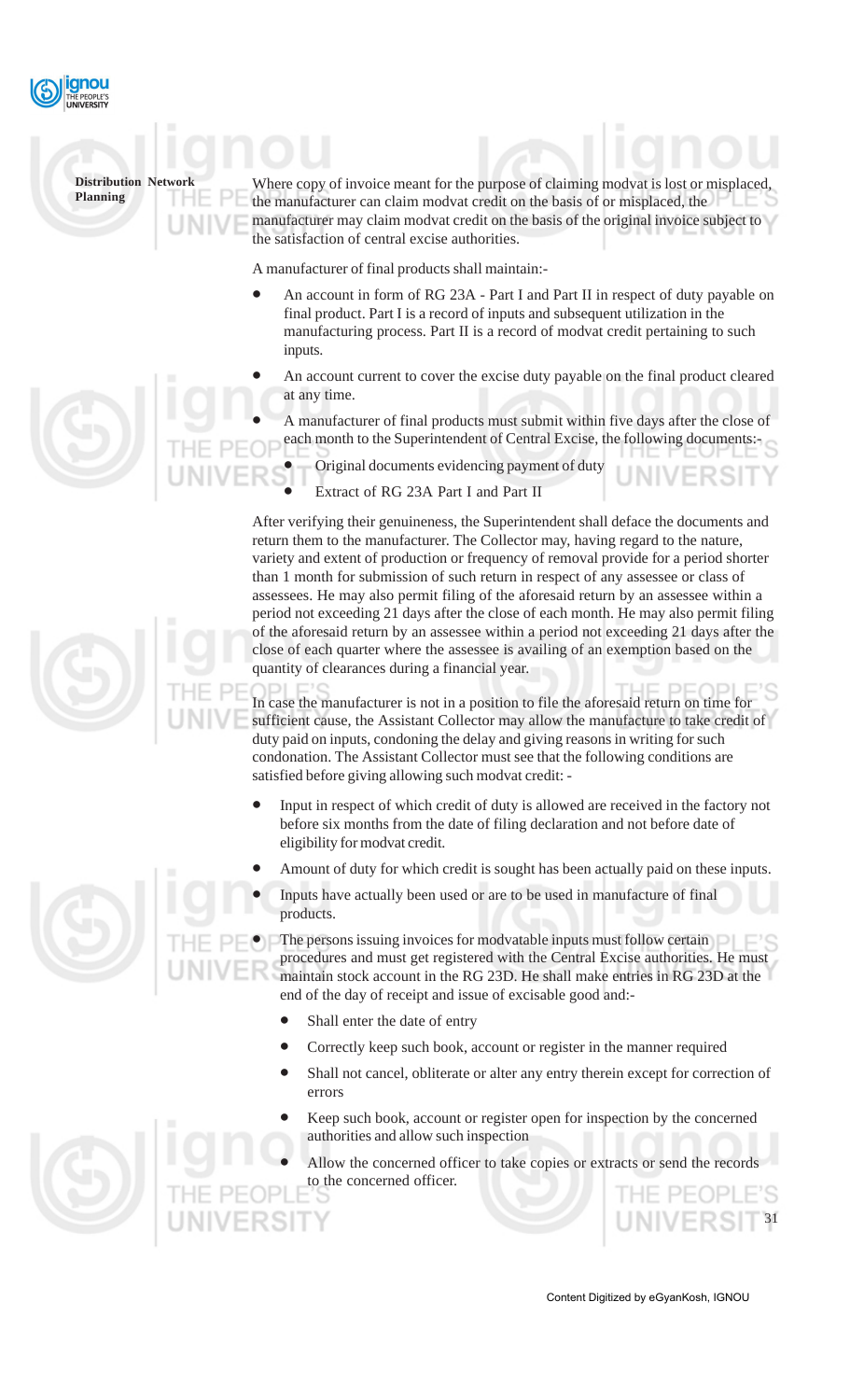

Such person shall issue serial-wise invoice containing details as prescribed by the Central Board of Excise and Customs or by the Collector of Central Excise in quadruplicate as follows:-

- Original copy is for the buyer.
- Second copy is for the transporter.
- Third copy is for the excise department.
- Fourth copy is to be retained by the issuer.

The invoice contains the following details:

- Evidence showing proof of payment of excise duty.
- Rate of duty paid, amount of duty, duty debit entry in the PLA, date and number of such entry.
- Postal address, range and division of the excise officer under which the manufacturer falls, name and address and code number, excise registration number of the factory and also the name and address of the consignee, description and certification of goods, number of packages, total quantity of goods, total price of goods, total assessable value, rate of duty, total duty paid, serial number of debit entry in the personal ledger account, date and time of removal of goods, mode of transport, motor vehicles registration number and certificate duly signed by authorized person stating that what is stated above is true.
- A working partner or managing director or secretary must authenticate each invoice book.
- Each invoice shall bear a printed serial number running for the whole financial year beginning on the 1st. April each year. The registered person for removal of excisable goods at any one time shall use only one invoice book of each type unless otherwise specially permitted by the collector in writing.
- The owner or the working partner or the managing director or the company secretary shall authenticate each foil of the invoice book, as the case may be, before being brought into use by the registered person. The serial number of the invoice before being brought into use shall be intimated to the Assistant Collector of Central Excise and the registered person shall retain dated acknowledgement of receipt of such intimation. When the invoice is generated through computer, serial number likely to be used in the forth-coming quarter shall be intimated to the Assistant Collector of Central Excise and as soon as the same is exhausted, a revised intimation must be send. Records and invoices generated through computer are also recognized. Such registered dealer shall send details in software used including the format for information to the Assistant Collector of Central Excise.

**Rule 57I** The excise authority may disallow modvat credit, which has been wrongly availed or incorrectly utilized. In case modvat credit has been taken on account of error or misconstruction, the proper officer may send notice to the manufacturer within 6 months from the date of filing of return to show cause why such modvat credit should not be disallowed. In such cases, where modvat credit has already been utilized, show cause notice must state the utlized amount must not be recovered from the assessee.

In case such wrong modvat credit is on account of willful mis-statement, collusion or suppression of facts on the part of manufacturer, instead of the aforesaid period of 6 months, notices may be sent for a period within 5 years from date of availment of modvat credit. The period of stay by court order will not be considered while determining the aforesaid period.

32

**Logistics and SCM Environment**

# IF PFO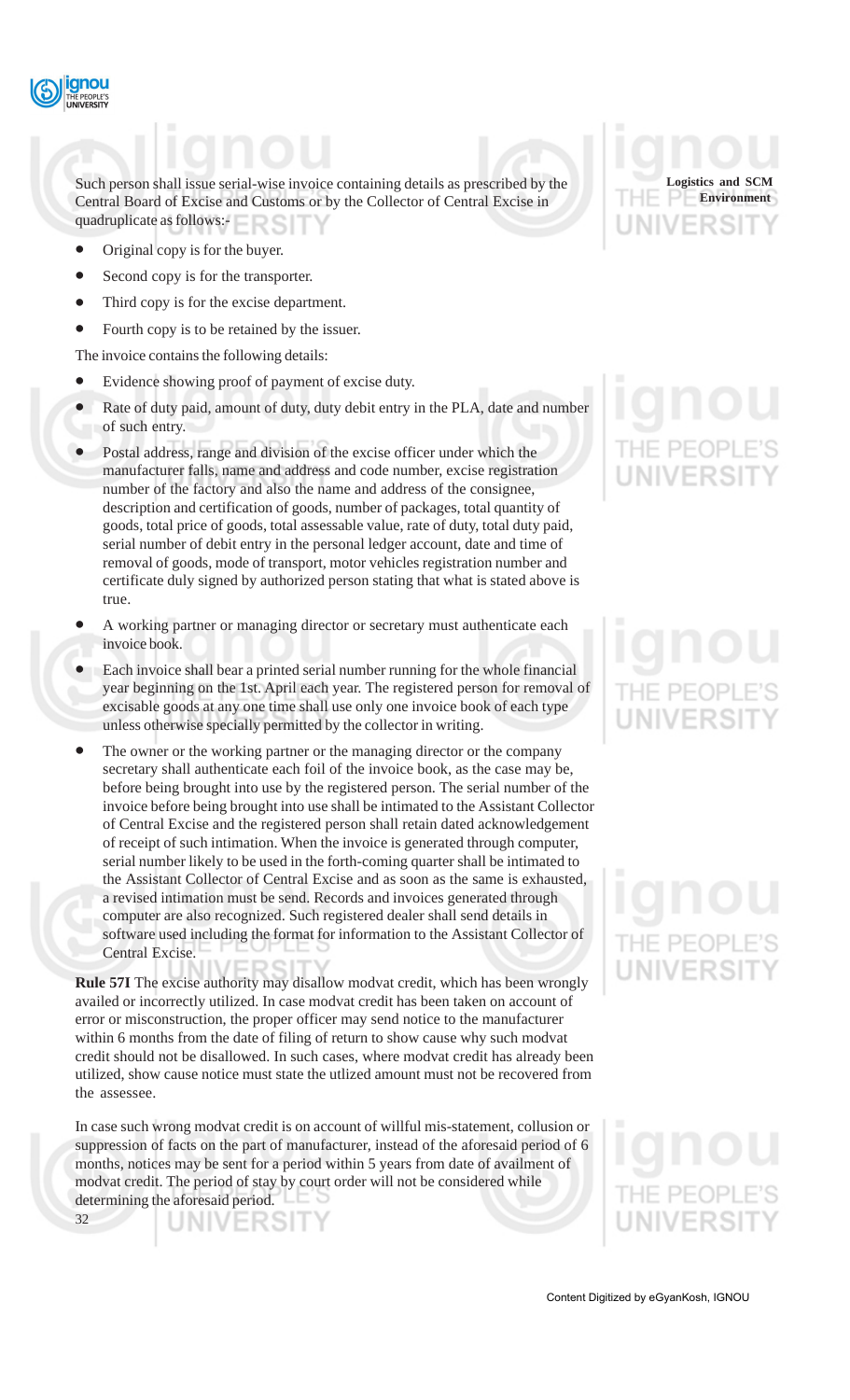

The proper officer must consider the representation of the manufacture to the show cause notice and thereafter to determine the amount of disallowance, if any.

#### **Introduction of the Cenvat Scheme**

The Modvat system, which has been operating in the country, has now become the Cenvat Credit Scheme and the Modvat Rules have been replaced with a new set of Cenvat Rules, combined for inputs and capital goods effective from 1.4.2000.

The scope of definition of inputs/capital goods has been widened. A major disappointment of industry is that H.S.Diesel has been specifically kept outside the purview of the Cenvat Scheme.

Cenvat credit on capital goods imported under Project Imports are now allowed @ 100 % full instead of 75%. However, this credit can be claimed in a phased manner of more than 1 year, provided the capital goods are still in the possession and use of the manufacturer.

It is not necessary to avail Cenvat Credit only after installation of the capital goods. Cenvat Credit on capital goods received after 1.4.2000 will be allowed only to the extent of 50% of the duty paid. The balance credit can be availed in any subsequent financial year, provided the capital goods are still in the possession and use of the manufacturer.

In case of capital goods which have been received prior to 1.4.2000 but have not been installed prior to 1.4.2000, Cenvat Credit @ 50% can be claimed in the financial year 2000-2001 and balance in subsequent financial years.

The Modvat Credit on inputs or capital goods accrued prior to 1.4.2000 and remaining unutilized on 1.4.2000 can be carried forward as Cenvat Credit.

Cenvat credit on items such as lubricating oils / grease, coolants are now covered in the definition of inputs.

The procedure for defacing of the duty paying documents by the Central Excise officers has been dispensed with, thereby giving assessees administrative convenience.

The procedure for maintaining RG-23A Part-I Register has been dispensed with, provided the assessee maintains all the required records as part of his normal accounting system in a manner in which he finds suitable and all the relevant information is contained in the records.

Inputs and semi-finished goods can be removed from the factory for further processing or sub-contracting without debiting duty @ 10% of value of the inputs. Such goods must however, be received back within 180 days. Otherwise, the entire Cenvat Credit claimed will have to be reversed. The Cenvat Credit can be claimed again when the goods are received back.

The scheme for issue of invoices by registered dealers upto second stage dealers has been continued. However, the procedure for authentication of the invoices by Central Excise Officers in case of importers has been dispensed with. The procedure of authentication of invoices issued by the second stage dealer or an by first stage dealer in respect of the imported materials has also been continued.

The procedure for filing Modvat Declaration under rule 57G and rule 57T(1) has been dispensed with. However, the onus of proving admissibility of Cenvat Credit is now on the assessee. रडा 33

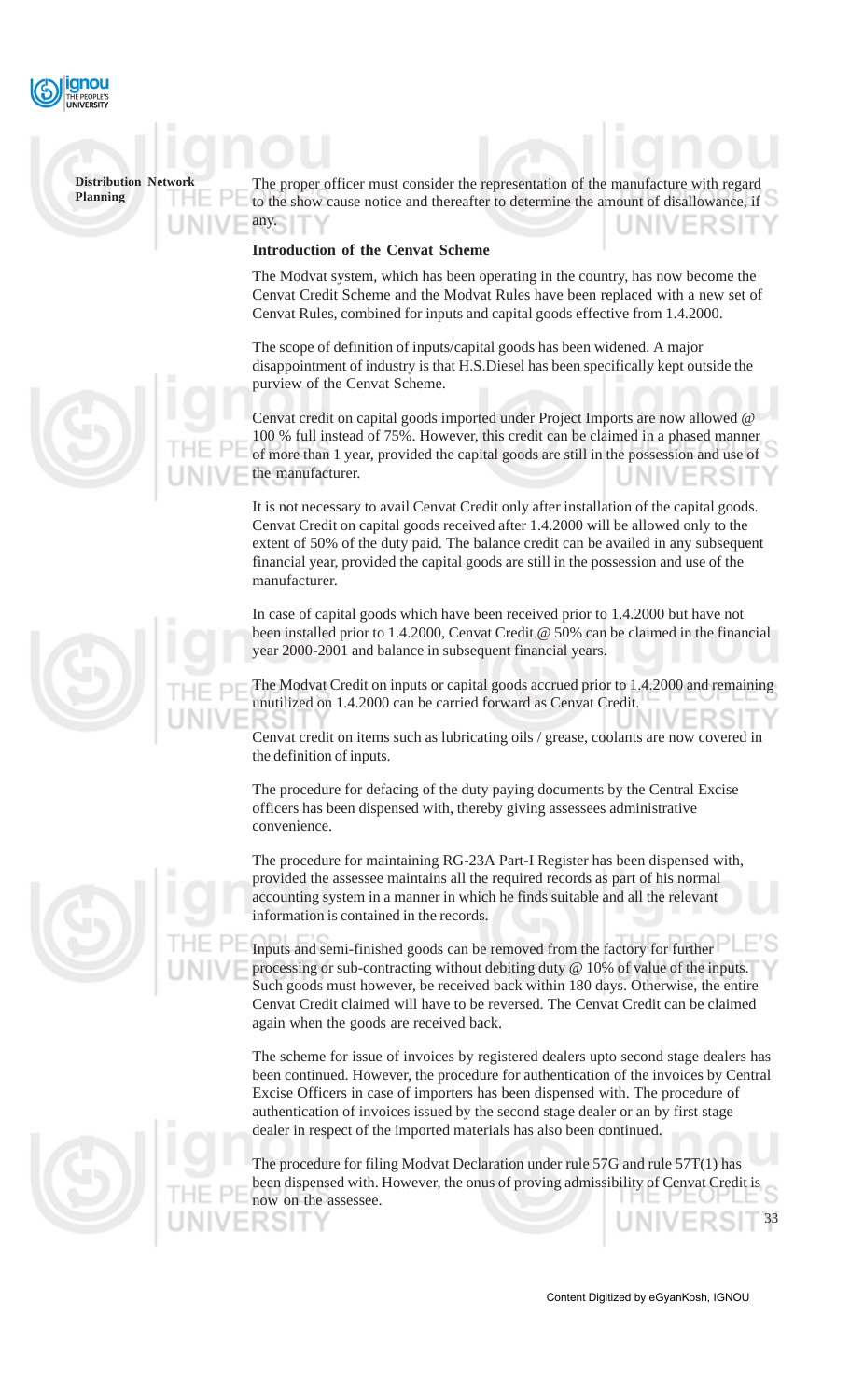

The procedure for movement of the inputs under the existing rule 57 f(4) and for movement of capital goods under rule 57S has been dispensed with. The assessee can now use his own challans, memos or any other document evidencing that the goods sent to job-workers have been received back.

A Manufacturer of the goods failing under Ch.39 of Central Excise Tariff Act and manufacturing the dutiable goods as well as exempted goods will now be required to:

- i) Either maintain separate accounts for receipt, consumption and inventory of inputs used in the manufacture of exempted goods and exempted goods and take credit only for those inputs used in the manufacture of dutiable goods ;or
- ii) To debit 8% of the value of exempted goods at the time of clearance of such exempted goods.

Cenvat Credit may be claimed on the basis of invoice, bill of entry or any other prescribed document indicating payment of duty.

#### **Service Tax**

The major change as far as service tax is concerned is that the Supreme Court Judgement has now been over ruled by amending the law with retrospective effect. The Central Excise Department can now recover service-tax collected by the users of the services. With the result no refund of service-tax paid on the services of goods transport operators and clearing and forwarding agent would be granted.

#### **Customs Duty**

The peak rate of Customs Duty has been reduced from 40% to 35%. Special Custom Duty of 10% of basic Custom Duty is being continued with and it is applicable to the peak rate of 35% also.

SAD @ 4 % is now being made applicable to imports of goods by traders also.

In this year's Budget the Finance Minister has attempted to make several changes in the Modvat Scheme, firstly calling it **"Cenvat" (Central Value Added Taxes)**, and these new set of Rule 57A to 57I were introduced in Budget 2000 vide Notification 11/2000 (N.T.) dated 1.3.2000, which now are suddenly replaced vide an entirely new set of Rule from **57AA to 57AK vide Notification No. 27/2000 (N.T.) dated 31.3.2000.**

It is rather unfortunate that this notification was released just one day before the rules become applicable due to which many of the assessees were not even aware of such amendments. Even now, the industries are so confused that they are yet to get the hang of all the procedures and documentations to actually say the procedures are easy.

These new set of rules are welcome to the industry as they are based on the various representations to remove the lacunas in the earlier rules but unfortunately still some of the major procedures present under the Modvat Scheme were missing in these new set of rules.

Under this new Cenvat Scheme, the assessee need not file any declaration to department and he can now avail credit under Rule 57AB for the goods ie. Inputs and capital goods as mentioned in the list, thus making only one set of rules for inputs as well as for capital goods.

Moreover there are no prescribed documents and records to be maintained. This was a welcome scenario but soon it is realised that this is a rather dangerous situation as each one will have different types of records and each one will call it with a different name. Hence the entire onus it is on the assessee, regarding correct documentation. According to me this will lead to a very strict audit by the department and there are

34

INIVERSIT



# LINIVERSI

# IE PEOP

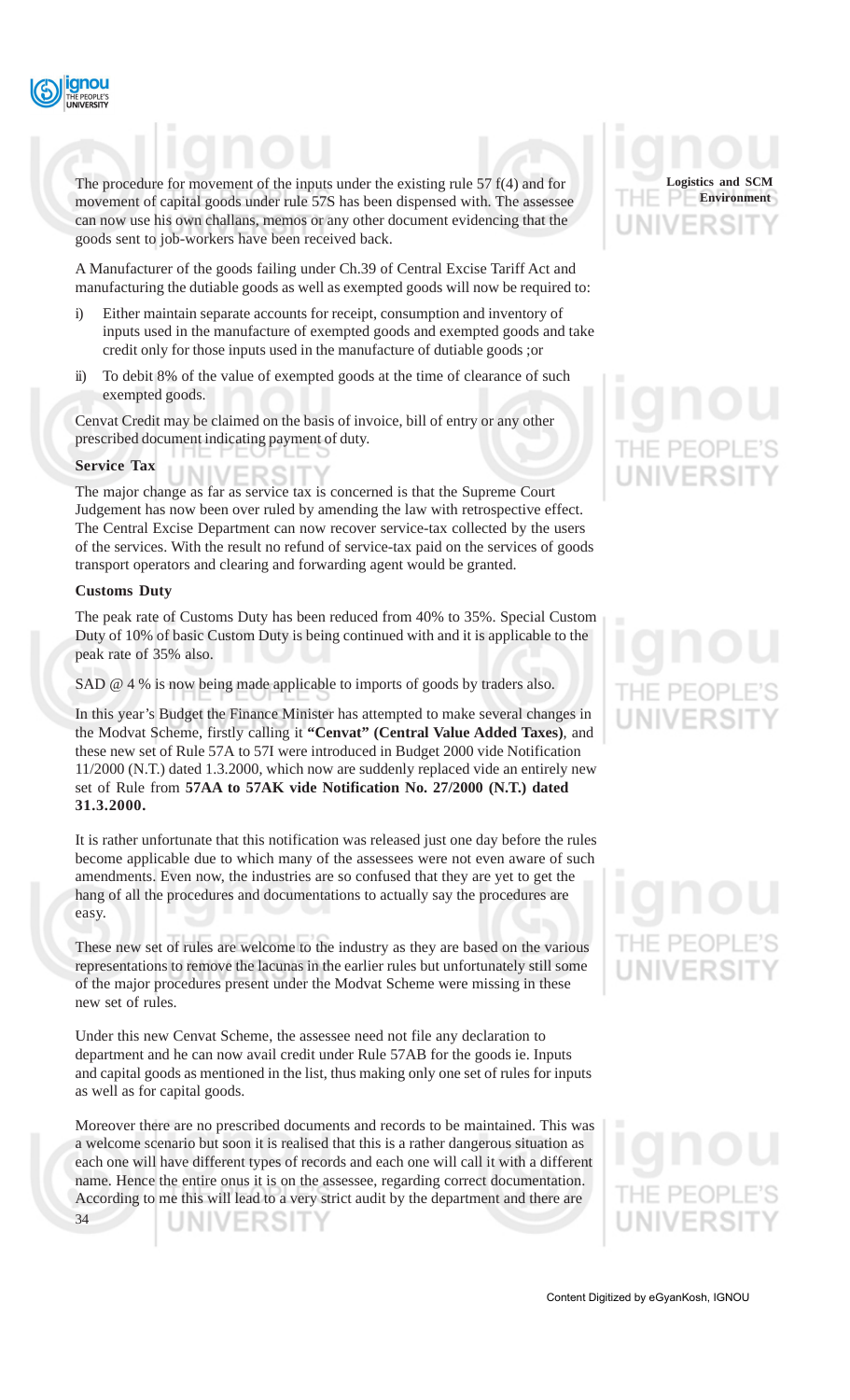

more chances of flaws now than earlier, as these audits (Canadian A are not only restricted to Excise but also all the related areas.

The new Cenvat rules have been amended such that the earlier crucial rules, which were not included, are included now. But, still there remain some gray areas which are not yet covered under the revised Cenvat rules like, there is no mention of the words waste and scrap, even when it arises during the course if manufacture of the final products; or in respect of waste and scrap arising during jobwork.

There is no mention of intermediate product as the earlier Modvat Rule 57D.

Even adjustment of credit under Rule 57E is not provided, where if the differential duty is paid, whether the assessee is allowed to avail Cenvat or not is not clear. Though under the new Cenvat Rule 57AG(2), it is mentioned that when the manufacturer upto for exemption from whole of the duty in respect of goods manufactured under any notification based on value or quantity of clearances in a financial year, and if is availing credit of duty paid on inputs before such option is exercised, he has to pay an amount equivalent to credit allowed to him in respect of inputs lying in stock or used in any excisable goods lying in stock on the date of such option and excess credit if any shall lapse. However, no provision is made to take credit when the manufacturer opts for Cenvat Scheme for the first time or at any time during the financial year in respect of inputs lying in stock on the date he opts to avail Cenvat.

Moreover, there is no provision provided for direct delivery of inputs to the job worker as earlier 57J, or even in case of sending material from one job worker to another. There is no provision to store inputs outside the factory.

After all the hue and cry re-drafting of the new set of rules and bringing in Notification 11/2000 dated 1.3.00, it was a pity that industries started following the scheme, without being aware of the revised Cenvat rules, this is bound to create a scope for unnecessary litigation. And I hope that the Central Board of Excise and Customs provides instructions for not taking any actions for not following the new Cenvat Rules with immediate effect.<sup>4</sup>



4

Shilpa Pandey, Excise and Service tax Consultant

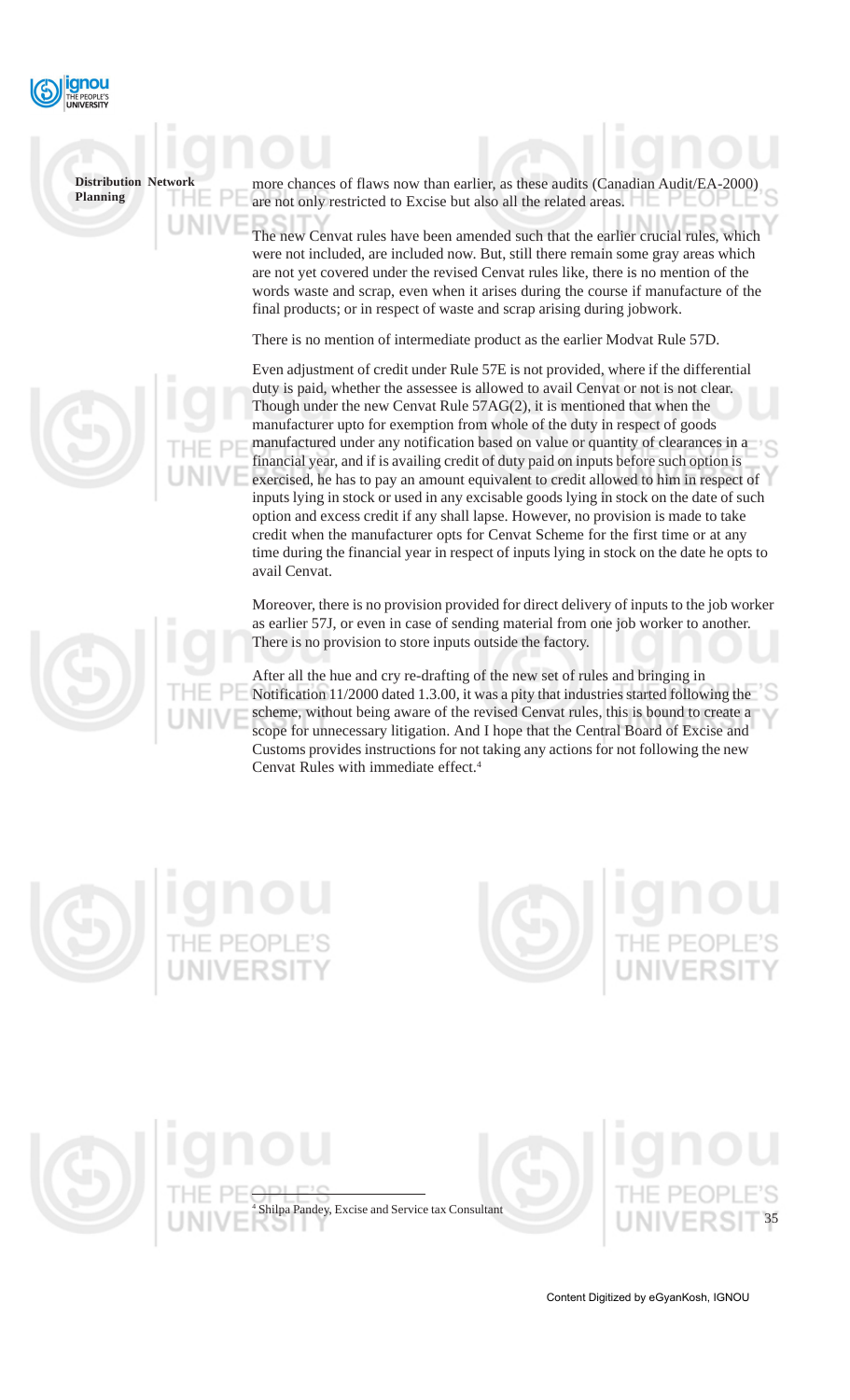

|                      |                | Appendix 'A'<br><b>State Wise Document Required for Goods Transports</b> |                |                |
|----------------------|----------------|--------------------------------------------------------------------------|----------------|----------------|
| <b>States</b>        | Permit No.     | Sales Tax Form Local Sales Tax No.                                       | Octroi         | <b>Remarks</b> |
| Andhra Pradesh       | Not Required   | Consignee GST / CST Mandatory                                            | No             | <b>Note</b>    |
| Assam                | <b>Note</b>    | Required                                                                 | No             | <b>Note</b>    |
| <b>Bihar</b>         | 28B (R Permit) | Required                                                                 | No             | <b>Note</b>    |
| Chandigarh           | Not required   | Required                                                                 | No             | <b>Note</b>    |
| Delhi                | Not required   | Required                                                                 | No             |                |
| Gujarat              | Not required   | Consignee GST / CST Mandatory                                            | Yes            | <b>Note</b>    |
| Goa                  | Not required   | Required                                                                 | N <sub>0</sub> |                |
| Haryana              | Not required   | Required                                                                 | N <sub>0</sub> | <b>Note</b>    |
| Karnataka            | Not required   | Consignee KST/CST Mandatory                                              | N <sub>o</sub> | <b>Note</b>    |
| Kerala               | Note           | Consignee KGST / CST Mandatory                                           | No             | <b>Note</b>    |
| Madhya Pradesh       | <b>Note</b>    | Required                                                                 | No             | <b>Note</b>    |
| Maharashtra          | Not required   | Required                                                                 | <b>Yes</b>     |                |
| Orissa               | Waybill No.32  | Required                                                                 |                | <b>Note</b>    |
| Pondicherry          | Not required   | Required                                                                 | No             |                |
| Punjab               | Not required   | Required                                                                 | <b>Yes</b>     | <b>Note</b>    |
| Rajasthan<br>ш       | Form 18A       | Required                                                                 | <b>Yes</b>     | <b>Note</b>    |
| <b>Tamil Nadu</b>    | Not required   | Consignee GST / CST Mandatory                                            | No             | <b>Note</b>    |
| <b>Uttar Pradesh</b> | Form 31/32     | Required                                                                 | No             | <b>Note</b>    |
| <b>West Bengal</b>   | Note           | Required                                                                 | No             | <b>Note</b>    |
| Chattisgarh          | Form 59 A      | Required                                                                 | No             | <b>Note</b>    |
| Jharkhand            | <b>Note</b>    | Required                                                                 | No             | <b>Note</b>    |
| Uttaranchal          | Note           | Required                                                                 | N <sub>0</sub> | Note           |

# **Logistics and SCM Environment**/ERSI

NIVERSI

IE PEOPI

### **General Requirements**

- Invoices: Minimums of four copies are required.
- Central Sales Tax (CST) / Local Sales Tax (LST) Numbers: All invoices must have both the sender's as well as the recipient's Central Sales Tax (CST)/Local Sales Tax (LST) numbers printed.
- Most of the states do not accept the 10% CST as a criteria to allow entry of shipments in their states without the local sale tax numbers.
- Octroi: An entry  $\mathsf{PEOPLE}$ 'S
- For Assam form 22/24 is required

Kerala: Only an original copy or a carbon copy of the invoice is acceptable. Photocopies are not acceptable. The consignee's KGST3 (Kerala Government Sales Tax) and CST number must appear on the invoice.

Form 27 A is no longer required for a non-registered party, but the party should give a declaration in duplicate the reason for the purchase of the goods outside Kerala. The declaration should be on its letterhead and should accompany the shipment into Kerala.

If the items categorized below are sent to the Consignee without a KGST3 number, an entry tax would be applicable: E'S Product  $\text{Tax}(\%)$ 



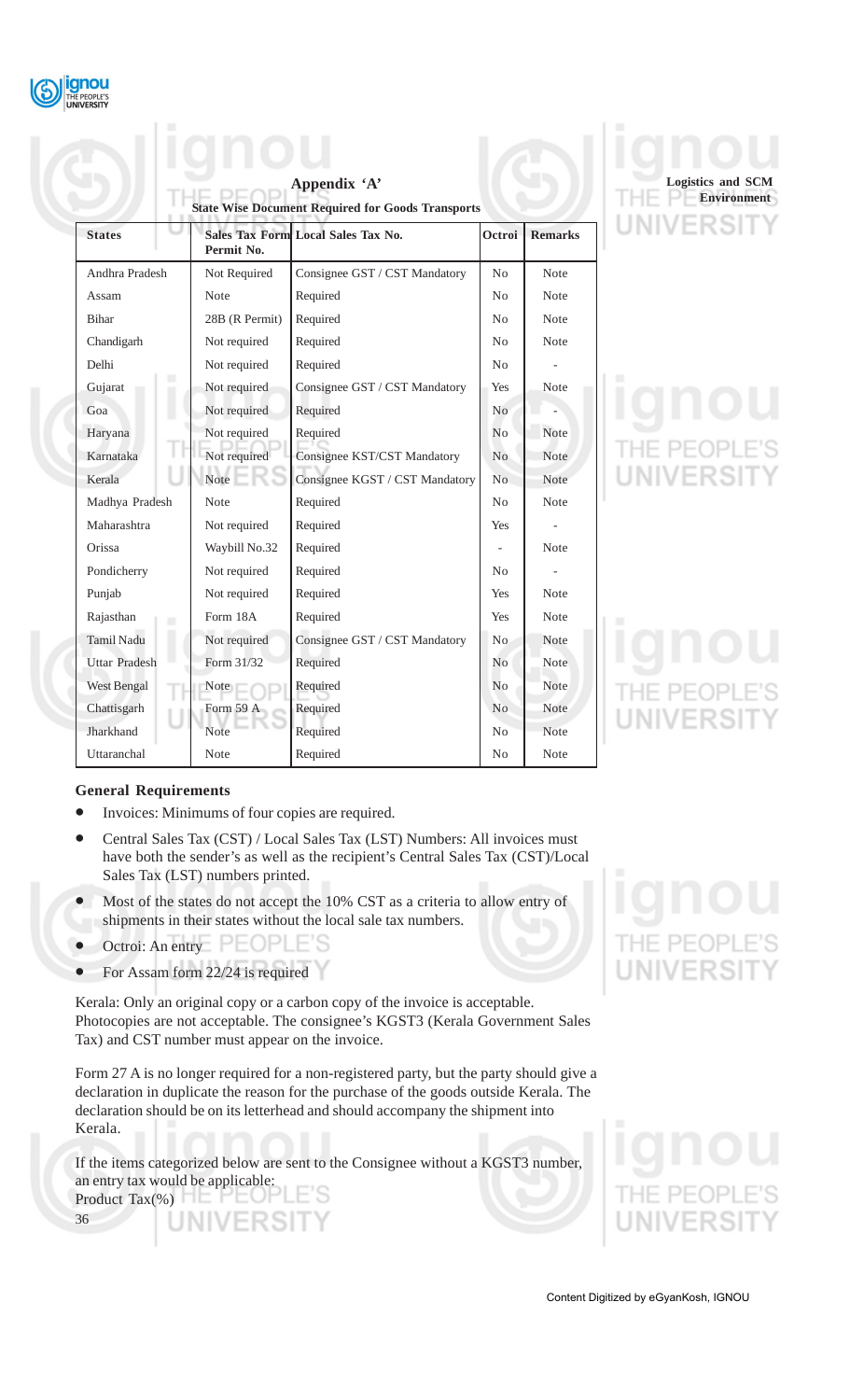

Air Conditioner/Refrigerator/Washing Machine 12% Iron and Steel 4% Granite 8% Marble 10% Furnace Oil 10% Generator/Inverter 12% Photocopier/Fax Machine/Scanner 8%

### Entry Tax is not applicable to: Computers, components and spares/Other machinery

Computation of Tax: Tax is computed on: - total invoice value + freight + handling and clearing charges. These should be shown on the invoice.

Entry Tax is exempted if:

The Consignee is a registered dealer having KGST (Kerala Government Sales Tax) numbers. These numbers should be printed on the invoice.

The Consignee is a Central Government body i.e. Railways/Postal/All Defense Services/Telecom/CBI/Account General Offices. The rest of the Central and State Government bodies are subject to applicable taxes. Any shipment traveling out of Kerala has to be accompanied by Form 26 in the absence of a regular commercial invoice.

#### **Activity1**

As supply chain managers please read the laws, rules and regulations governing insurance, sales tax as applicable to India and neighboring countries. Critically examine these laws in the present scenario.

.............................................................................................................................

.............................................................................................................................

.............................................................................................................................

.............................................................................................................................

.............................................................................................................................

## **16.11 A CASE STUDY**

**India, Switzerland and the United States: How Countries Avoid Liability after Disaster (Bhopal gas Tragedy)** HE PEOPLE'S

(Downloaded from the Internet site Disaster management By Karyn Keenan)

Mass disaster, illustrated by the tragic Bhopal accident, often affects multiple parties, both individuals and nation states, and involves several legal jurisdictions. To resolve such a legal conundrum, it is instructive to examine which parties escape liability as well as those who fall prey. Significantly, in several of the worst international accidents involving hazardous technologies and activities, nations that were arguably responsible for the damage sustained, at least in part, escaped liability. This paper explores how both importers and exporters of dangerous technology avoid accountability, and whether or not the legal apparatus exists for their prosecution.

#### **IMPORTING COUNTRIES**

that India was at least, in part, responsible for the accident. Government regulation of On December 2, 1984, forty tons of methyl isocyanate (MIC) leaked from the Union Carbide India Limited (UCIL) plant in Bhopal, India. Considerable evidence indicates

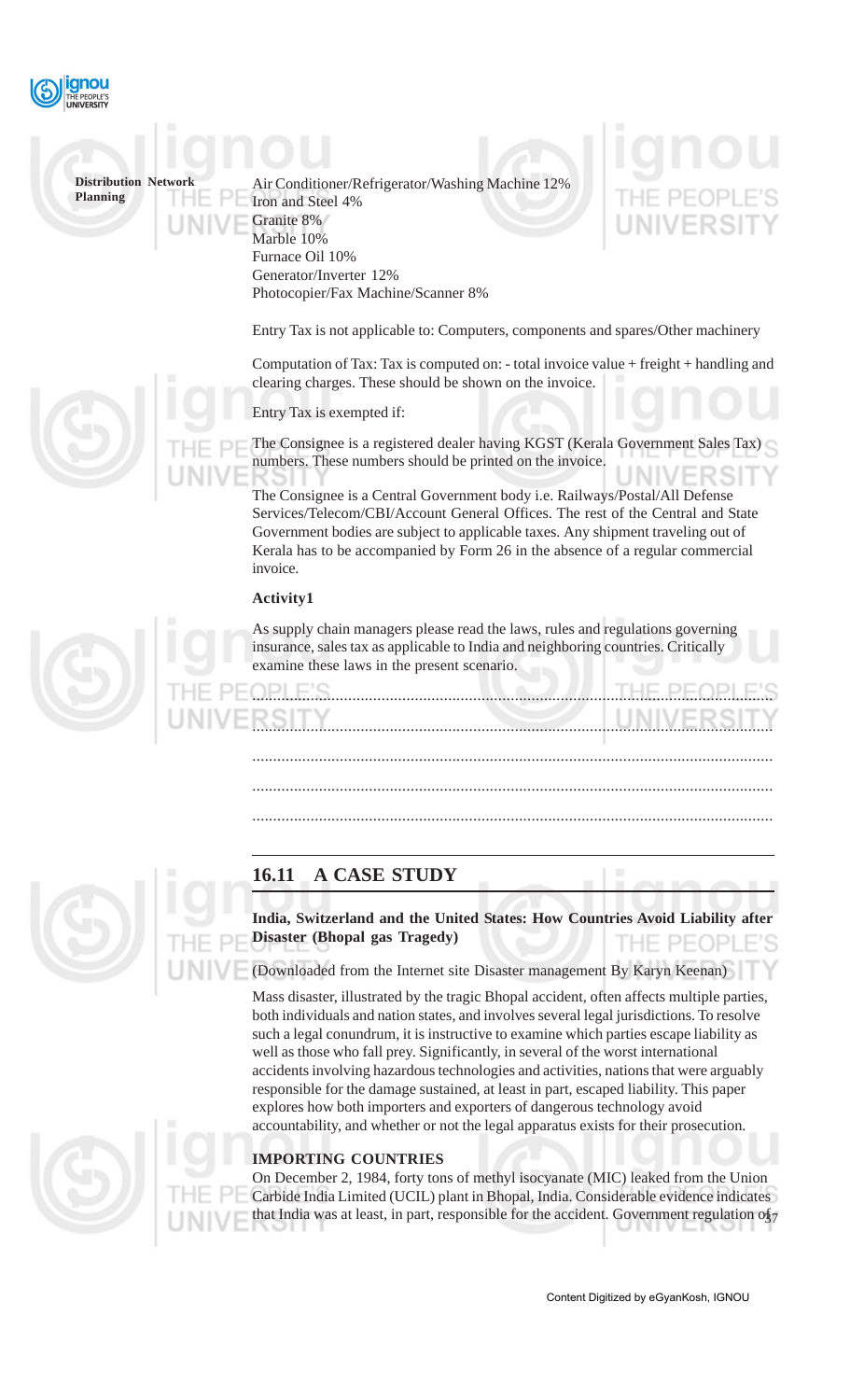

industrial hazards is generally ineffective in this country. Inspection departments are understaffed; those agents who are employed are poorly trained; and funds are scarce. In addition, regulatory legislation is largely ineffective. Implementing procedures for requirements had not yet developed, set out under the Factories Act of 1948. (Castleman et al, 1985). Similarly, the Water Act of 1974 and the Air Act of 1981 both designed to control pollution, are neither implemented nor enforced effectively. Moreover, there is a deficiency of meaningful health and safety regulations, which are actively enforced. Violations of what little law does exist are met with paltry fines and take years to prosecute (Abraham et al, 1991).

India's failure to adequately plan for the plant's associated risk became obvious in the aftermath of the accident. Medical facilities were unprepared for the disaster, and the local community had been given no information regarding the risk inherent in plant operations. Neither warning nor emergency procedures had been established (Cassels, 1991). Moreover, the Indian Government failed to respond when the risk of serious incident became known. A series of leaks, one involving the death of an employee, preceded the December 1984 accident.

Significantly, Indian financial institutions owned approximately twenty per cent of UCIL stock (Cassels, 1991). In addition, Muchlinski (1987) reports that originally, UCC preferred not to construct a plant in India, but rather, to import pesticides manufactured in the United States. India desired self-sufficiency in pesticide production and accordingly, opposed UCC's proposal. UCC gave in to India's requests and agreed to construct the Bhopal plant.

India's failure to draft, implement, and enforce effective regulatory legislation, its neglect for government inspection departments, its failure to respond to obvious signs of impending crisis, its poor performance in anticipating and planning for potential accidents, its interest as a minority owner in UCIL, and finally, its responsibility for the establishment of the plant, point to certain liability in connection with the Bhopal disaster.

Despite compelling evidence of culpability, India's liability toward disaster victims was never considered in the litigation. Following the accident, Americans initiated suits in their domestic courts on behalf of thousands of Indian litigants. In response to the extraordinary circumstances of the situation, including the enormous number of litigants, their inability to effectively seek relief, and the international character of the incident, The Bhopal Gas Leak Disaster Act (Bhopal Act) was passed. This Act gave the Indian federal government *parens patriae* control of the case, allowing it to appropriate the exclusive right to act on behalf of any person who wished to make a claim with respect to the accident (Abraham et al, 1991). Absolute control over the litigation allowed India to ignore any claim brought against itself. Moreover, as the representative plaintiff, it's questionable whether it would be possible for India to sue itself! IN VERSLI

This unprecedented act did not pass unnoticed. Bhopal victims claimed that the statute unfairly denied them of control over the proceedings. Others argued that because India was potentially liable both as a shareholder in UCIL, and with respect to its regulatory duties, conflict of interest barred it from acting as the victim representative. Furthermore, the Act jeopardized all future judicial decisions. American courts hearing the case or enforcing an Indian decision were likely to question the legality of the Bhopal Act. It is suggested that the Act both infringes upon individual rights and fails to meet acceptable standards of due process, and accordingly, would prevent a successful claim of the parens patriae doctrine (Cassels, 1991). Post settlement, the constitutionality of the Act was challenged. In December 1989 the Supreme Court of India upheld the statute, explaining that the Government's use of the *parens patriae* power was justified, considering the imbalance in available

38

**Logistics and SCM Environment**

# THE PEOPI **UNIVERSIT**

# IE PEOP **NIVERSIT**

VERSIT

JNIVERSIT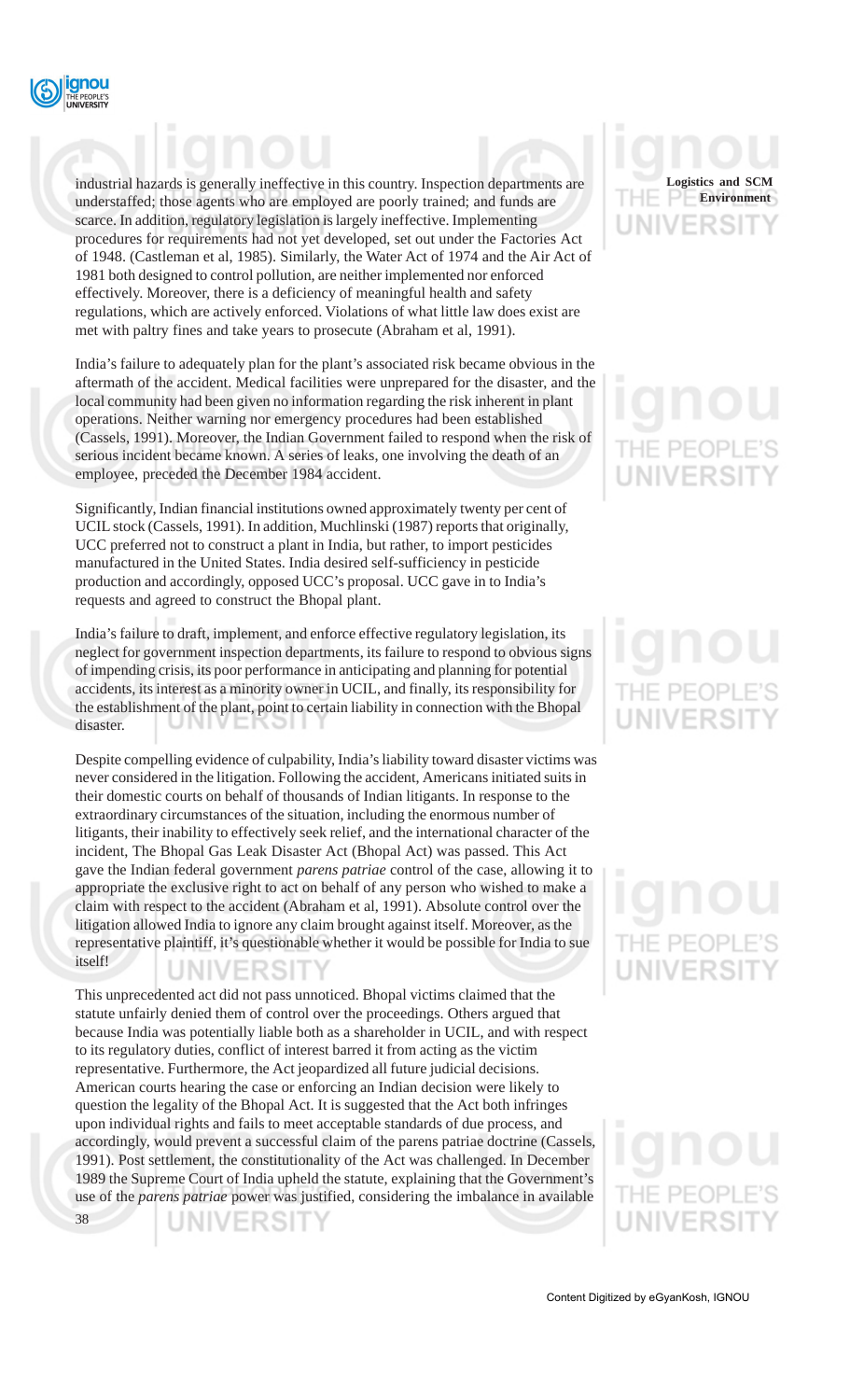

# **Distribution Network**

**Planning**





The Indian Government's ability to pass legislation granting it exclusive, *parens patriae* power to control the Bhopal litigation precluded any inquiry into its culpability. The ruling of the nation's most exalted judiciary fortified this position. However, India could not legislate away the counter-claim of its defendant. UCC counter-sued the governments of both Indian and Madhya Pradesh in the Southern District Court of New York. The suit was maintained following relocation to India. However, settlement between India and UCC prevented the resolution of this counter-claim (Koh, 1989).

On October 31, 1986, fire broke out in the warehouse of the Swiss pesticide manufacturer, Sandoz. Due to the absence of an established catchments area, fireextinguishing efforts washed thirty tons of the chemicals into the Rhine. In contrast to the Bhopal disaster, the corporation utilizing hazardous technology in this case was domestic, and the accident caused trans-boundary damage. However, both cases involve international claims. In both situations, the plaintiffs privatized their claims, and the nation that was home to the dangerous activity avoided liability.

Through inadequate supervision over both the development and implementation of Sandoz's emergency plans, as well as its storage methods, Switzerland breached its obligations under the Berne Convention on the Protection of the Rhine against Chemical Pollution. Furthermore, Switzerland failed to satisfy its obligations under Articles 7 and 11 of the Rhine Chemicals Convention, regarding the storage of chemicals, containment of spills, and the notification of the International Commission for the Protection of the Rhine (ICPR) (D'Oliveira, 1991).

Despite these breaches of both its international legal obligations and domestic responsibilities to regulate industry, no claims were brought against Switzerland, either by the foreign governments, which were affected, or by private citizens who sustained damage. Instead, all responsibility was placed, in accordance with the polluter pays principle, on the shoulders of Sandoz. The most important claims from foreign litigants were those made by the Governments of the Netherlands, France and Germany. These countries channeled all claims from their nations directly to the Swiss Government, who transferred them to Sandoz. The Swiss Prime Minister personally pledged the support of Swiss offices for the purpose of reaching settlement. The claim channeling strategy was extremely efficient and by mid-1988, over ninety percent of claims had been processed. The majority of unsettled claims were Swiss.

The Swiss strategy was to create an efficient government-clearing house for claims, which dealt preferentially with foreign claims. This strategy likely included  $\Box$ Government pressure on Sandoz to quickly resolve the claims through settlement, in order to avoid litigation that could easily have involved the Swiss. It is conceivable that Sandoz received some form of compensation for its compliance. Although successful, no strategy, regardless of its efficiency in concluding settlement, would have deterred litigation if the injured parties were determined to sue. D'Oliveira (1991) suggests that the Netherlands, Germany and France were aware of the significant possibility that any one of them could find itself in Switzerland's position in the future. By ignoring Swiss liability, it is probable that they anticipated comparable future treatment. Furthermore, these countries wished to maintain friendly relations at the ICPR.

The Indian and Swiss governments adopted different, but equally effective strategies for avoiding liability. Exclusive legislative power and unacceptable high probability of future European accidents were the tools handily wielded by India and Switzerland.

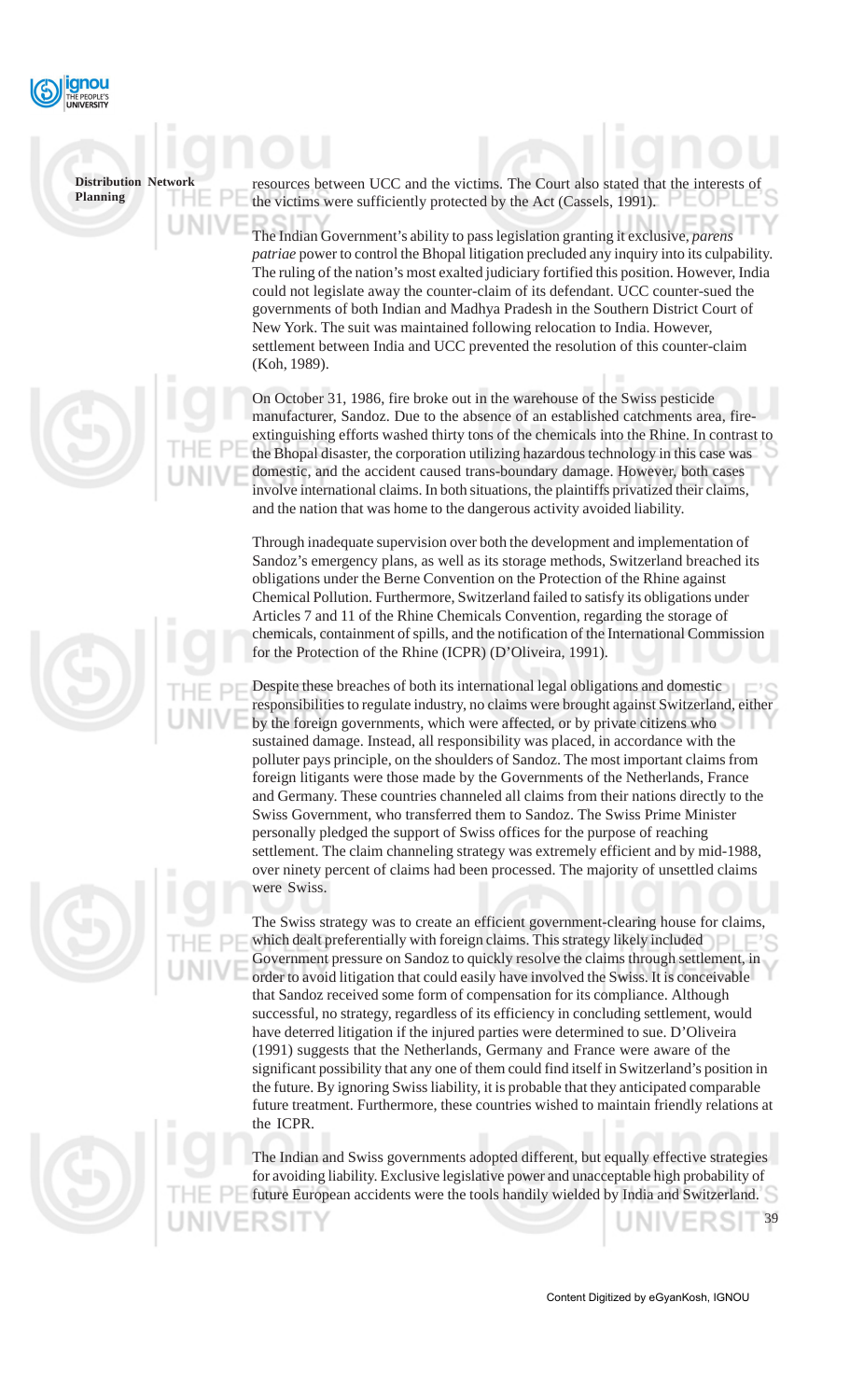

### **EXPORTING COUNTRIES**

Great discrepancy existed between the standards of operation, which were enforced at the UCIL plant in Bhopal and those at the UCC plant in Institute, West Virginia. The Bhopal plant was designed less safely than the corresponding facility in Institute. A May, 1982 safety audit of the Bhopal plant by the Union Carbide headquarters engineering group revealed dangerous operating conditions, which would have merited immediate corrective action in the U.S.A.

Nothing was done in India. The corporate safety and health audit, which revealed this information, was the only one of its kind for Bhopal in seven years of operation. In contrast, American plants were audited every two years. Furthermore, other industries manufacture MIC using a far less toxic process than UCIL. Still other manufacturers choose not to use MIC, or store it in small amounts only, converting it to product as quickly as possible (Castleman et al, 1985).

Based on the few examples listed above, it is clear that UCC took advantage of the foreign locale of its subsidiary and failed to enforce U.S. standards of industry regulation on UNIL. What is at least as significant, however, is the failure of the United States to enforce the implementation of those standards on UCC. Despite arguable liability on the part of the United States for the unsafe operation of UNIL, India failed to bring a claim for American breach of international law, or to seek a bilateral agreement for reparation. India instead privatized its claim. By characterizing itself as an injured state to which UCC owed liability, rather than as an international plaintiff, India avoided vulnerability to counter-suits in international law.

The Amoco Cadiz supertanker grounded in the territorial waters of France in March 1978, spilling dangerous quantities of crude oil. The American company owned the ship, through various subsidiaries, Standard Oil. The Spanish company, Astilleres Espanoles, designed and constructed the ship. The Government of France joined by other injured parties, initiated litigation in the American court system. Standard, its subsidiaries, and Astilleres Espanoles were found liable for negligent design, construction and maintenance of the ship. However, no claims were made against the United States for its failure to regulate the extraterritorial operations of Standard.

Scovazzi (1991) argues that it is doubtful that a principle of customary international law has been established which requires states to regulate the activities of their MNCs abroad. This uncertainty in the law may have discouraged France from bringing an action. Moreover, like India, France may have feared exposing itself to possible counter-suit as the host country within whose jurisdiction the accident occurred.

Handl (1985) supports Scovazzi's assertion, and states that under customary international law, a country which authorizes the export of a hazardous technology is not liable for accidental damage occurring in the use of said technology. In the absence of international law, Handl (1985) looks to the criterion of control over the technology to determine responsibility. He argues that practically, the host country exercises this control. However, control can be defined expansively. Maritime law illustrates the principle. Generally, vessels are deemed to be in the control of their states of origin (Flag State), despite the fact that they may be found in the territory of another. This is especially true with respect of those areas of operation over which the host country exercises no control, such as construction of the ship and the operation of its equipment. Applying this principle to MNCs in place of ships, the United States would be held responsible for damage occurring as result of inadequate safety measures regarding those aspects of operation over which it had greater control than India. Considering that the U.S.A. controlled the plant design and construction, as well as the technology utilized in the plant, its prescriptive jurisdiction over UNIL operations is a convincing reason for holding the United States liable. 40 UNIVERƏH



# HE PEOPLE'S UNIVERSIT

# HE PEOP NIVER

# IE PEOP

# **IIVERSIT**

Content Digitized by eGyanKosh, IGNOU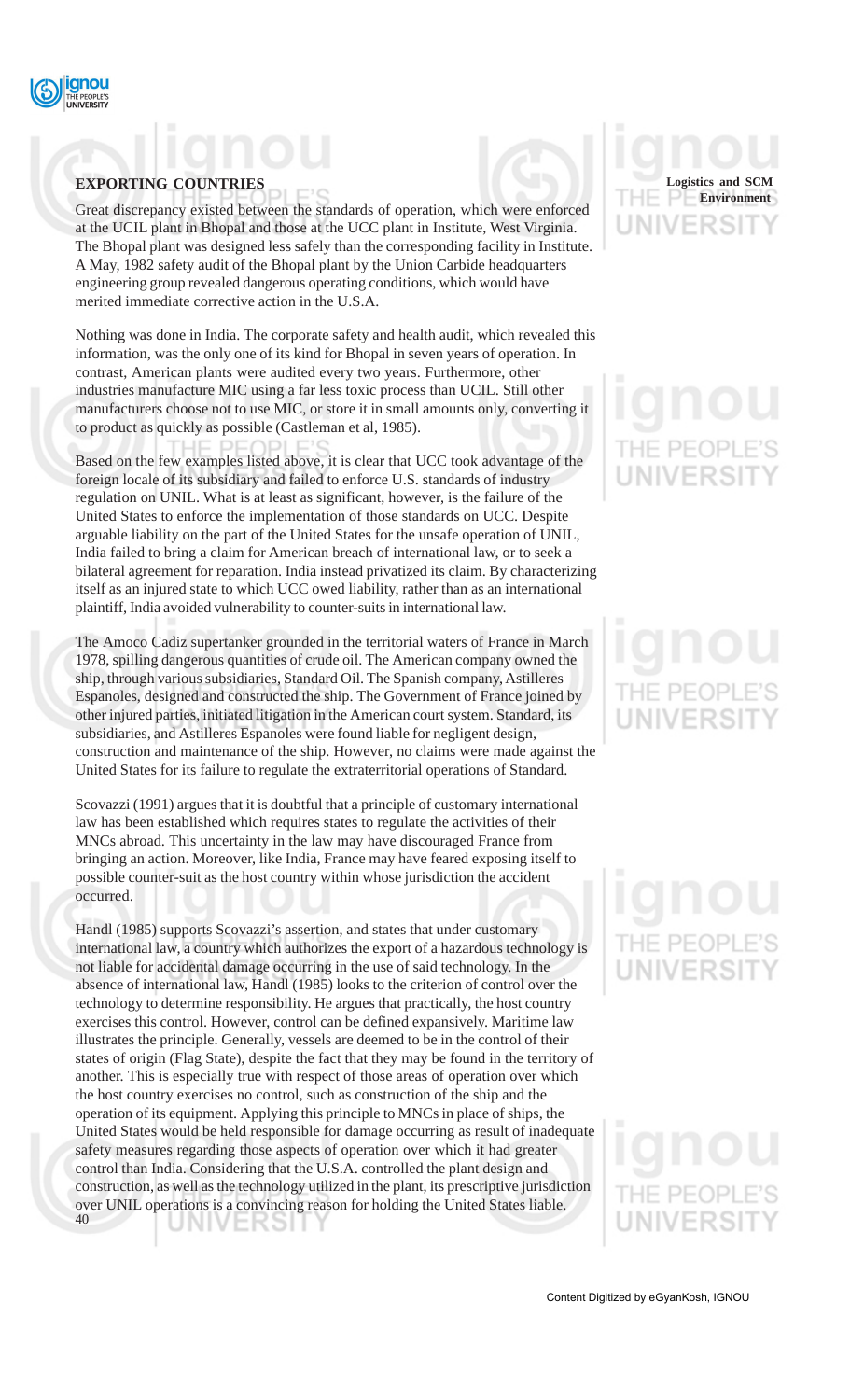

In its document, Liability for Injurious Consequences Arising Out of Acts Not Prohibited by International Law, the International Law Commission argues that an exporting state should be subject to strict liability for damage arising out of accidents concerning an area over which it has prescriptive jurisdiction. Smith (1988) argues that the appropriate standard is due diligence, but that if an exporting country is aware that the host lacks the technical and administrative capabilities necessary to prevent the dangers associated with the technology, due diligence may require prohibiting exportation.

Francioni (1991) contends that the argument used by home countries that they lack the jurisdiction to enforce domestic safety and environmental standards on MNCs located abroad is hypocritical. Exporting countries have successfully applied their antitrust laws, fiscal and currency regulations, and trade union laws, among others, to MNCs.

This author further argues that international law provides a basis for home country liability. Principle 21 of the Stockholm Declaration on the Human Environment states that nations are responsible to ensure that activities, which are within their jurisdiction or control, do not cause environmental damage. Francioni (1991) argues that the concept of control includes the type of power exerted by parent corporations over their subsidiaries. He also looks to international human rights law. Several international instruments proclaim the right of individuals to a healthy environment. If the export of a hazardous technology jeopardizes the health of the host country's environment, the exporter could accordingly be found liable in international law.

Although several convincing arguments exist for holding exporting nations liable, developments in the regulation of MNCs do not support this contention. International organs are increasingly involved in the drafting of MNC codes of conduct. Neither the U.N. Draft Code of Conduct on TNCs, nor other similar instruments provide exporting state responsibility for noncompliance of parent companies (Handl, 1985).

Until the ability of government to legislate absolute control over MNC accident litigation is challenged and potential plaintiffs overlook their self-interest as future polluters, importer liability will be avoided. Similarly, despite the possible legal foundations described above, exporter liability remains undeveloped. This weakness must be addressed in order that countries such as India, Switzerland, the United States are held responsible for their reprehensible behaviour.

An important could know fact and figures from Labour Bureau has been included based on bidi workers in India as per minimum wages act of 1948.



# **16.12 SUMMARY**

Legal issues play a very important role in SCM. Supply management professionals deal with two major aspects of law: - the law of agency and law of contracts. This unit has attempted to explain the entire process of SCM in which a supply manager is likely to get involved in lawsuits, legal hassles and how can he overcome or avoid these. The unit covers an overview of the sales laws, environmental realities and their implications on supply chain, warehouse operations and jurisdiction. . It has discussed the rules and regulations in handling the wages of workers Issues pertaining to documentation: Insurance and Sales tax were also discussed.



# **16.13 SELF ASSESSMENT QUESTIONS**

41 1) As a supply chain manager critically evaluate the laws and regulations of both India and EU countries.